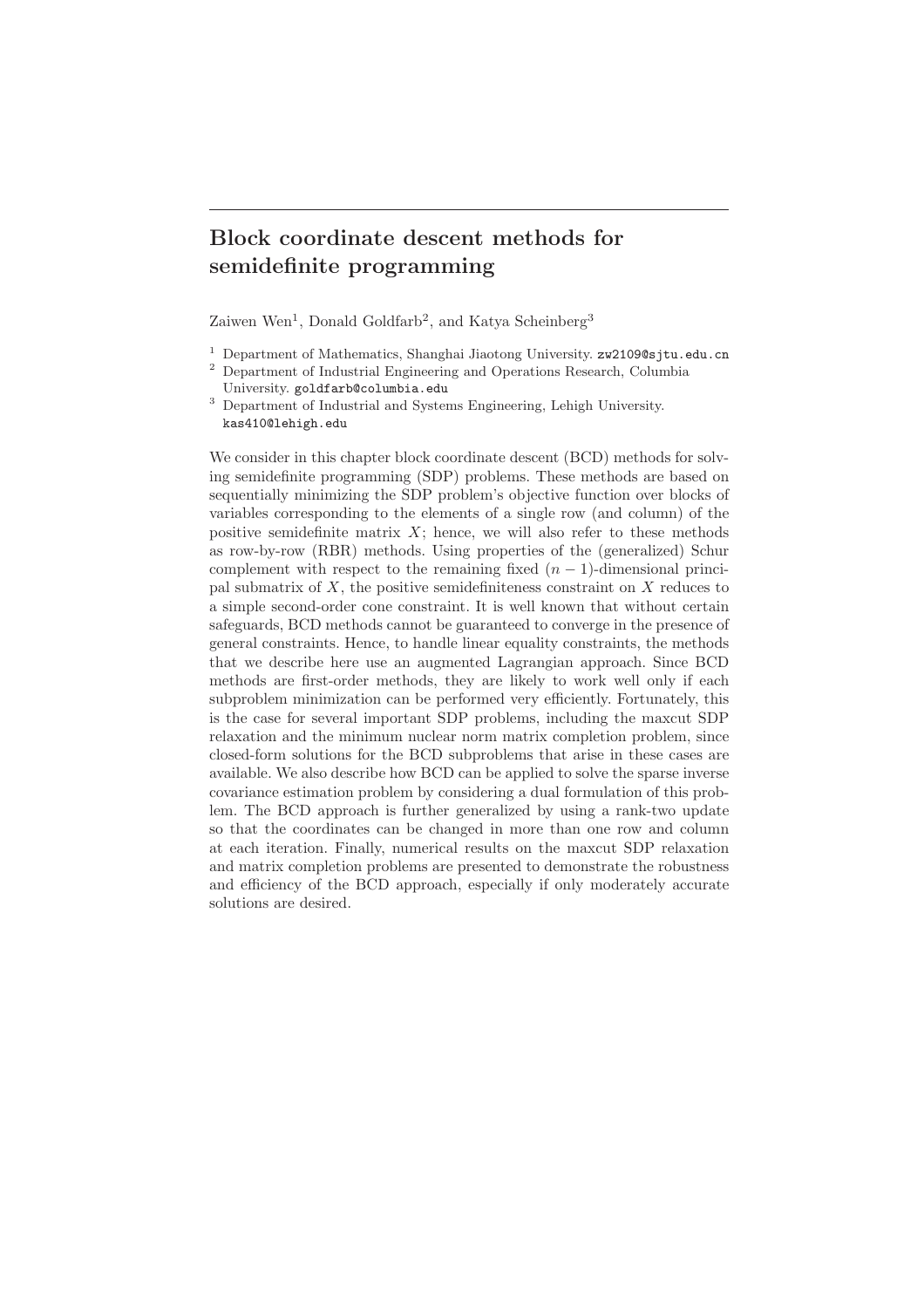# 1 Introduction

Semidefinite programming (SDP) problems are convex optimization problems that are solvable in polynomial time by interior point methods [57, 64, 70]. Unfortunately however, in practice large scale SDPs are quite difficult to solve because of the very large amount of work required by each iteration of an interior point method. Most of these methods form a positive definite  $m \times m$ matrix  $M$ , where  $m$  is the number of constraints in the SDP, and then compute the search direction by finding the Cholesky factorization of  $M$ . Since  $m$ can be  $O(n^2)$  when the unknown positive semidefinite matrix is  $n \times n$ , it can take  $O(n^6)$  arithmetic operations to do this. Consequently, this becomes impractical both in terms of the time and the amount of memory  $O(m^2)$  required when  $n$  is much larger than one hundred and  $m$  is much larger than a few thousand. Moreover forming  $M$  itself can be prohibitively expensive unless  $m$ is not too large or the constraints in the SDP are very sparse [27]. Although the computational complexities of the block coordinate descent (BCD) methods presented here are not polynomial, each of their iterations can, in certain cases, be executed much more cheaply than in an interior point algorithm. This enables BCD methods to solve very large instances of these SDPs efficiently. Preliminary numerical testing verifies this. For example, BCD methods produce highly accurate solutions to maxcut SDP relaxation problems involving matrices of size  $4000 \times 4000$  in less than 5.25 minutes and nuclear norm matrix completion SDPs involving matrices of size  $1000 \times 1000$  in less than 1 minute on a 3.4 GHZ workstation. If only moderately accurate solutions are required (i.e., a relative accuracy of the order of  $10^{-3}$ ) then less than 45 and 10 seconds, respectively, is needed. We note, however, that using a BCD method as a general purpose SDP solver is not a good idea.

### 1.1 Review of BCD methods

BCD methods are among the oldest methods in optimization. Since solving the original problem with respect to all variables simultaneously can be difficult or very time consuming, these approaches are able to reduce the overall computational cost by partitioning the variables into a few blocks and then minimizing the objective function with respect to each block by fixing all other blocks at each inner iteration. They have been studied in convex programming [45, 60], nonlinear programming [6, 34, 33], nonsmooth separable minimization with and without linearly constraints [58, 63, 59] and optimization by direct search [42]. Although these methods have never been the main focus of the mathematical optimization community, they remain popular with researchers in the scientific and engineering communities. Recently, interest in coordinate descent methods has been revived due to the wide range of large-scale problems in image reconstruction [9, 73, 24], machine learning including support vector machine training [17, 62, 8, 39], mesh optimization [20], compressive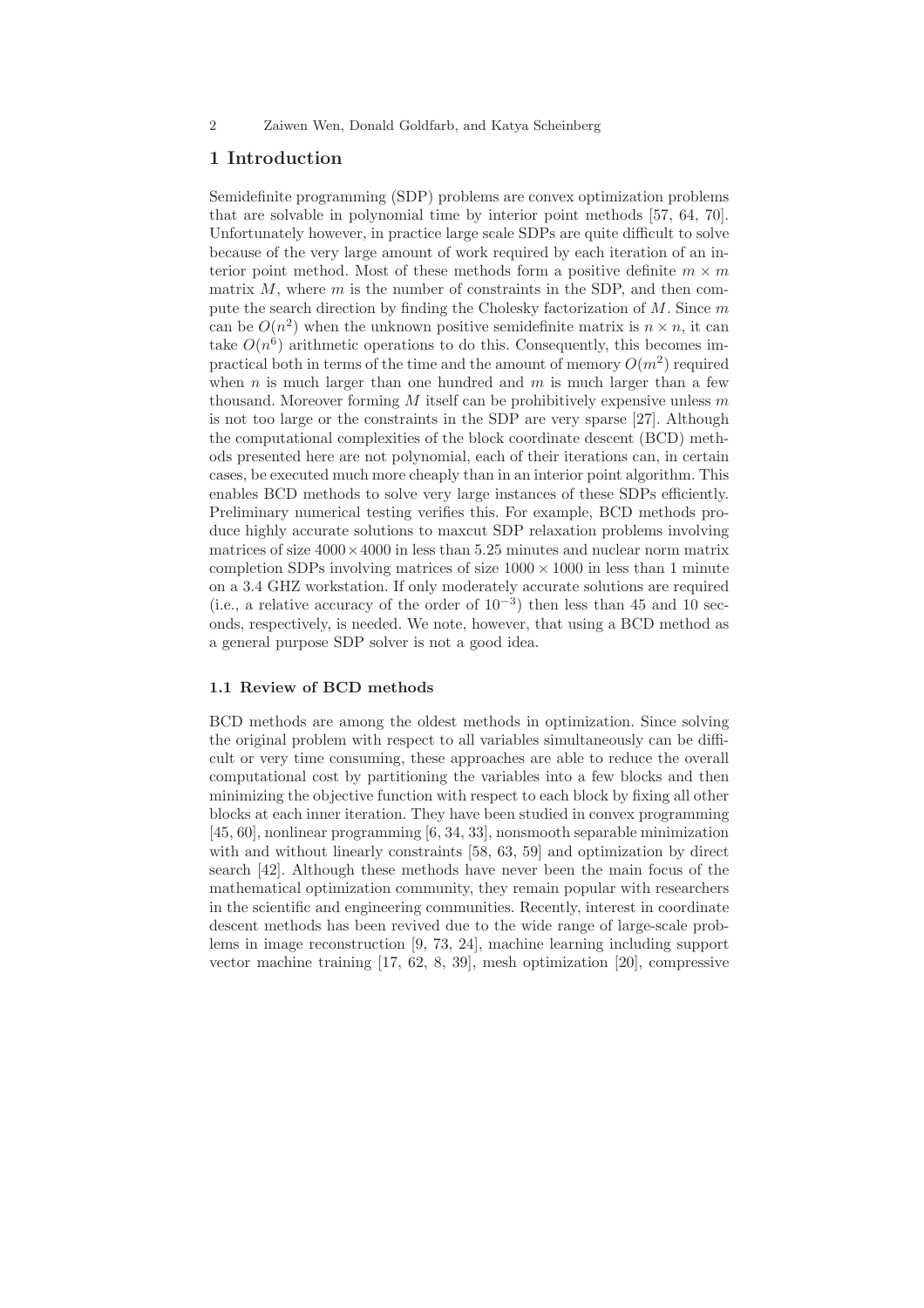sensing [44, 23, 75, 48], and sparse inverse covariance estimation [2] to which these methods have been successfully applied.

The basic BCD algorithmic strategy can be found under numerous names, including linear and nonlinear Gauss-Seidel methods [53, 33, 35, 69], subspace correction methods [56] and alternating minimization approaches. BCD methods are also closely related to alternating direction augmented Lagrangian (ADAL) methods which alternatingly minimize the augmented Lagrangian function with respect to different blocks of variables and then update the Lagrange multipliers at each iteration. ADAL methods have been applied to many problem classes, such as, variational inequality problems [37, 36, 72], linear programming [21], nonlinear convex optimization [7, 43, 18, 41, 61, 32, 31], maximal monotone operators [22], nonsmooth  $\ell_1$  minimization arising from compressive sensing [65, 71, 77] and SDP [74, 68].

There are several variants of coordinate and BCD methods. The simplest cyclic (or Gauss-Seidel) strategy is to minimize with respect to each block of variables one after another in a fixed order repeatedly. The essentially cyclic rule  $[45]$  selects each block at least once every T successive iterations, where  $T$  is an integer equal to or greater than the number of blocks. The Gauss-Southwell rule [45, 63] computes a positive value  $q_i$  for every block i according some criteria and then chooses the block with the largest value of  $q_i$ to work on next, or chooses the k-th block to work on, where  $q_k \geq \beta \max_i q_i$ for  $\beta \in (0,1]$ . An extreme case is to move along the direction corresponding to the component of the gradient with maximal absolute value [49, 19]. The approach in [49] chooses a block or a coordinate randomly according to prespecified probabilities for each block or coordinate.

The convergence properties of BCD methods have been intensively studied and we only summarize some results since the 1990s. Bertsekas [6] proved that every limit point generated by the coordinate descent method is a stationary point for the minimization of a general differentiable function  $f(x_1, \ldots, x_N)$ over the Cartesian product of closed, nonempty and convex subsets  $\{X_i\}_{i=1}^N$ , such that  $x_i \in X_i$ ,  $i = 1, \ldots, N$ , if the minimum of each subproblem is uniquely attained. Grippo and Sciandrone [33] obtained similar results when the objective function  $f$  is componentwise strictly quasiconvex with respect to  $N-2$  components and when f is pseudoconvex. Luo and Tseng [45] proved convergence with a linear convergence rate without requiring the objective function to have bounded level sets or to be strictly convex, by considering the problem  $\min_{x\geq 0} g(EX) + b^{\top}x$ , where g is a strictly convex essentially smooth function and  $E$  is a matrix. In [58], Tseng studied nondifferentiable (nonconvex) functions f with certain separability and regularity properties, and established convergence results when  $f$  is pseudoconvex in every pair of coordinate blocks from among  $N-1$  coordinate blocks or f has at most one minimum in each of  $N-2$  coordinate blocks if f is continuous on a compact level set, and when  $f$  is quasiconvex and hemivariate in every coordinate block. Tseng and Yun [63] considered a nonsmooth separable problem whose objective function is the sum of a smooth function and a separable convex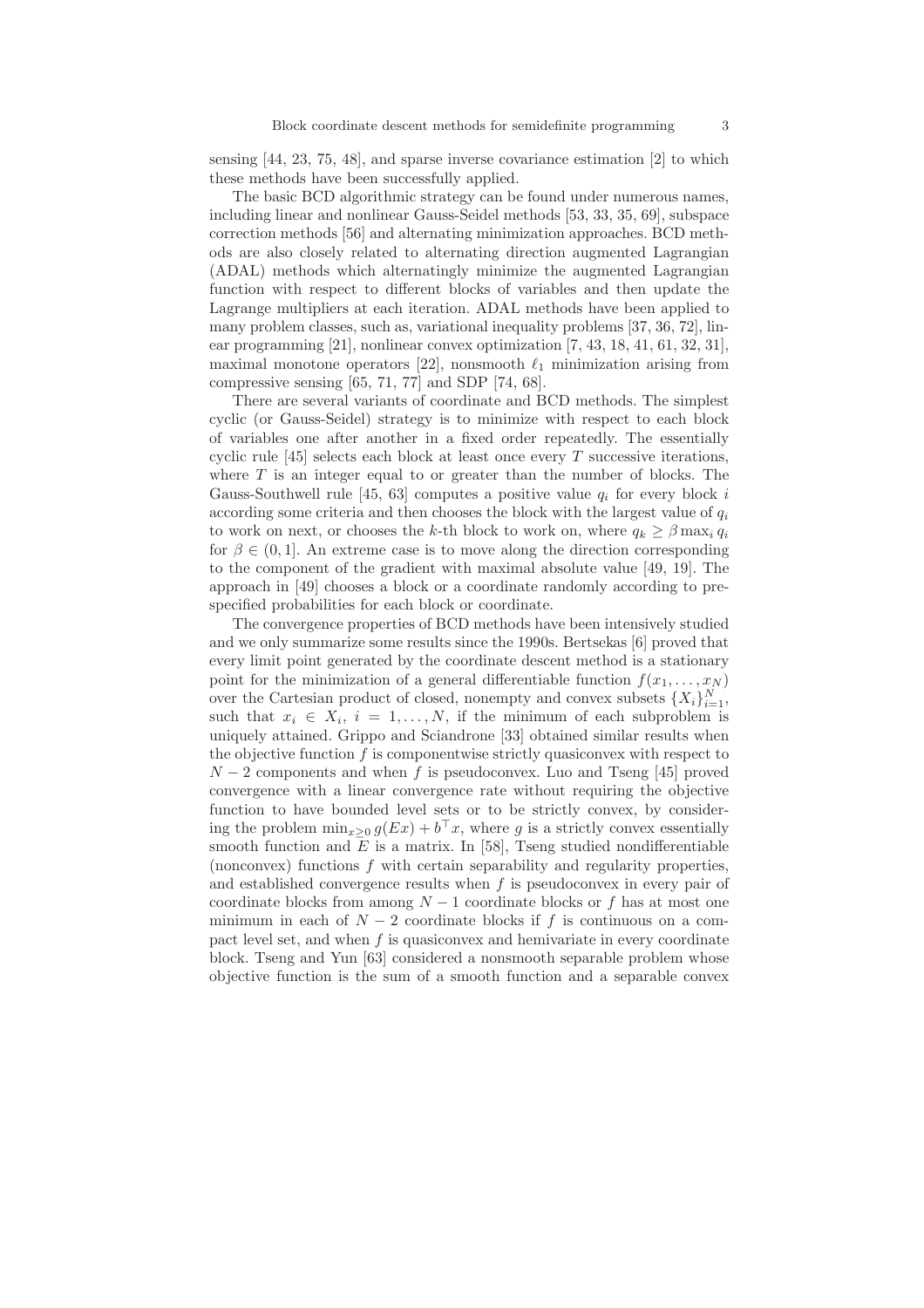function, which includes as special cases bound-constrained optimization and smooth optimization with  $\ell_1$ -regularization. They proposed a (block) coordinate gradient descent method with an Armijo line search and established global and linear convergence under a local Lipschitz error bound assumption.

Recently, complexity results for BCD methods have also been explored. Saha and Tewari [54] proved  $O(1/k)$  convergence rates, where k is the iteration counter, for two cyclic coordinate descent methods for solving  $\min_x f(x) + \lambda \|x\|_1$  under an isotonicity assumption. In [49], Nesterov proposed unconstrained and constrained versions of a Random Coordinate Descent Method (RCDM), and showed that for the class of strongly convex functions, RCDM converges with a linear rate, and how to accelerate the unconstrained version of RCDM to have an  $O(1/k^2)$  rate of convergence. A stochastic version of the coordinate descent method with runtime bounds was also considered in [55] for  $\ell_1$ -regularized loss minimization.

### 1.2 BCD methods for SDP

All coordinate descent and block coordinate descent methods for SDP, that maintain positive semidefiniteness of the matrix of variables, are based upon the well known relationship between the positive semidefiniteness of a symmetric matrix and properties of the Schur complement of a sub-matrix of that matrix [76]. We note that Schur complements play an important role in SDP and related optimization problems. For example, they are often used to formulate problems as SDPs [10, 64]. In [1, 29, 30] they are used to reformulate certain SDP problems as second-order cone programs (SOCPs). More recently, they were used by Banerjee, El Ghaoui and d'Aspremont [2] to develop a BCD method for solving the sparse inverse covariance estimation problem whose objective function involves the log determinant of a positive semidefinite matrix. As far as we know, this was the first application of BCD to SDP.

As in the method proposed in Banerjee et. al [2], the basic approach described in this chapter uses Schur complements to develop an *overlapping* BCD method. The coordinates (i.e., variables) in each iteration of these methods correspond to the components of a single row (column) of the unknown semidefinite matrix. Since every row (column) of a symmetric matrix contains one component of each of the other rows (columns), the blocks in these methods overlap. As we shall see below, the convergence result in [6] can be extended to the case of overlapping blocks. However, they do not apply to the case where constraints couple the variables between different blocks. To handle general linear constraints, the BCD methods for SDP described here resort to incorporating these constraints into an augmented Lagrangian function, which is then minimized over each block of variables. Specifically, by fixing any  $(n-1)$ -dimensional principal submatrix of X and using its Schur complement, the positive semidefinite constraint is reduced to a simple second-order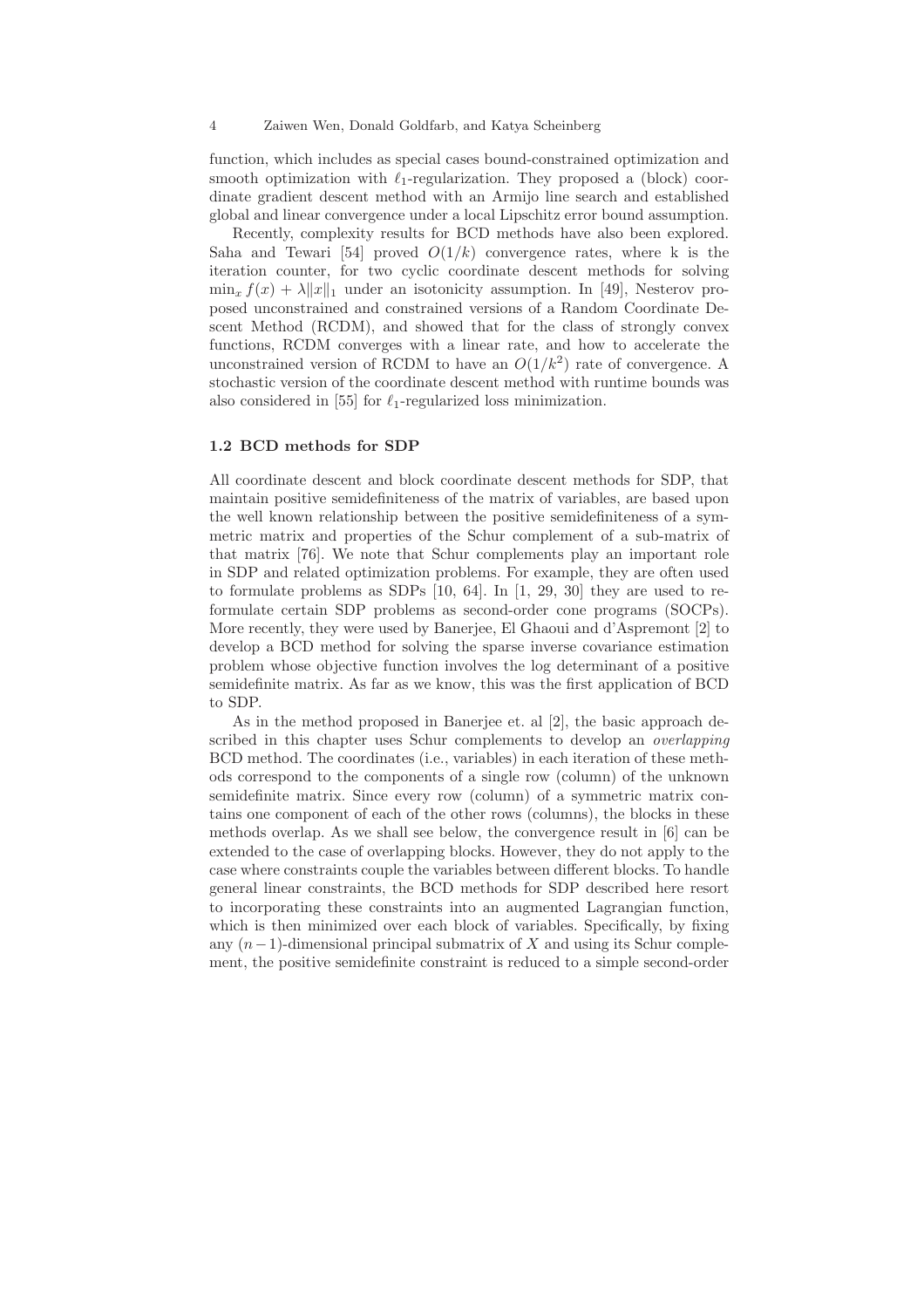cone constraint and then a sequence of SOCPs constructed from the primal augmented Lagrangian function are minimized.

Most existing first-order methods for SDP are also based on the augmented Lagrangian method (also referred to as the method of multipliers). Specific methods differ in how the positive semidefinite constraints are handled. In [13, 14], the positive definite variable X is replaced by  $RR^{\top}$  in the primal augmented Lagrangian function, where  $R$  is a low rank matrix, and then nonlinear programming approaches are used. In [11, 15], a BCD (alternating minimization) method and an eigenvalue decomposition are used to minimize the primal augmented Lagrangian function. In [78], the positive semidefinite constraint is represented implicitly by using a projection operator and a semismooth Newton approach combined with the conjugate gradient method is applied to minimize the dual augmented Lagrangian function. The regularization methods [47, 50]) and the alternating direction augmented Lagrangian method [68] are also based on a dual augmented Lagrangian approach and the use of an eigenvalue decomposition to maintain complementarity.

We also generalize the BCD approach by using rank-two updates. This strategy also gives rise to SOCP subproblems and enables combinations of the coordinates of the variable matrix  $X$  in more than a single row and column to change at each iteration. Hence, it gives one more freedom in designing an efficient algorithm.

### 1.3 Notation and Organization

We adopt the following notation. The sets of  $n \times n$  symmetric matrices and  $n \times n$  symmetric positive semidefinite (positive definite) matrices are denoted by  $S^n$  and  $S^n_+$   $(S^n_{++})$ , respectively. The notation  $X \succeq 0$   $(X \succ 0)$  is also used to indicate that  $X$  is positive semidefinite (positive definite). Given a matrix  $A \in \mathbb{R}^{n \times n}$ , we denote the  $(i, j)$ -th entry of A by  $A_{i,j}$ . Let  $\alpha$  and  $\beta$  be given index sets, i.e., subsets of  $\{1, 2, \dots, n\}$ . We denote the cardinality of  $\alpha$  by  $|\alpha|$ and its complement by  $\alpha^c := \{1, 2, \dots, n\} \setminus \alpha$ . Let  $A_{\alpha, \beta}$  denote the submatrix of A with rows indexed by  $\alpha$  and columns indexed by  $\beta$ , i.e.,

$$
A_{\alpha,\beta} := \begin{pmatrix} A_{\alpha_1,\ \beta_1} & \cdots & A_{\alpha_1,\ \beta_{|\beta|}} \\ \vdots & & \vdots \\ A_{\alpha_{|\alpha|},\ \beta_1} & \cdots & A_{\alpha_{|\alpha|},\ \beta_{|\beta|}} \end{pmatrix}.
$$

We write i for the index set  $\{i\}$  and denote the complement of  $\{i\}$  by  $i^c := \{1, 2, \dots, n\} \setminus \{i\}.$  Hence,  $A_{i^c, i^c}$  is the submatrix of A that remains after removing its *i*-th row and column, and  $A_{i^c,i}$  is the *i*th column of the matrix A without the element  $A_{i,i}$ . The inner product between two matrices C and X is defined as  $\langle C, X \rangle := \sum_{jk} C_{j,k} X_{j,k}$  and the trace of X is defined as  $\text{Tr}(X) = \sum_{i=1}^{n} X_{ii}$ . The vector  $\begin{pmatrix} x \\ y \end{pmatrix}$  $\hat{y}$ ) obtained by stacking the vector  $x \in \mathbb{R}^p$ on the top of the vector  $y \in \mathbb{R}^q$  is also denoted by  $[x; y] \in \mathbb{R}^{p+q}$ .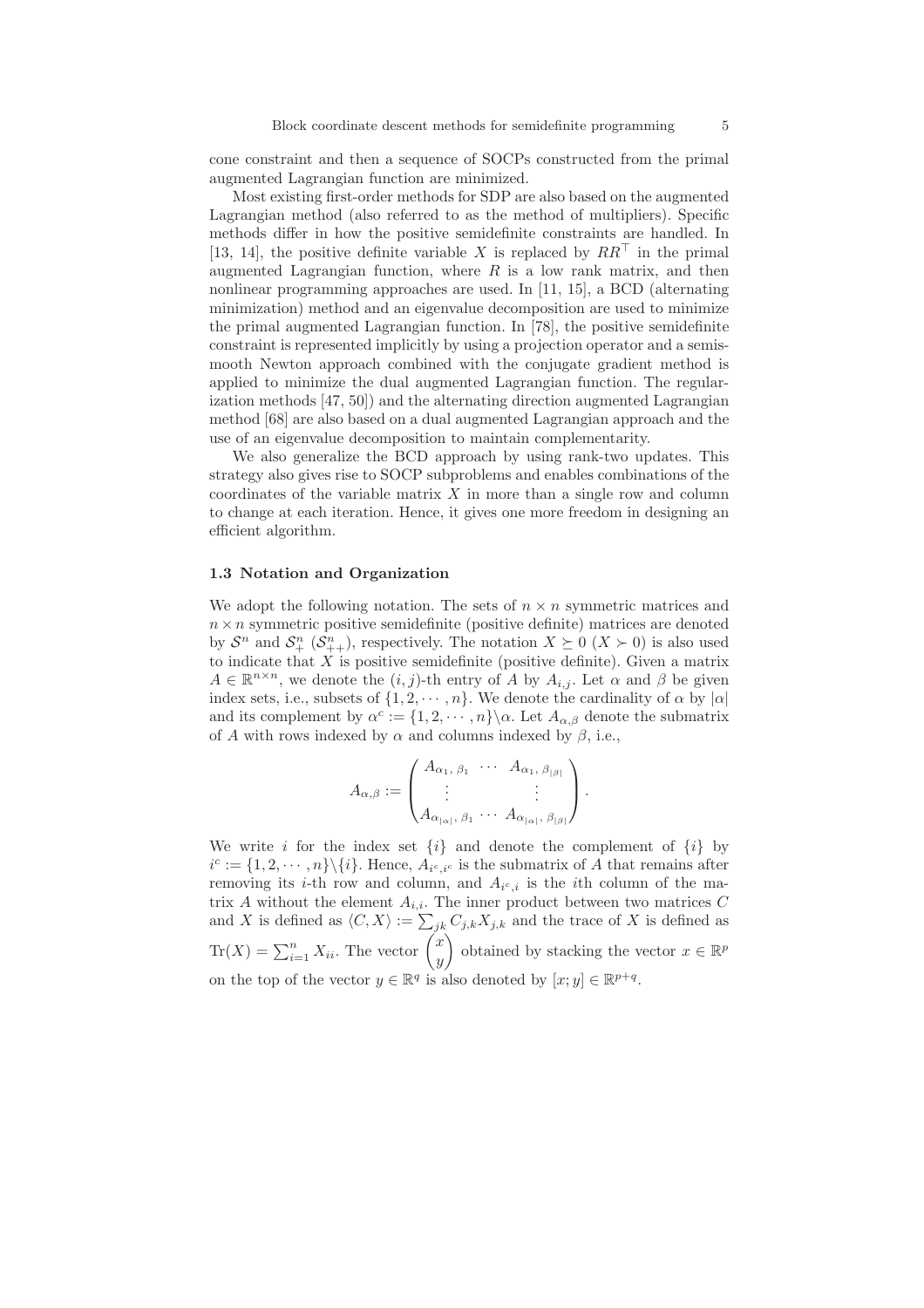The rest of this chapter is organized as follows. In section 2, we briefly review the relationship between properties of the Schur complement and the positive semidefiniteness of a matrix, and present a prototype of the RBR method for solving a general SDP. In section 3.1, the RBR method is specialized for solving SDPs with only diagonal element constraints, and it is interpreted in terms of the logarithmic barrier function. Coordinate descent methods for sparse inverse covariance estimation are reviewed in section 3.3. Convergence of the RBR method for SDPs with only simple bound constraints is proved in section 3.4. To handle general linear constraints, we apply the RBR method in section 4 to a sequence of unconstrained problems using an augmented Lagrangian function approach. Specialized versions for the maxcut SDP relaxation and the minimum nuclear norm matrix completion problem are presented in sections 4.2 and 4.3, respectively. A generalization of the RBR scheme based on a rank-two update is presented in section 5. Finally, numerical results for the maxcut and matrix completion problems, are presented in section 6 to demonstrate the robustness and efficiency of our algorithms.

# 2 Preliminaries

In this section, we first present a theorem about the Schur complement of a positive (semi-) definite matrix, and then present a RBR prototype method for SDP based on it.

### 2.1 Schur complement

**Theorem 1.** *([76], Theorems 1.12 and 1.20) Let the matrix*  $X \in S^n$  *be partitioned as*  $X := \begin{pmatrix} \xi & y^{\top} \\ y & B \end{pmatrix}$ , where  $\xi \in \mathbb{R}$ ,  $y \in \mathbb{R}^{n-1}$  *and*  $B \in S^{n-1}$ *. The Schur complement of* B *in* X *is defined as*  $(X/B) := \xi - y^{\dagger} B^{\dagger} y$ *, where*  $B^{\dagger}$  *is the Moore-Penrose pseudo-inverse of* B*. Then the following holds. 1)* If B is nonsingular, then  $X \succ 0$  if and only if  $B \succ 0$  and  $(X/B) > 0$ .

*2)* If B is nonsingular, then  $X \succeq 0$  if and only if  $B \succ 0$  and  $(X/B) \geq 0$ .

*3)*  $X \succeq 0$  *if and only if*  $B \succeq 0$ *,*  $(X/B) \geq 0$  *and*  $y \in \mathcal{R}(B)$ *, where*  $\mathcal{R}(B)$  *is the range space of* B*.*

*Proof.* We only prove here 1) and 2). Since B is nonsingular, X can be factorized as

$$
X = \begin{pmatrix} 1 \ y^\top B^{-1} \\ 0 \end{pmatrix} \begin{pmatrix} \xi - y^\top B^{-1} y & 0 \\ 0 & B \end{pmatrix} \begin{pmatrix} 1 & 0 \\ B^{-1} y & I \end{pmatrix}.
$$
 (1)

Hence,  $\det(X) = (\xi - y^\top B^{-1}y) \det(B)$  and

$$
X \succ (\succeq) 0 \Longleftrightarrow B \succ 0 \text{ and } (X/B) := \xi - y^{\top} B^{-1} y > (\succeq) 0. \tag{2}
$$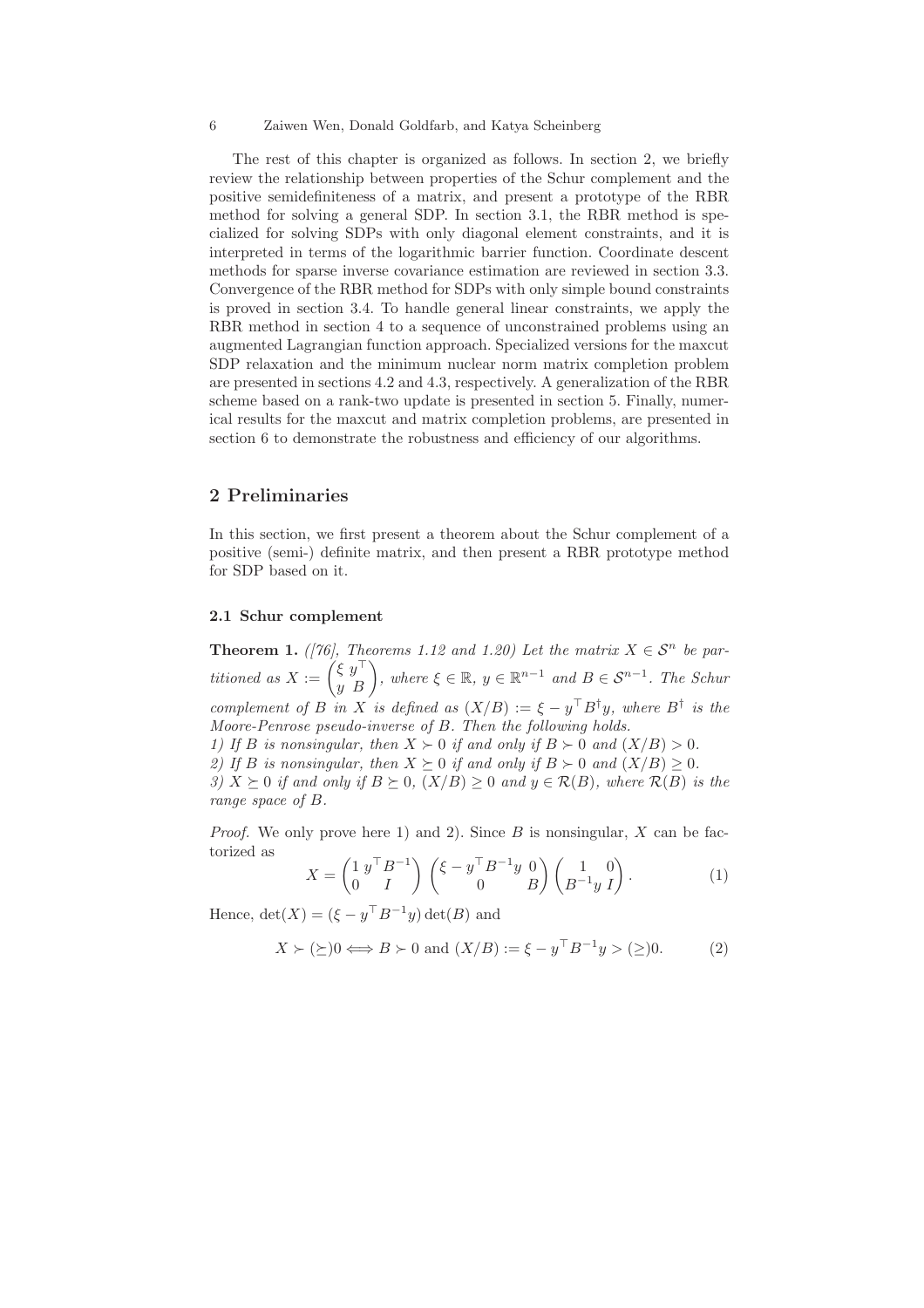### 2.2 A RBR method prototype for SDP

We consider here the standard form SDP problem

$$
\min_{X \in \mathcal{S}^n} \langle C, X \rangle
$$
  
s.t.  $\mathcal{A}(X) = b, \quad X \succeq 0,$  (3)

where the linear map  $\mathcal{A}(\cdot): \mathcal{S}^n \to \mathbb{R}^m$  is defined by

$$
\mathcal{A}(X) := \left( \left\langle A^{(1)}, X \right\rangle, \cdots, \left\langle A^{(m)}, X \right\rangle \right)^{\top},
$$

the matrices  $C, A^{(i)} \in \mathcal{S}^n$ , and the vector  $b \equiv (b_1, \ldots, b_m)^\top \in \mathbb{R}^m$  are given. Henceforth, the following Slater condition for (3) is assumed to hold.

Assumption 2 *Problem* (3) *satisfies the Slater condition:*

$$
\begin{cases} \mathcal{A} : \mathcal{S}^n \to \mathbb{R}^m \text{ is onto,} \\ \exists X^1 \in \mathcal{S}_{++}^n \text{ such that } \mathcal{A}(X^1) = b. \end{cases} \tag{4}
$$

Given a strictly feasible solution  $X^k \succ 0$ , we can construct a SOCP restriction for the SDP problem (3) as follows. Fix the  $n(n-1)/2$  variables in the  $(n-1) \times (n-1)$  submatrix  $B := X_{1c,1c}^k$  of  $X^k$  and let  $\xi$  and y denote the remaining unknown variables  $X_{1,1}$  and  $X_{1^c,1}$  (i.e., row 1/column 1), respectively. Hence, the matrix  $X := \begin{pmatrix} \xi & y^{\top} \\ y & B \end{pmatrix} := \begin{pmatrix} \xi & y^{\top} \\ y & X_{1c}^{k} \end{pmatrix}$  $y X^k_{1^c, 1^c}$  $\setminus$ . It then follows from Theorem 1 that  $X \succeq 0$  is equivalent to  $\xi - y^{\top} B^{-1} y \geq 0$ . Here we write this as  $\xi - y^{\top} B^{-1} y \geq \nu$ , with  $\nu = 0$ , so that strict positive definiteness of X can be maintained if we choose  $\nu > 0$ . Hence, the SDP problem (3) becomes

$$
\min_{\begin{aligned} [\xi; y] \in \mathbb{R}^n & \quad \tilde{c}^\top[\xi; y] \\ \text{s.t.} & \quad \tilde{A}[\xi; y] = \tilde{b}, \\ & \xi - y^\top B^{-1} y \ge \nu, \end{aligned} \tag{5}
$$

where  $\nu = 0$ , and  $\tilde{c}$ ,  $\tilde{A}$  and  $\tilde{b}$  are defined as follows using the subscript  $i = 1$ :

$$
\widetilde{c} := \begin{pmatrix} C_{i,i} \\ 2C_{i^c,i} \end{pmatrix}, \quad \widetilde{A} := \begin{pmatrix} A_{i,i}^{(1)} & 2A_{i,i^c}^{(1)} \\ \cdots & \cdots \\ A_{i,i}^{(m)} & 2A_{i,i^c}^{(m)} \end{pmatrix} \text{ and } \widetilde{b} := \begin{pmatrix} b_1 - \left\langle A_{i^c,i^c}^{(1)}, B \right\rangle \\ \cdots \\ b_m - \left\langle A_{i^c,i^c}^{(m)}, B \right\rangle \end{pmatrix}.
$$
 (6)

If we let  $LL^{\top} = B$  be the Cholesky factorization of B and introduce a new variable  $z = L^{-1}y$ , the Schur complement constraint  $\xi - y^{\top}B^{-1}y \geq \nu$  is equivalent to the linear constraints  $Lz = y$  and  $\eta = \xi - \nu$  and the rotated second-order cone constraint  $||z||_2^2 \leq \eta$ . Clearly, similar problems can be constructed if for any i,  $i = 1, \dots, n$ , all elements of  $X<sup>k</sup>$  other than those in the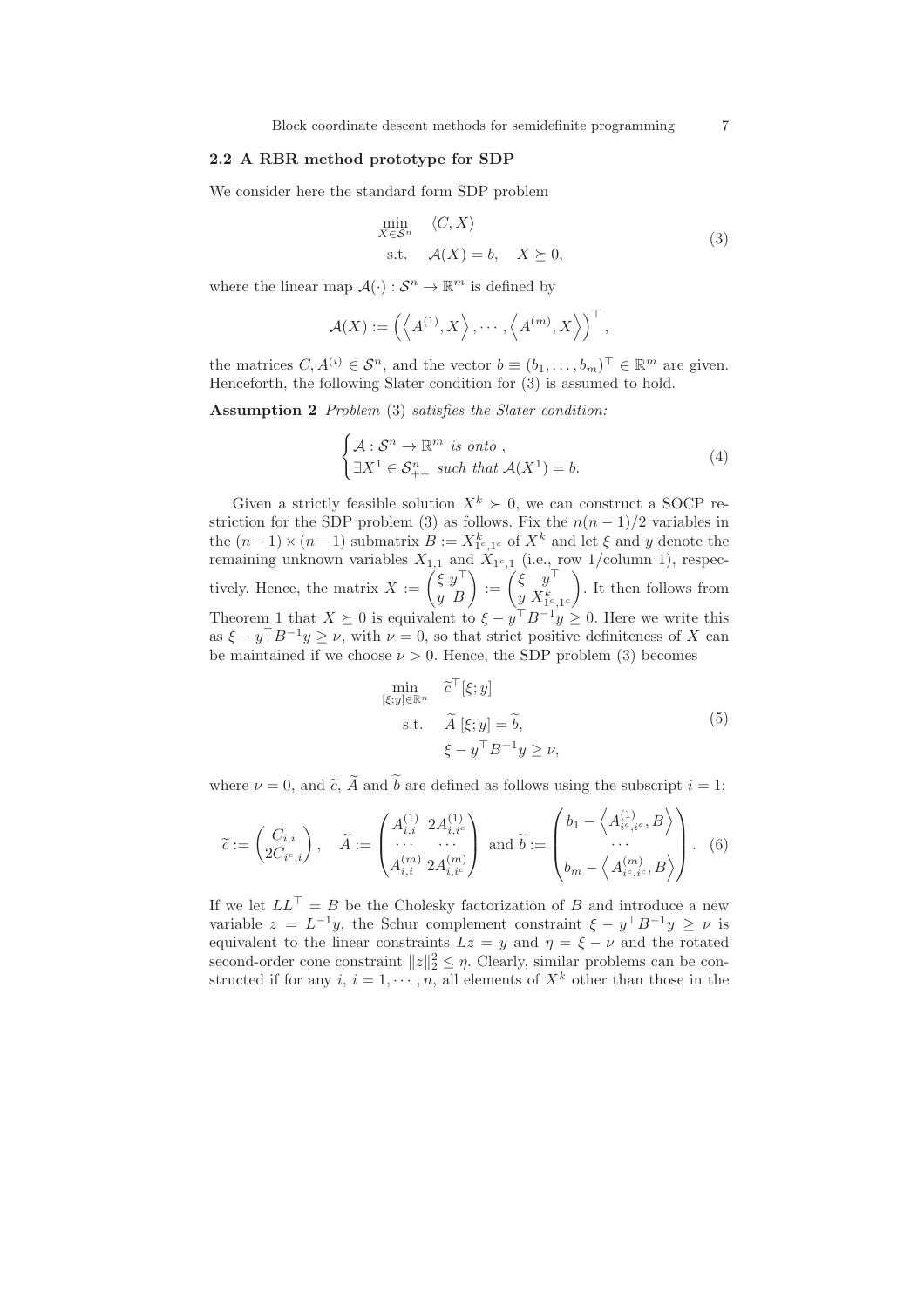$i$ -th row/column are fixed and only the elements in the  $i$ -th row/column are treated as unknowns.

We now present the RBR method for solving (3). Starting from a positive definite feasible solution  $X^1$ , we update one row/column of the solution X at each of n inner steps by solving subproblems of the form (5) with  $\nu > 0$ . As we shall show below, choosing  $\nu > 0$  in (5) (i.e., keeping all iterates positive definite), is necessary for the RBR method to be well-defined. This procedure from the first row to the n-th row is called a *cycle*. At the first step of the k-th cycle, we fix  $B := X_{1^c,1^c}^k$ , and solve subproblem (5), whose solution is denoted by  $[\xi; y]$ . Then the first row/column of  $X^k$  is replaced by  $X^k_{1,1} := \xi$  and  $X_{1^c,1}^k := y$ . Similarly, we set  $B := X_{i^c, i^c}^k$  in the *i*-th inner iteration and assign the parameters  $\tilde{c}$ , A and b according to (6). Then the solution  $[\xi; y]$  of (5) is used to set  $X_{i,i}^k := \xi$  and  $X_{i^c,i}^k := y$ . The k-th cycle is finished after the n-th row/column is updated. Then we set  $X^{k+1} := X^k$  and repeat this procedure until the relative decrease in the objective function on a cycle becomes smaller than some tolerance  $\epsilon$ . This RBR method prototype is outlined in Algorithm 1. In the next section, we illustrate its usefulness for problems in which the linear constraints are simple bound constraints. Unfortunately, when they are not, the RBR prototype fails. Hence, for the general case we present an augmented Lagrangian version of the RBR method is section 4.

| <b>Algorithm 1:</b> A RBR method prototype                                                               |
|----------------------------------------------------------------------------------------------------------|
| Set $X^1 \succ 0$ , $\nu \geq 0$ , $k := 1$ and $\epsilon \geq 0$ . Set $F^0 := +\infty$ and compute     |
| $F^1 := \langle C, X^1 \rangle.$                                                                         |
| while $\frac{F^{k-1}-F^k}{\max\{ F^{k-1} ,1\}} \geq \epsilon$ do                                         |
| for $i = 1, \dots, n$ do                                                                                 |
| Set $B := X_{i^c, i^c}^k$ and the parameters $\tilde{c}$ , $\tilde{A}$ and $\tilde{b}$ according to (6). |
| Solve the subproblem (5) whose solution is denoted by $\xi$ and y.                                       |
| Update $X_{i,i}^k := \xi, X_{i^c,i}^k := y$ and $X_{i,i^c}^k := y^\top$ .                                |
| Compute $F^k := \langle C, X^k \rangle$ . Set $X^{k+1} := X^k$ and $k := k + 1$ .                        |

We note that the RBR method is similar to the block *Gauss-Seidel* method for solving a system of linear equations and the block coordinate descent method (sometimes referred to as the nonlinear Gauss-Seidel method) for nonlinear programming, except that because of the symmetry of  $X$ , the blocks in the RBR method overlap. Specifically, exactly one of the variables in any two inner iterations of the RBR method overlap.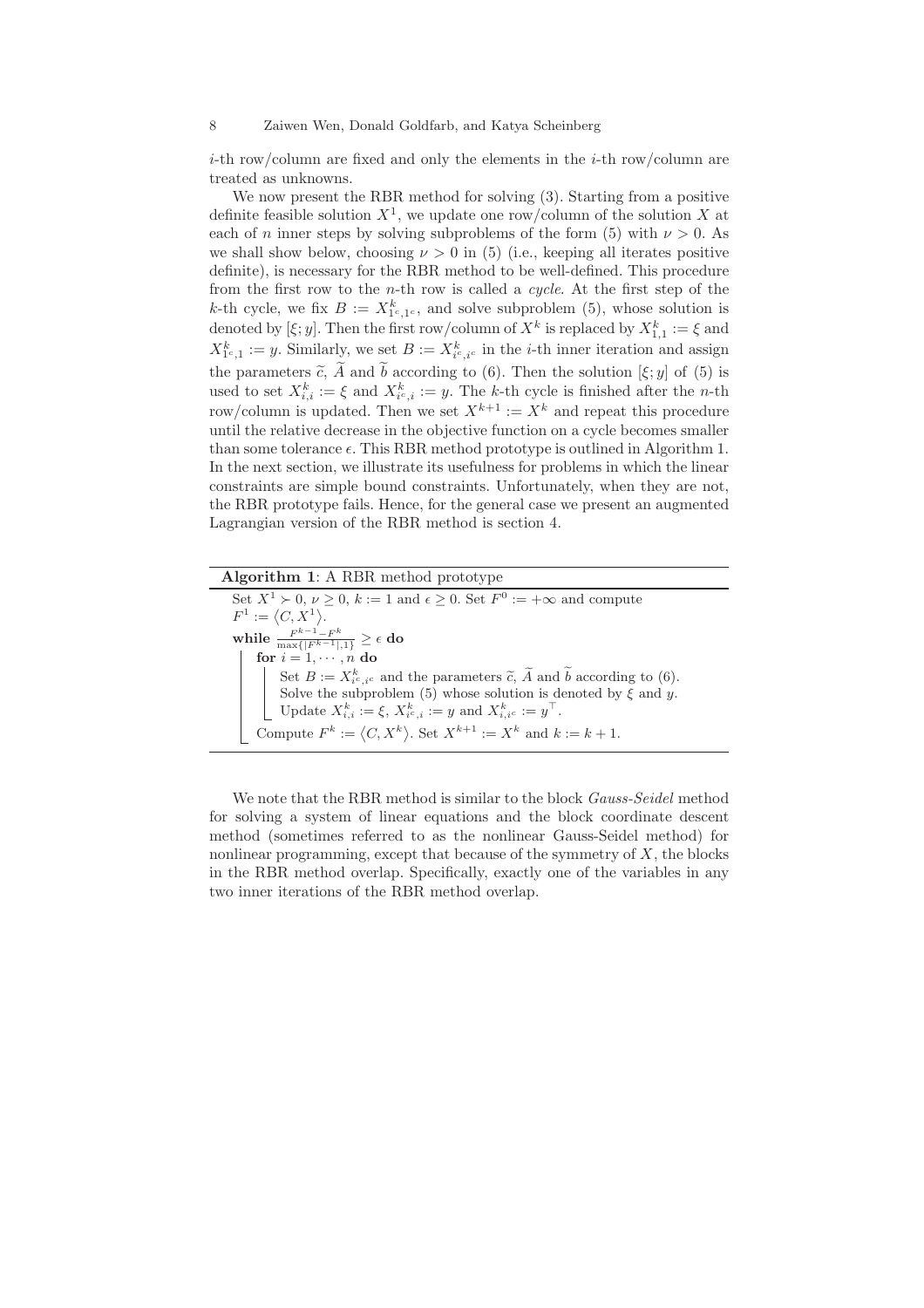# 3 The RBR methods for SDPs with bound constraints

We now apply the RBR method to SDPs with simple bound constraints, including the maxcut SDP relaxation, the SDP relaxation of the matrix completion problem, and the sparse inverse covariance estimation problem. Convergence of the RBR method for such problems is also analyzed.

# 3.1 Maxcut SDP relaxation

The well known SDP relaxation [28, 12, 38, 3] for the maxcut problem, which seeks to partition the vertices of a graph into two sets so that the sum of the weighted edges connecting vertices in one set with vertices in the other set is maximized, takes the following form:

$$
\min_{X \succeq 0} \langle C, X \rangle
$$
  
s.t.  $X_{ii} = 1, \quad i = 1, \dots, n.$  (7)

We now present the RBR subproblem for solving (7). Since the diagonal elements of  $X$  are known to be equal to 1, they are kept fixed at 1. At the *i*th step of the k-th cycle, we fix  $B = X_{i^c, i^c}^k$ , where  $X^k$  is the iterate at the  $(i-1)$ st step of the  $k$ -th cycle. Although in all RBR algorithms positive definiteness of all iterates is maintained, we assume here that  $B$  is positive semidefinite and use the generalized Schur complement to construct the second-order cone constraint. Hence, the RBR subproblem (5) for problem (7) is

$$
\min_{y \in \mathbb{R}^{n-1}} \hat{c}^\top y
$$
\n
$$
\text{s.t.} \quad 1 - y^\top B^\dagger y \ge \nu, \quad y \in \mathcal{R}(B),
$$
\n
$$
(8)
$$

where  $\hat{c} := 2C_{i^c,i}$ .

**Lemma 1.** *If*  $\gamma := \hat{c}^\top B \hat{c} > 0$ , the solution of problem (8) with  $\nu < 1$  is given *by*

$$
y = -\sqrt{\frac{1-\nu}{\gamma}}B\hat{c}.\tag{9}
$$

*Otherwise,*  $y = 0$  *is a solution.* 

*Proof.* Suppose that the matrix  $B \in \mathcal{S}_{+}^{n}$  has rank r, where  $0 < r \leq n$ . Hence, B has the spectral decomposition

$$
B = QAQ^{\top} = (Q_r Q_l) \begin{pmatrix} A_r & 0 \\ 0 & 0 \end{pmatrix} \begin{pmatrix} Q_r^{\top} \\ Q_l^{\top} \end{pmatrix} = Q_r A_r Q_r^{\top}.
$$
 (10)

where Q is an orthogonal matrix,  $\Lambda = \text{diag}(\lambda_1, \dots, \lambda_r, 0, \dots 0)$ , and  $\lambda_1 \geq$  $\lambda_2 \geq \cdots \geq \lambda_r > 0$ , and the Moore-Penrose pseudo-inverse of B is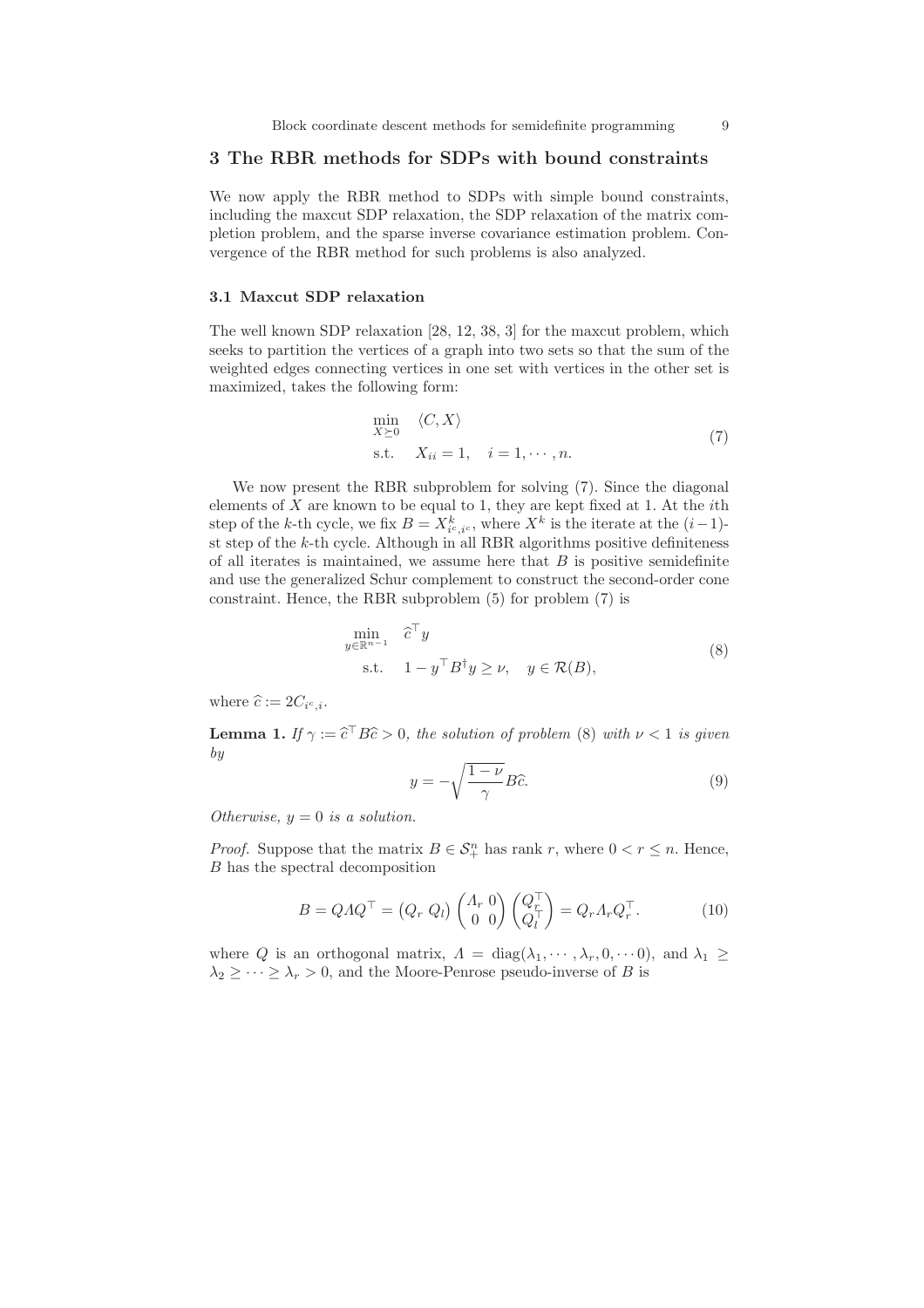$$
B^{\dagger} = (Q_r Q_l) \begin{pmatrix} \Lambda_r^{-1} & 0 \\ 0 & 0 \end{pmatrix} \begin{pmatrix} Q_r^{\top} \\ Q_l^{\top} \end{pmatrix} = Q_r \Lambda_r^{-1} Q_r^{\top}.
$$

Let  $z = Q^{\dagger} y =: [z_r; z_l]$ . Since  $y \in \mathcal{R}(B)$  and  $\mathcal{R}(B) = \mathcal{R}(Q_r)$ ,  $z_l = 0$ ; hence, problem (8) is equivalent to

$$
\min_{z_r \in \mathbb{R}^r} \quad (Q_r^\top \hat{c})^\top z_r
$$
\n
$$
\text{s.t.} \quad 1 - z_r^\top A_r^{-1} z_r \ge \nu,
$$
\n
$$
(11)
$$

whose Lagrangian function is  $\ell(z_r, \lambda) = (Q_r^\top \hat{c})^\top z_r - \frac{\lambda}{2}(1 - \nu - z_r^\top A^{-1} z_r),$ where  $\lambda \geq 0$ . At an optimal solution  $z_r^*$  to (11),

$$
\nabla_{z_r} \ell(z_r^*, \lambda^*) = Q_r^\top \hat{c} + \lambda^* \Lambda_r^{-1} z_r^* = 0.
$$
 (12)

Suppose that  $1 - (z_r^*)^\top A^{-1} z_r^* > \nu$ . It follows from the complementary conditions that  $\lambda^* = 0$ , which implies that  $Q_r^{\dagger} \hat{c} = 0$  and  $\gamma = 0$  by using (12). It is obvious that  $y^* = 0$  is a solution. Otherwise,  $z_r^*$  satisfies the constraint (11) with equality, i.e.,  $1 - (z_r^*)^\top A^{-1} z_r^* = \nu$ . Then, we have  $z_r^* = -A_r Q_r^\top \bar{c}/\lambda^*$  and

$$
1 - \frac{\widehat{c}^\top Q_r A_r A_r^{-1} A_r Q_r^\top \widehat{c}}{(\lambda^*)^2} = 1 - \frac{\gamma}{(\lambda^*)^2} = \nu.
$$

Since  $\nu < 1$ , we must have  $\gamma > 0$ . Hence, we obtain  $\lambda^* = \sqrt{\gamma/(1-\nu)}$  and

$$
y^* = Q_r z_r^* = -\sqrt{\frac{1-\nu}{\gamma}} Q_r \Lambda_r Q_r^\top \hat{c} = -\sqrt{\frac{1-\nu}{\gamma}} B \hat{c}.
$$

For simplicity, we let PURE-RBR-M denote the RBR method for the maxcut SDP described above. PURE-RBR-M is extremely simple since only a single matrix-vector product is involved at each inner step. Numerical experiments show PURE-RBR-M works fine if the initial solution  $X$  is taken as the identity matrix even if we take  $\nu = 0$ . However, there exist examples where starting from a rank-one point that is not optimal, the RBR method using  $\nu = 0$  either does not move away from the initial solution or it moves to a non-optimal rank-one solution and stays there.

We next interpret PURE-RBR-M as a variant of the RBR method applied to a logarithmic barrier function approximation to (7). Consider the logarithmic barrier problem for (7), i.e.,

$$
\min_{X \in \mathcal{S}^n} \quad \phi_{\sigma}(X) := \langle C, X \rangle - \sigma \log \det X
$$
\n
$$
\text{s.t.} \quad X_{ii} = 1, \forall i = 1, \cdots, n, \quad X \succ 0,
$$
\n
$$
(13)
$$

where we define  $log det(X)$  to be negative infinity for X not positive definite. Given a row *i* and fixing the block  $B = X_{i^c, i^c}$ , we have from (1) that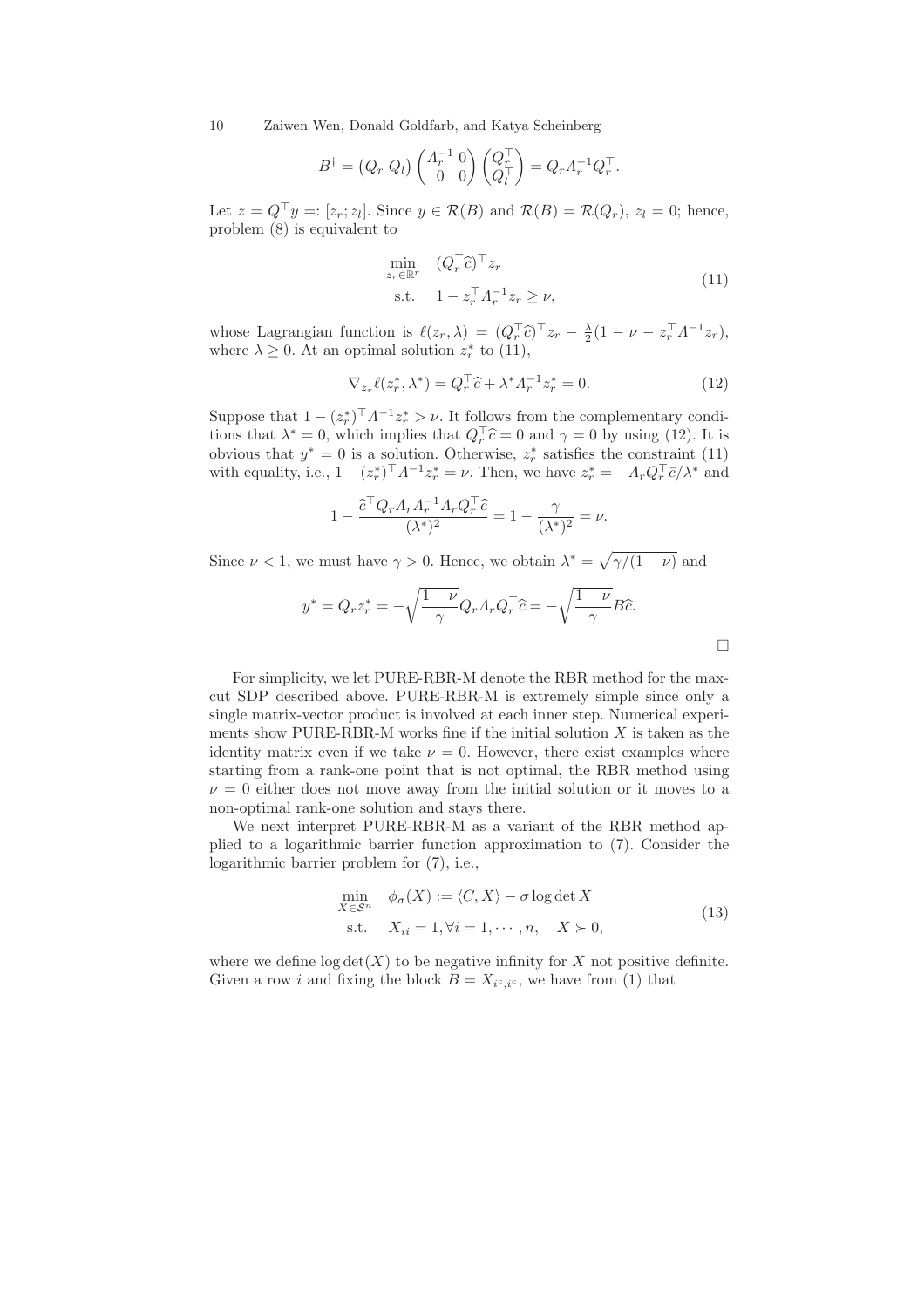Block coordinate descent methods for semidefinite programming 11

$$
\det(X) = \det(B)(1 - X_{i^c,i}^\top B^{-1} X_{i^c,i}),
$$

which implies that

$$
\phi_{\sigma}(X) := \widehat{c}^{\top} X_{i^c, i} - \sigma \log(1 - X_{i^c, i}^{\top} B^{-1} X_{i^c, i}) + w(B),
$$

where  $\hat{c} = 2C_{i^c,i}$  and  $w(B)$  is a function of B (i.e., a constant). Hence, the RBR subproblem for (13) is the unconstrained minimization problem

$$
\min_{y \in \mathbb{R}^{n-1}} \quad \hat{c}^\top y - \sigma \log(1 - y^\top B^{-1} y). \tag{14}
$$

Lemma 2 below shows that PURE-RBR-M is essentially the RBR method applied solving problem (13), if in the former algorithm  $\nu$  is replaced by  $2\sigma$  $\frac{\sqrt{\sigma^2 + \gamma} - \sigma}{\gamma}$ . If B is only positive semidefinite the (14) is replaced by

$$
\min_{y \in \mathbb{R}^{n-1}} \hat{c}^\top y - \sigma \log(1 - y^\top B^\dagger y), \quad \text{s.t. } y \in \mathcal{R}(B). \tag{15}
$$

**Lemma 2.** If  $\gamma := \hat{c}^{\dagger} B\hat{c} > 0$ , the solution of problem (15) is

$$
y = -\frac{\sqrt{\sigma^2 + \gamma} - \sigma}{\gamma} B\hat{c}.
$$
 (16)

*Hence, the subproblem* (8) *has the same solution as* (15) *if*  $\nu = 2\sigma$  $\frac{\sqrt{\sigma^2 + \gamma} - \sigma}{\gamma}$ .

*Proof.* Similar to Lemma 1, we have the spectral decomposition (10) of B. Let  $z = Q^\top y = [z_r; z_l]$ . Since  $y \in \mathcal{R}(B)$  and  $\mathcal{R}(B) = \mathcal{R}(Q_r)$ , we obtain  $z_l = 0$ and hence  $y = Q_r z_r$ . Therefore, problem (15) is equivalent to

$$
\min_{z_r} \quad (Q_r^\top \hat{c})^\top z_r - \sigma \log(1 - z_r^\top A_r^{-1} z_r),\tag{17}
$$

whose first-order optimality conditions are

$$
Q_r^\top \hat{c} + \frac{2\sigma A_r^{-1} z_r^*}{1 - (z_r^*)^\top A_r^{-1} z_r^*} = 0, \text{ and } 1 - (z_r^*)^\top A_r^{-1} z_r^* > 0. \tag{18}
$$

Let  $\theta = 1 - (z_r^*)^\top A_r^{-1} z_r^*$ . Then equation (18) implies that  $z_r^* = -\frac{\theta A_r Q_r^\top \hat{c}}{2\sigma}$ . Substituting this expression for  $z_r^*$  into the definition of  $\theta$ , we obtain  $\theta^2 \frac{\tilde{\gamma}^0}{4\sigma^2} + \theta - 1 =$ 0, which has a positive root  $\theta = \frac{2\sigma\sqrt{\sigma^2 + \gamma} - 2\sigma^2}{\gamma}$  $\frac{\tau}{\gamma}$ . Hence,  $y^* = \frac{\sqrt{\sigma^2 + \gamma} - \sigma}{\gamma} B \widehat{c}.$ Since  $\nabla^2 \phi_{\sigma}(y) \succeq 0$ ,  $y^*$  is an optimal solution of (15). Furthermore, problems (8) and (15) are equivalent if  $\frac{\sqrt{\sigma^2 + \gamma} - \sigma}{\gamma} = \sqrt{\frac{1-\nu}{\gamma}}$ ; that is  $\nu = 2\sigma$  $\frac{\sqrt{\sigma^2 + \gamma} - \sigma}{\gamma}$ . *Remark 1.* Note from (16) that  $\lim_{\sigma \to 0} y = -\frac{B\hat{c}}{\sqrt{\gamma}}$ .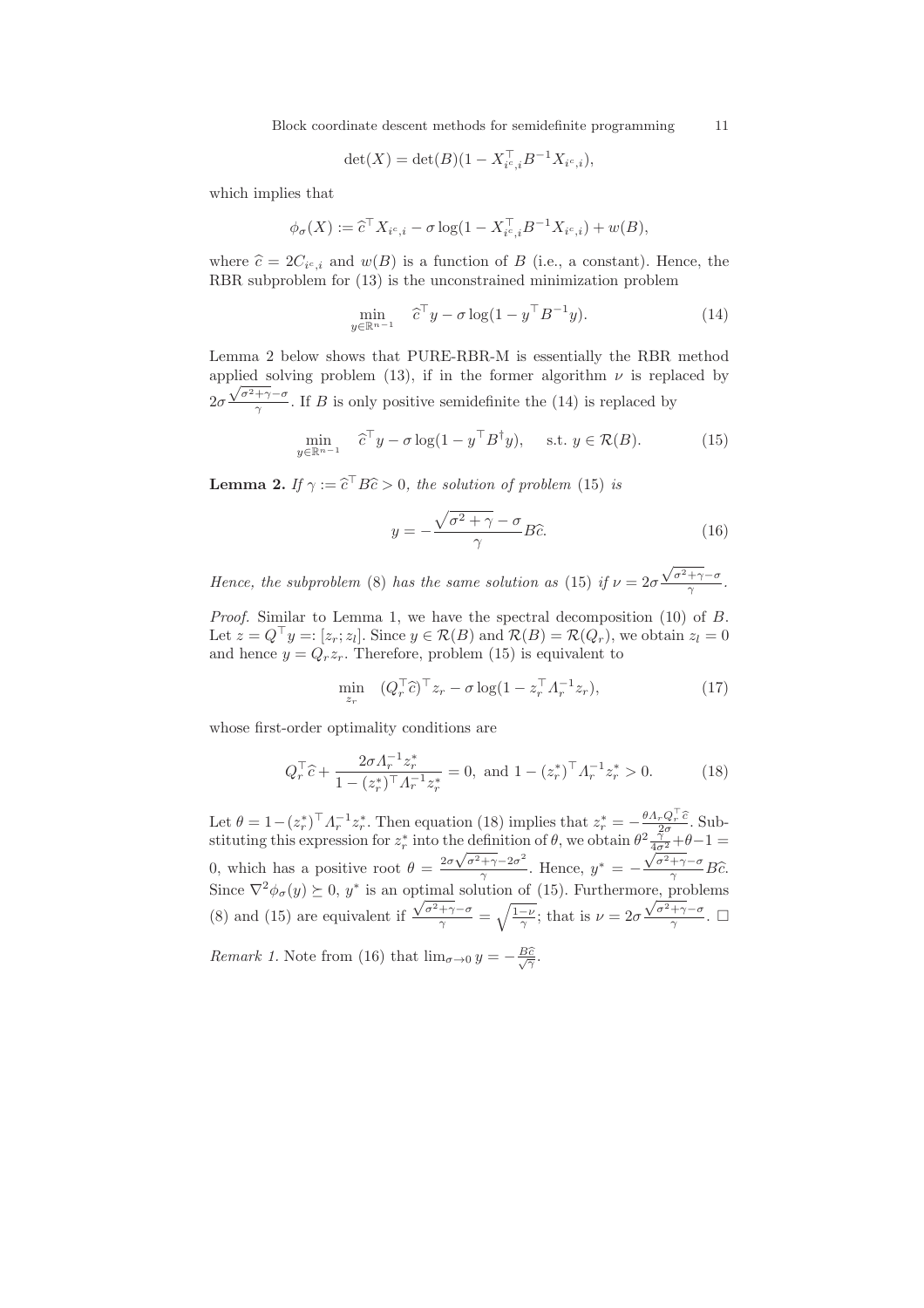### 3.2 Matrix Completion

Given a matrix  $M \in \mathbb{R}^{p \times q}$  and an index set

$$
\Omega \subseteq \{(i,j) \mid i \in \{1,\cdots,p\}, j \in \{1,\cdots,q\}\},\
$$

the nuclear norm matrix completion problem is

$$
\min_{W \in \mathbb{R}^{p \times q}} \|W\|_{*}
$$
  
s.t. 
$$
W_{ij} = M_{ij}, \ \forall \ (i, j) \in \Omega.
$$
 (19)

An equivalent SDP formulation of (19) is

$$
\min_{X \in \mathcal{S}^n} \text{Tr}(X)
$$
\n
$$
s.t. \quad X := \begin{bmatrix} X^{(1)} & W \\ W^\top & X^{(2)} \end{bmatrix} \succeq 0 \tag{20}
$$
\n
$$
W_{ij} = M_{ij}, \ \forall \ (i, j) \in \Omega,
$$

where  $n = p + q$  and the number of linear constraints is  $m = |\Omega|$ . Let  $M_{\Omega}$  be the vector whose elements are the components of  $\{M_{i,j} | (i,j) \in \Omega\}$  obtained by stacking the columns of  $M$  from column 1 to column  $q$  and then keeping only those elements that are in  $\Omega$ . Hence,  $M_{\Omega}$  corresponds to the right hand side b of the constraints in the general SDP (3).

We now present the RBR subproblem  $(46)$  corresponding to problem  $(20)$ . First, the vector  $y$  can be partitioned into two subvectors corresponding to elements whose indices are, respectively, in and not in the set  $\Omega$ :

$$
y: \approx \begin{pmatrix} \widehat{y} \\ \widetilde{y} \end{pmatrix}, \quad \widehat{y} := X_{\alpha,i}, \text{ and } \widetilde{y} := X_{\beta,i},
$$

where, the index sets  $\beta := i^c \backslash \alpha$  and

$$
\alpha := \begin{cases} \{j + p, \mid j \in \bar{\alpha}\}, \text{ where } \bar{\alpha} := \{j \mid (i, j) \in \Omega, j = 1, \cdots, q\}, \text{ if } i \leq p, \\ \{j \mid (j, i) \in \Omega, j = 1, \cdots, p\}, \text{ if } p < i \leq n. \end{cases} \tag{21}
$$

Letting

$$
\widetilde{b} := \begin{cases}\n(M_{i,\bar{\alpha}})^\top, & \text{if } i \le p, \\
M_{\alpha,i-p}, & \text{if } p < i \le n,\n\end{cases}
$$
\n(22)

the RBR subproblem (5) becomes

$$
\min_{(\xi; y) \in \mathbb{R}^n} \xi
$$
\n
$$
\text{s.t.} \quad \hat{y} = \tilde{b}, \quad \xi - y^\top B^{-1} y \ge \nu,
$$
\n
$$
(23)
$$

where the matrix  $B =$  $\begin{pmatrix} X^k_{\alpha,\alpha}\ X^k_{\alpha,\beta} \\ X^k_{\beta,\alpha}\ X^k_{\beta,\beta} \end{pmatrix}.$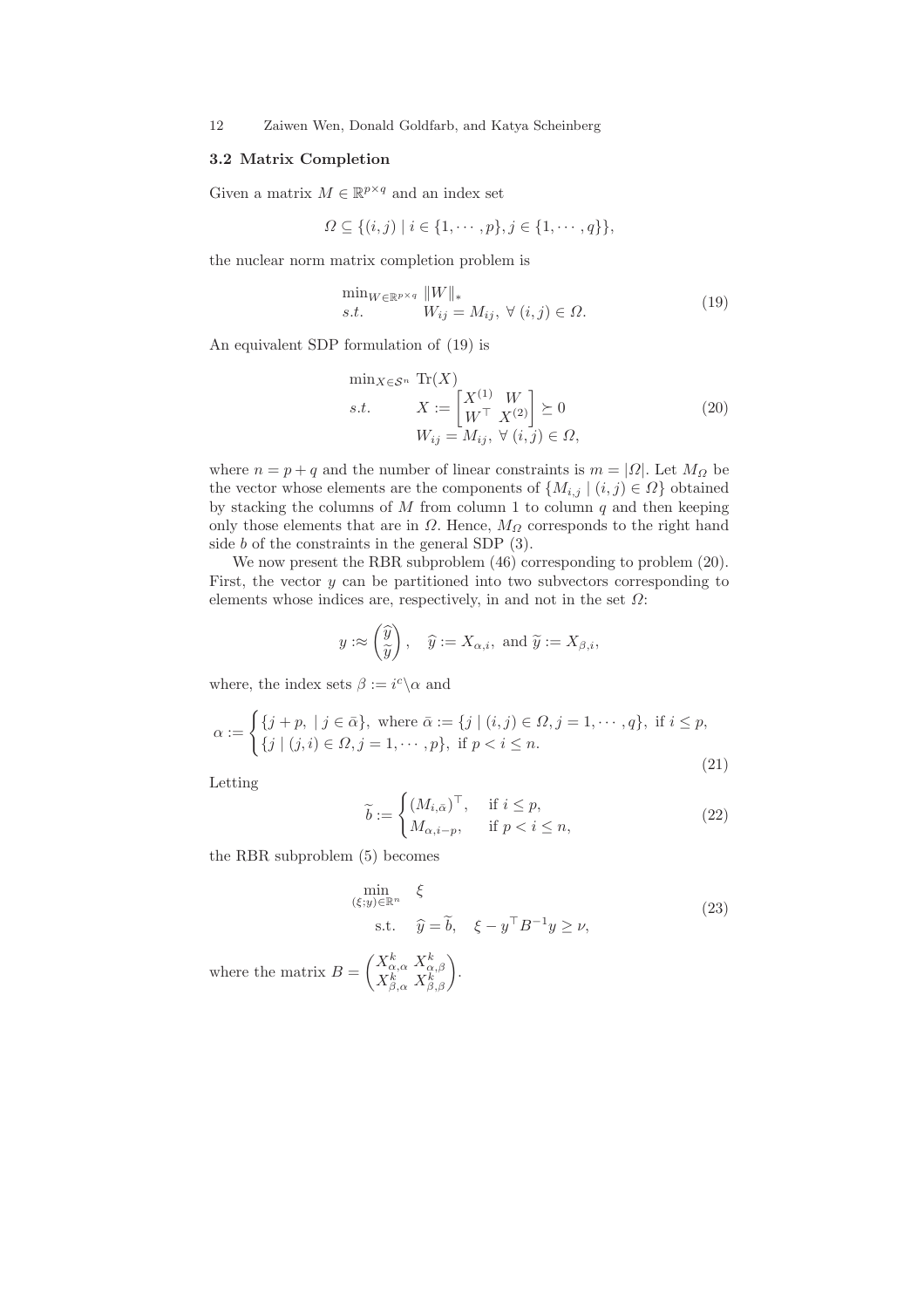Lemma 3. *The optimal solution of the RBR subproblem* (23) *is given by*

$$
\xi = \lambda^{\top} \widetilde{b} + \nu, \quad \widetilde{y} = X^{k}_{\beta,\alpha} \lambda, \quad \text{where,} \quad \lambda = (X^{k}_{\alpha,\alpha})^{-1} \widetilde{b}.
$$
 (24)

*Proof.* Note that the optimal solution  $[\xi; y] = [\xi; \hat{y}, \hat{y}]$  of (23) must satisfy  $\xi = y^{\top}B^{-1}y + \nu$ . Hence, (23) is equivalent to the linearly constrained quadratic minimization problem

$$
\min_{y} \{ y^{\top} B^{-1} y \mid \hat{y} = \tilde{b} \}
$$
\n(25)

whose optimality conditions are

$$
\begin{pmatrix} X_{\alpha,\alpha}^k & X_{\alpha,\beta}^k \\ X_{\beta,\alpha}^k & X_{\beta,\beta}^k \end{pmatrix}^{-1} \begin{pmatrix} \widehat{y} \\ \widetilde{y} \end{pmatrix} - \begin{pmatrix} \lambda \\ 0 \end{pmatrix} = 0, \tag{26}
$$

which implies that

$$
\begin{pmatrix} \widehat{y} \\ \widetilde{y} \end{pmatrix} = \begin{pmatrix} \widetilde{b} \\ \widetilde{y} \end{pmatrix} = \begin{pmatrix} X_{\alpha,\alpha}^k \\ X_{\beta,\alpha}^k \end{pmatrix} \lambda.
$$

Note from (24) that we only need to solve a single system of linear equations, whose size is the number of known elements in the row and hence expected to be small, to obtain the minimizer of the RBR subproblem (23).

### 3.3 Sparse inverse covariance estimation

In this subsection, we review the block coordinate descent methods proposed in [2] and [26] for solving the sparse inverse covariance estimation problem. Given an empirical covariance matrix  $S \in \mathcal{S}^n$ , the problem is to maximize the  $\ell_1$ -penalized log-likelihood function, i.e.,

$$
\hat{\Sigma}^{-1} = \arg \max_{X \succ 0} \log \det X - \text{Tr}(SX) - \lambda ||X||_1,\tag{27}
$$

where  $\lambda > 0$  and  $||X||_1 = \sum_{i,j} |X_{i,j}|$ . Instead of solving (27) directly, the approaches in [2] and [26] consider the dual of (27)

$$
\hat{\Sigma} = \arg \max_{W \succ 0} \log \det W, \quad \text{s.t.} \quad ||W - S||_{\infty} \le \lambda,
$$
\n(28)

which is a problem with only simple bound constraints. To derive this, note that (27) is equivalent to

$$
\max_{X \succ 0} \min_{\|U\|_{\infty} \le \lambda} \log \det X - \text{Tr}(X(S+U)),\tag{29}
$$

since the  $\ell_1$ -norm  $||X||_1$  can be expressed as  $\max_{||U||_{\infty} \leq 1} \text{Tr}(XU)$ , where  $||U||_{\infty}$ is the maximum of the absolute values of the elements of the symmetric matrix U. It is obvious that

 $\Box$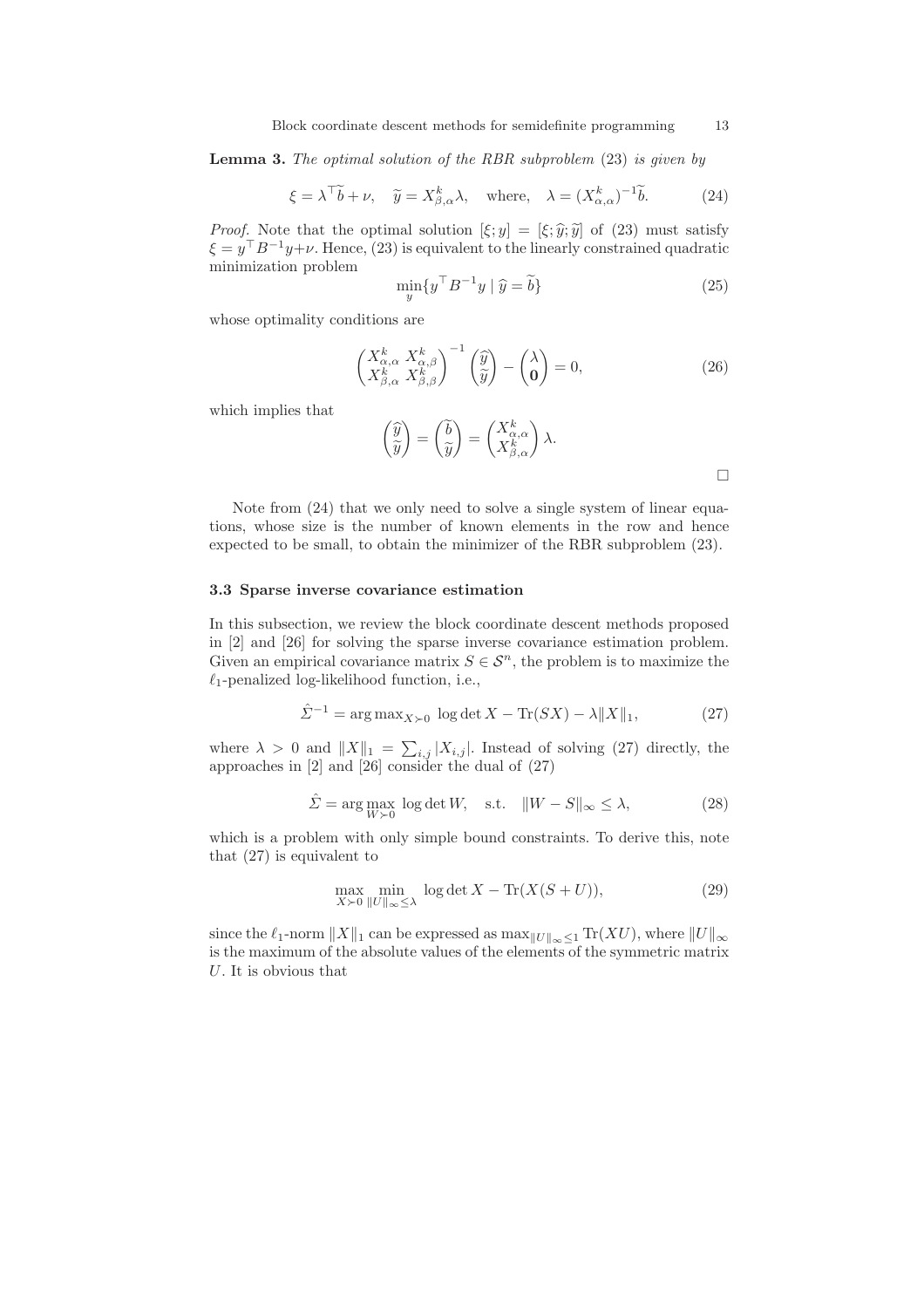$$
-\log \det(S+U) - n = \max_{X \succ 0} \quad \log \det X - \text{Tr}(X(S+U)).
$$

Hence, the dual (28) is obtained by exchanging the max and the min in (29).

The subproblems solved at each iteration of the BCD methods in [2] and [26] are constructed as follows. Given a positive definite matrix  $W \succ 0$ , W and S are partitioned according to the same pattern as

$$
W = \begin{pmatrix} \xi & y^{\top} \\ y & B \end{pmatrix} \text{ and } S = \begin{pmatrix} \xi_S & y_S^{\top} \\ y_S & B_S \end{pmatrix},
$$

where  $\xi, \xi_S \in \mathbb{R}, y, y_S \in \mathbb{R}^{n-1}$  and  $B, B_S \in S^{n-1}$ . Since  $\log \det W = \log(\xi$  $y<sup>T</sup>B<sup>-1</sup>y$  det B, and B is fixed, the RBR subproblem for (28) becomes the quadratic program

$$
\min_{[\xi; y]} y^{\top} B^{-1} y - \xi, \quad \text{s.t.} \quad ||[\xi; y] - [\xi_S; y_S]||_{\infty} \le \lambda, \ \xi \ge 0. \tag{30}
$$

Note that (30) is separable in y and ξ. The solution ξ is equal to  $\xi_s + \lambda$ . In fact, the first-order optimality conditions of  $(27)$  and  $X \succ 0$  imply that  $W_{ii} = S_{ii} + \lambda$  for  $i = 1, ..., n$ . Hence, problem (30) reduces to

$$
\min_{y} y^{\top} B^{-1} y, \quad \text{s.t.} \quad \|y - y_S\|_{\infty} \le \lambda. \tag{31}
$$

It can be verified that the dual of (31) is

$$
\min_{x} x^{\top} Bx - y_S^{\top} x + \lambda \|x\|_1,\tag{32}
$$

which is also equivalent to

$$
\min_{x} \left\| B^{\frac{1}{2}} x - \frac{1}{2} B^{-\frac{1}{2}} y_{S} \right\|_{2}^{2} + \lambda \| x \|_{1}.
$$
 (33)

If x solves (33), then  $y = Bx$  solves (31).

The BCD method in [2] solves a sequence of constrained problems (31). Specifically, the initial point is set to  $W^1 = S + \lambda I$  so that only off-diagonal elements have to be updated. The parameters  $B := W_{i^c, i^c}^k$ ,  $y_S = S_{i^c, i}$  and  $B_S = S_{i^c,i^c}$  are assigned in the *i*-th inner iteration at *k*-th cycle. Then the solution y of (30) is computed and one sets  $W_{i^c,i}^k := y$ . A similar procedure is used in the approach in [26] except that the solution  $y$  is obtained by solving the so-called LASSO problem (33) using a coordinate descent algorithm, which does not require computation of either  $B^{\frac{1}{2}}$  or  $B^{-\frac{1}{2}}$ .

#### 3.4 Convergence results

The RBR method can be extended to solve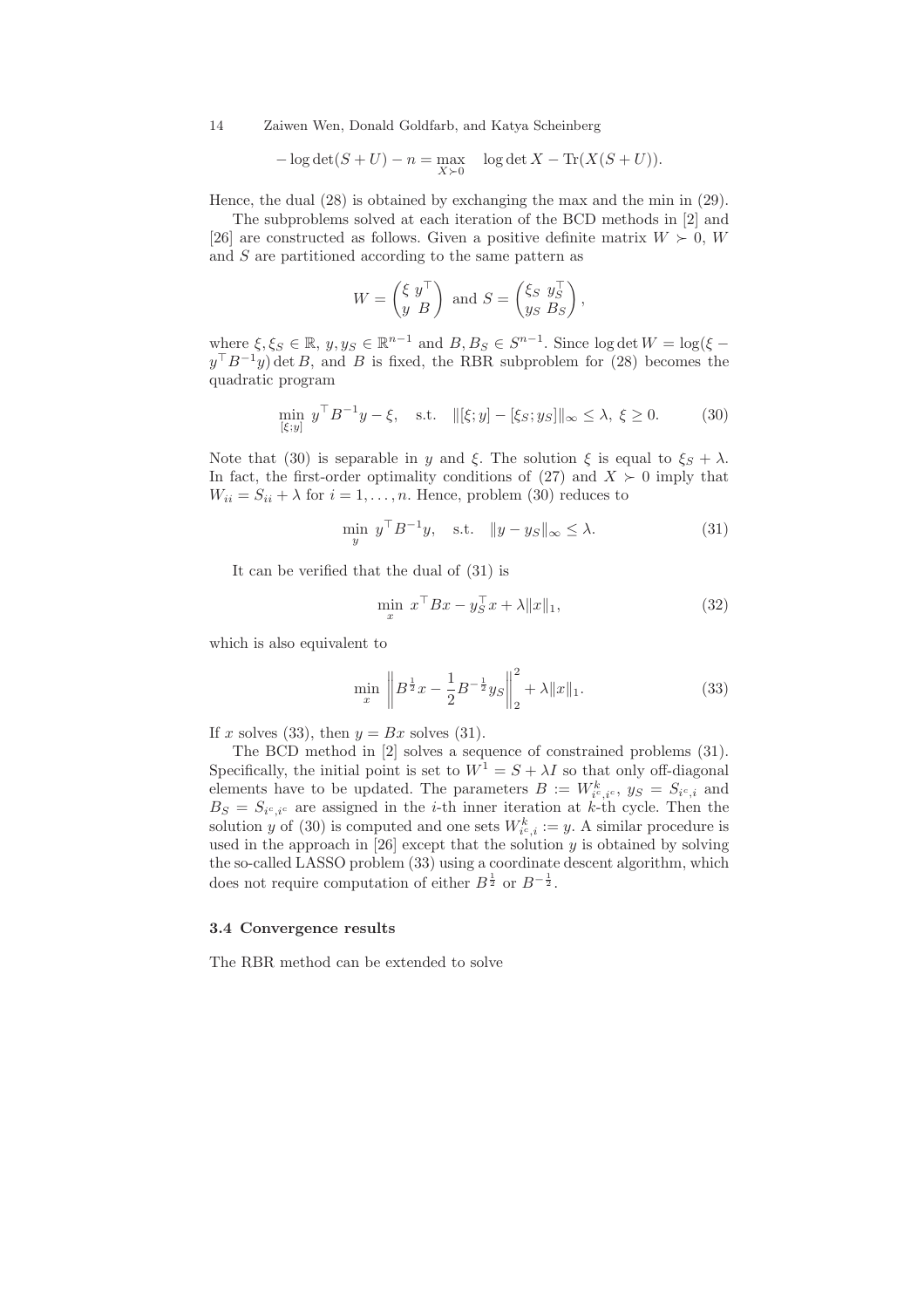Block coordinate descent methods for semidefinite programming 15

$$
\min_{X \in \mathcal{S}^n} \quad \psi_{\sigma}(X) := f(X) - \sigma \log \det X
$$
\n
$$
\text{s.t.} \quad X \in \mathcal{X} := \{ X \in \mathcal{S}^n \mid L \le X \le U, X \succ 0 \}. \tag{34}
$$

where  $f(X)$  is a differentiable convex function of X, the constant matrices  $L, U \in \mathcal{S}^n$  satisfy  $L \leq U$  and  $L \leq X$  means that  $L_{i,j} \leq X_{i,j}$  for all  $i, j = 1, \dots, n$ . Note that  $L_{i,j} = -\infty$   $(U_{i,j} = \infty)$  if  $X_{i,j}$  is unbounded below (above). Clearly, problem (34) includes (13) and the logarithmic barrier function version of problems (20) and (28) as special cases. Starting from the point  $X^k \succ 0$  at the k-th cycle, we fix the  $n(n-1)/2$  variables in the  $(n-1) \times (n-1)$  submatrix  $B := X_{i^c, i^c}^k$  of  $X^k$  and let  $\xi$  and y denote the remaining unknown variables  $X_{i,i}$  and  $X_{i^c,i}$  (i.e., row i/column i), respectively; i.e.,  $X^k : \approx$  $\begin{pmatrix} \xi y^{\top} \\ y B \end{pmatrix}$ . Hence, the RBR subproblem for problem (34) becomes

$$
\min_{X \in \mathcal{S}^n} \quad \widetilde{f}(\xi, y) - \sigma \log(\xi - y^\top B^{-1} y) \n\text{s.t.} \quad \begin{pmatrix} L_{i,i} \\ L_{i^c,i} \end{pmatrix} \le \begin{pmatrix} \xi \\ y \end{pmatrix} \le \begin{pmatrix} U_{i,i} \\ U_{i^c,i} \end{pmatrix},
$$
\n(35)

where  $\tilde{f}(\xi, y) := f(X^k)$ . Inspired by Proposition 2.7.1 in [6], we now prove the following convergence result for the RBR method applied to problem (34).

**Theorem 3.** Let  $\{X^k\}$  be a sequence generated by the RBR method for solving (34)*.* Assume that the level set  $\{X \in \mathcal{X} | \psi_{\sigma}(X) \leq \psi_{\sigma}(X^1) \}$  is compact. Then *every limit point of*  $\{X^k\}$  *is a global minimizer of* (34)*.* 

*Proof.* Clearly, the RBR method produces a sequence of nondecreasing objective function values

$$
\psi_{\sigma}(X^k) \ge \psi_{\sigma}(X^{k,1}) \ge \psi_{\sigma}(X^{k,2}) \ge \cdots \ge \psi_{\sigma}(X^{k,n-1}) \ge \psi_{\sigma}(X^{k+1}). \tag{36}
$$

Let  $\widetilde{X}$  be a limit point of the sequence  $\{X^k\}$ . It follows from equation (36) that the sequences  $\{\psi_{\sigma}(\underline{X}^k)\}, \{\psi_{\sigma}(\underline{X}^{k,1})\}, \cdots, \{\psi_{\sigma}(X^{k,n-1})\}\$ all converge to a bounded number  $\psi_{\sigma}(\widetilde{X})$ . Hence,  $\widetilde{X}$  must be positive definite. We now show that  $\widetilde{X}$  minimizes  $\psi_{\sigma}(X)$ .

Let  $\{X^{k_j}\}$  be a subsequence of  $\{X^k\}$  that converges to  $\widetilde{X}$ . We first show that  $\{X^{k_j,1} - X^{k_j}\}\)$  converges to zero as  $j \to \infty$ . Assume on the contrary, that  $\{X^{k_j,1} - X^{k_j}\}\)$  does not converges to zero. Then there exists a subsequence  $\{\bar{k}_j\}$  of  $\{k_j\}$  and some  $\bar{\gamma} > 0$  such that  $\gamma^{\bar{k}_j} := ||X^{\bar{k}_j,1} - X^{\bar{k}_j}||_F \geq \bar{\gamma}$  for all j. Let  $D^{\bar{k}_j,1} := (X^{\bar{k}_j,1} - X^{\bar{k}_j})/\gamma^{\bar{k}_j}$ . Thus  $X^{\bar{k}_j,1} = X^{\bar{k}_j} + \gamma^{\bar{k}_j} D^{\bar{k}_j,1}$ ,  $||D^{\bar{k}_j,1}||_F = 1$  and  $D^{\bar{k}_j,1}$  differs from zero only along the first row/column. Since  $D^{\bar{k}_j,1}$  belongs to a compact set, it has a limit point  $\bar{D}^1$ . Hence, there exists a subsequence of  $\{\hat{k}_j\}$  of  $\{\bar{k}_j\}$  such that  $D^{\hat{k}_j,1}$  converges to  $\bar{D}^1$ . Consider an arbitrary  $t \in$ [0,1]. Since  $0 \leq t \bar{\gamma} \leq \gamma^{\hat{k}_j}$ ,  $X^{\hat{k}_j} + tD^{\hat{k}_j,1}$  lies on the segment joining  $X^{\hat{k}_j}$  and  $X^{\hat{k}_j} + \gamma^{\hat{k}_j} D^{\hat{k}_j,1} = X^{\hat{k}_j,1}$ , and belongs to X since X is a convex set. Moreover,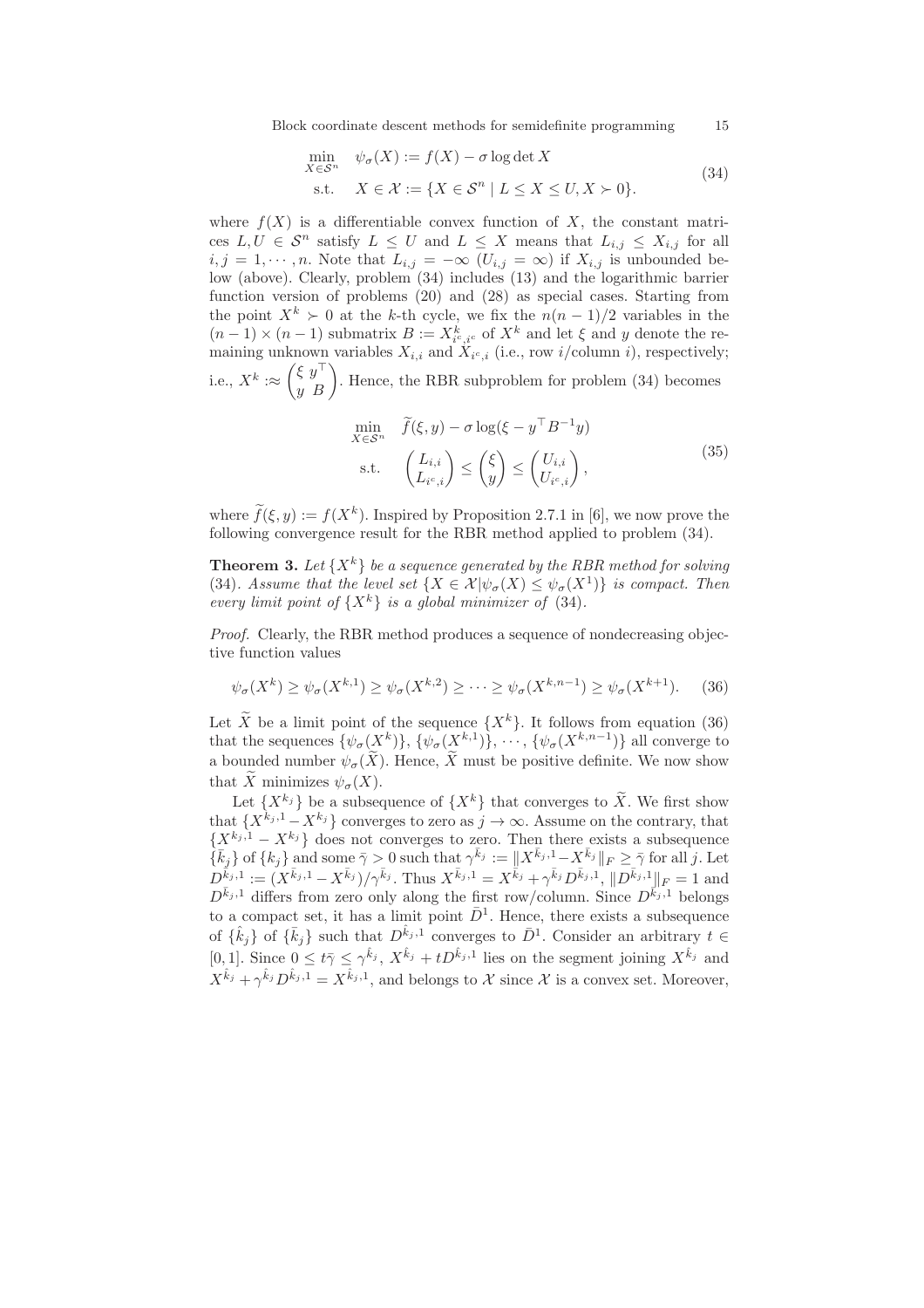since  $X^{\hat{k}_j,1}$  uniquely minimizes  $\psi_{\sigma}(X)$  over all X that differ from  $X^{\hat{k}_j}$  along the first row/column, it follows from the convexity of  $\psi_{\sigma}(X)$  that

$$
\psi_{\sigma}(X^{\hat{k}_j,1}) = \psi_{\sigma}(X^{\hat{k}_j} + \gamma^{\hat{k}_j} D^{\hat{k}_j,1}) \leq \psi_{\sigma}(X^{\hat{k}_j} + t\gamma^{\hat{k}_j} D^{\hat{k}_j,1}) \leq \psi_{\sigma}(X^{\hat{k}_j}). \tag{37}
$$

Since  $\psi_{\sigma}(X^{\hat{k}_j,1})$  converges to  $\psi_{\sigma}(\widetilde{X})$ , it follows  $(37)$  that  $\psi_{\sigma}(\widetilde{X}) \leq \psi_{\sigma}(\widetilde{X}) +$  $t\bar{\gamma}\bar{D}^1 \leq \psi_{\sigma}(\tilde{X})$ , which implies that  $\psi_{\sigma}(\tilde{X}) = \psi_{\sigma}(\tilde{X}) + t\bar{\gamma}\bar{D}^1$  for all  $t \in [0,1]$ . Since  $\bar{\gamma} \bar{D}^1 \neq 0$ , this contradicts the fact that  $\psi_{\sigma}(X)$  is strictly convex; hence  $X^{k_j,1} - X^{k_j}$  converges to zero and  $X^{k_j,1}$  converges to  $\widetilde{X}$ .

From the definition (34), we have  $\psi_{\sigma}(X^{k_j,1}) \leq \psi_{\sigma}(X)$  for all

$$
X \in V^{k_j,1} := \left\{ \begin{pmatrix} \xi & y^{\top} \\ y & X_{1^c,1^c}^{k_j} \end{pmatrix} \middle| \begin{pmatrix} \xi \\ y \end{pmatrix} \in \mathbb{R}^n, \begin{pmatrix} L_{1,1} \\ L_{1^c,1} \end{pmatrix} \leq \begin{pmatrix} \xi \\ y \end{pmatrix} \leq \begin{pmatrix} U_{1,1} \\ U_{1^c,1} \end{pmatrix} \right\}.
$$

Taking the limit as j tends to infinity, we obtain that  $\psi_{\sigma}(\widetilde{X}) \leq \psi_{\sigma}(X)$  for all

$$
X \in V^1 := \left\{ \begin{pmatrix} \xi & y^{\top} \\ y & \widetilde{X}_{1^c,1^c} \end{pmatrix} \middle| \begin{pmatrix} \xi \\ y \end{pmatrix} \in \mathbb{R}^n, \begin{pmatrix} L_{1,1} \\ L_{1^c,1} \end{pmatrix} \leq \begin{pmatrix} \xi \\ y \end{pmatrix} \leq \begin{pmatrix} U_{1,1} \\ U_{1^c,1} \end{pmatrix} \right\},\right
$$

which implies that, for any  $p \in \{1, \dots, n\}$ ,

$$
\psi_{\sigma}(\widetilde{X}) \leq \psi_{\sigma}(X), \quad \forall X \in V^1 \text{ and } X_{p^c,1} = \widetilde{X}_{p^c,1},
$$

i.e., all components of the first row and column  $[\xi; y]$  other than the p-th are fixed. Since X lies in the open convex set  $S_{++}^n$ , we obtain from the optimality conditions that, for any  $p \in \{1, \dots, n\}$ ,

$$
\langle \nabla \psi_{\sigma}(\widetilde{X}), X - \widetilde{X} \rangle \ge 0, \quad \forall X \in V^1 \text{ and } X_{p^c, 1} = \widetilde{X}_{p^c, 1},
$$

which further gives that, for any  $p \in \{1, \dots, n\}$ ,

$$
\left(\nabla\psi_{\sigma}(\widetilde{X})\right)_{p,1}\left(X_{p,1}-\widetilde{X}_{p,1}\right)\geq 0,\forall X_{p,1}\text{ such that }L_{p,1}\leq X_{p,1}\leq U_{p,1}.\tag{38}
$$

Repeating the above argument shows that for  $i = 2, \dots, n$ , the points  $X^{k_j, i}$ also converges to  $\widetilde{X}$  and

$$
\left(\nabla\psi_{\sigma}(\widetilde{X})\right)_{p,i}\left(X_{p,i}-\widetilde{X}_{p,i}\right)\geq 0, \quad \forall L_{p,i}\leq X_{p,i}\leq U_{p,i},\tag{39}
$$

for any  $p \in \{1, \dots, n\}$ . Therefore, for any  $X \in \mathcal{X}$ , it follows from (38) and (39) that

$$
\left\langle \nabla \psi_{\sigma}(\widetilde{X}), X - \widetilde{X} \right\rangle = \sum_{i,j=1,\cdots,n} \left( \nabla \psi_{\sigma}(\widetilde{X}) \right)_{i,j} \left( X_{i,j} - \widetilde{X}_{i,j} \right) \ge 0,
$$

which implies that  $\widetilde{X}$  is a global minimizer.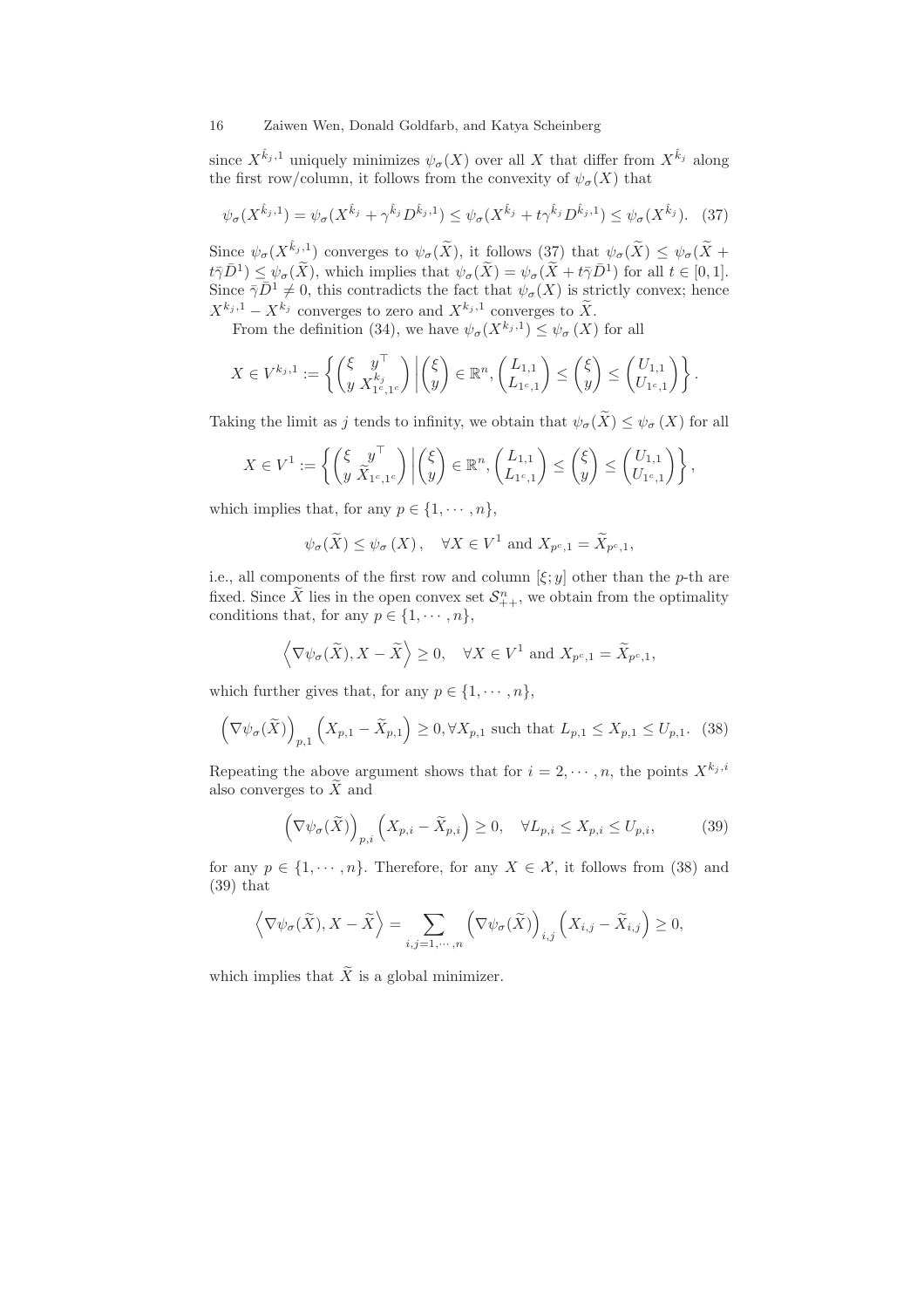# 4 A RBR method for SDP with general linear constraints

We now consider SDP problem (3) with general linear constraints. Unfortunately, in this case, the RBR method may not converge to an optimal solution. This is similar to the fact that the BCD method may not converge to an optimal solution for a linearly constrained convex problem [33]. It has long been known in [51] that the coordinate descent method for general nonlinear programming may not converge. Here is a 2-dimensional example that shows that for general linear constraints the RBR method may not converge to a global minimizer. Consider the SDP

$$
\min \quad X_{11} + X_{22} - \log \det(X) \n\text{s.t.} \quad X_{11} + X_{22} \ge 4, \quad X \succeq 0.
$$
\n(40)

Starting from a point X, where  $X_{11} = 1$ ,  $X_{12} = 0$  and  $X_{22} = 3$ , the RBR subproblems are

$$
\min \quad X_{11} - \log(3X_{11} - X_{12}^2), \text{ s.t. } X_{11} \ge 1,
$$

and

min  $X_{22} - \log(X_{22} - X_{12}^2)$ , s.t.  $X_{22} \ge 3$ ,

since  $\det(X) = X_{11}X_{22} - X_{12}^2$ . It is readily verified that optimal solutions to these subproblems are, respectively,  $X_{11} = 1, X_{12} = 0$  and  $X_{12} = 0, X_{22} = 3;$ hence, the RBR method remains at the initial point, while the true optimal solution is  $X =$  $\begin{pmatrix} 2 & 0 \\ 0 & 2 \end{pmatrix}$ .

To overcome this type of failure, the coordinate descent method is usually applied to a sequence of unconstrained problems obtained by penalizing the constraints in the objective function. We adopt a similar approach here by embedding the pure RBR method in an augmented Lagrangian function framework. We then introduce specialized versions of this algorithm for the SDP relaxation of the maxcut problem (7) and the minimum nuclear norm matrix completion problem.

### 4.1 A RBR augmented Lagrangian method

In this subsection, we first introduce an augmented Lagrangian method and then combine it with the RBR method for solving the standard form SDP (3).

The augmented Lagrangian function for problem (3) taking into consideration only the general linear constraints  $A(X) = b$  is defined as:

$$
\mathcal{L}(X,\pi,\mu) := \langle C, X \rangle - \pi^{\top} \left( \mathcal{A}(X) - b \right) + \frac{1}{2\mu} \| \mathcal{A}(X) - b \|_{2}^{2},\tag{41}
$$

where  $\pi \in \mathbb{R}^m$  and  $\mu > 0$ . Starting from  $\pi^1 = 0$ ,  $\mu^1 \in (0, +\infty)$  and  $0 < \eta < 1$ , our augmented Lagrangian method iteratively solves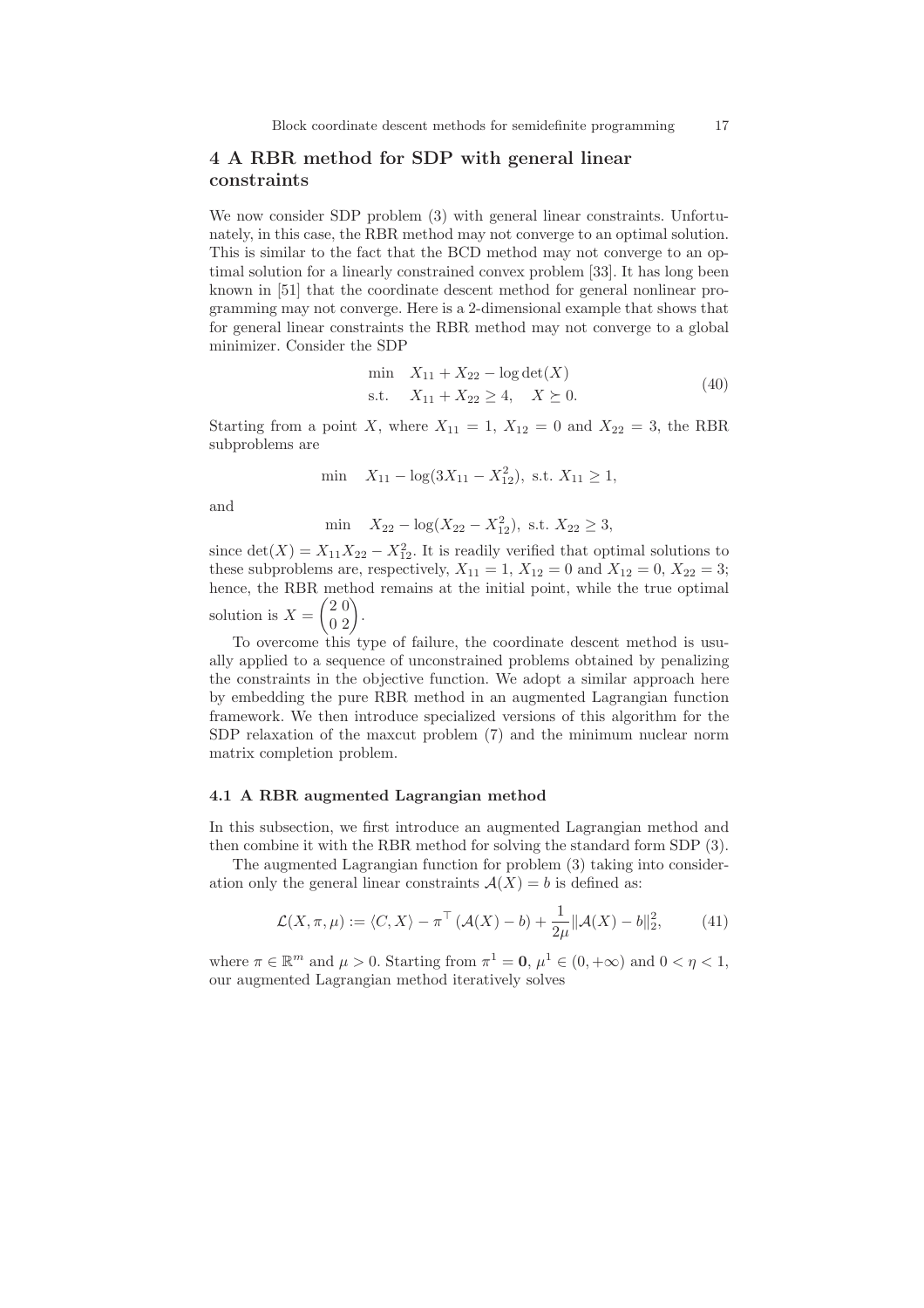$$
X^{k} := \arg\min_{X} \mathcal{L}(X, \pi^{k}, \mu^{k}), \quad \text{s.t. } X \succeq 0,
$$
 (42)

chooses  $\mu^{k+1} \in [\eta \mu^k, \mu^k]$  and then updates the vector of Lagrange multipliers by

$$
\pi^{k+1} := \pi^k - \frac{\mathcal{A}(X^k) - b}{\mu^k},
$$
\n(43)

for the next iteration  $k + 1$ . It is important to note that our algorithm does not incorporate the positive semidefinite constraint into the augmented Lagrangian function, and therefore, it is different from the methods in [47, 78].

As is well known (see chapter 12.2 in [25]), (42) is equivalent to minimizing a quadratic penalty function:

$$
X^{k} := \arg\min_{X} \mathcal{F}(X, b^{k}, \mu^{k}) := \langle C, X \rangle + \frac{1}{2\mu^{k}} ||\mathcal{A}(X) - b^{k}||_{2}^{2}, \text{ s.t. } X \succeq 0, (44)
$$

where  $b^k = b + \mu^k \pi^k$  and the difference between  $\mathcal{L}(X, \pi^k, \mu^k)$  and  $\mathcal{F}(X, b^k, \mu^k)$ is the constant  $-\frac{\mu^k}{2}$  $\frac{k^{k}}{2} \|\pi^{k}\|_{2}^{2}$ . Hence, we consider an alternative version of the augmented Lagrangian method which solves  $(44)$  and updates  $b<sup>k</sup>$  by

$$
b^{k+1} := b + \frac{\mu^{k+1}}{\mu^k} \left( b^k - \mathcal{A}(X^k) \right), \tag{45}
$$

where  $b^1 := b$ . We now apply the RBR method to minimize (44). Starting from the point  $X^k \geq 0$  at the k-th iteration, the RBR subproblem corresponding to the quadratic SDP (44) that is obtained by fixing all elements of  $X^k$  other than those in the  $i$ -th row and column results in a minimization problem with two conic constraints. Specifically, we fix the  $n(n-1)/2$  variables in the  $(n-1) \times (n-1)$  submatrix  $B := X_{i^c, i^c}^k$  of  $X^k$  and let  $\xi$  and y denote the remaining unknown variables  $X_{i,i}$  and  $X_{i^c,i}$  (i.e., row  $i/\text{column }i$ ), respectively. Hence, the quadratic SDP problem (44) becomes, after, replacing the zero on the right hand side of the Schur complement constraint by  $\nu > 0$  to ensure positive definiteness of  $X^k$ ,

$$
\min_{\substack{(\xi; y) \in \mathbb{R}^n \\ \text{s.t.} \quad \xi - y^\top B^{-1} y \ge \nu,}} \tilde{c}^\top \left(\frac{\xi}{y}\right) + \frac{1}{2\mu^k} \left\| \tilde{A} \left(\frac{\xi}{y}\right) - \tilde{b} \right\|_2^2
$$
\n
$$
(46)
$$

where  $\tilde{c}$ ,  $\tilde{A}$  and  $\tilde{b}$  are given by (6) with  $b_i$  for  $i = 1, \dots, m$  replaced by  $b_i^k$ . If we let  $LL<sup>+</sup> = B$  be the Cholesky factorization of B and introduce a new variable  $z = L^{-1}y$ , problem (46) can be written as:

$$
\min_{(\xi;z;\tau)} \quad \tilde{c}^{\top} \begin{pmatrix} \xi \\ Lz \end{pmatrix} + \frac{1}{2\mu} \tau
$$
\n
$$
\text{s.t.} \quad \left\| \tilde{A} \begin{pmatrix} \xi \\ Lz \end{pmatrix} - \tilde{b} \right\|_{2}^{2} \leq \tau
$$
\n
$$
\|z\|_{2}^{2} \leq \xi - \nu.
$$
\n(47)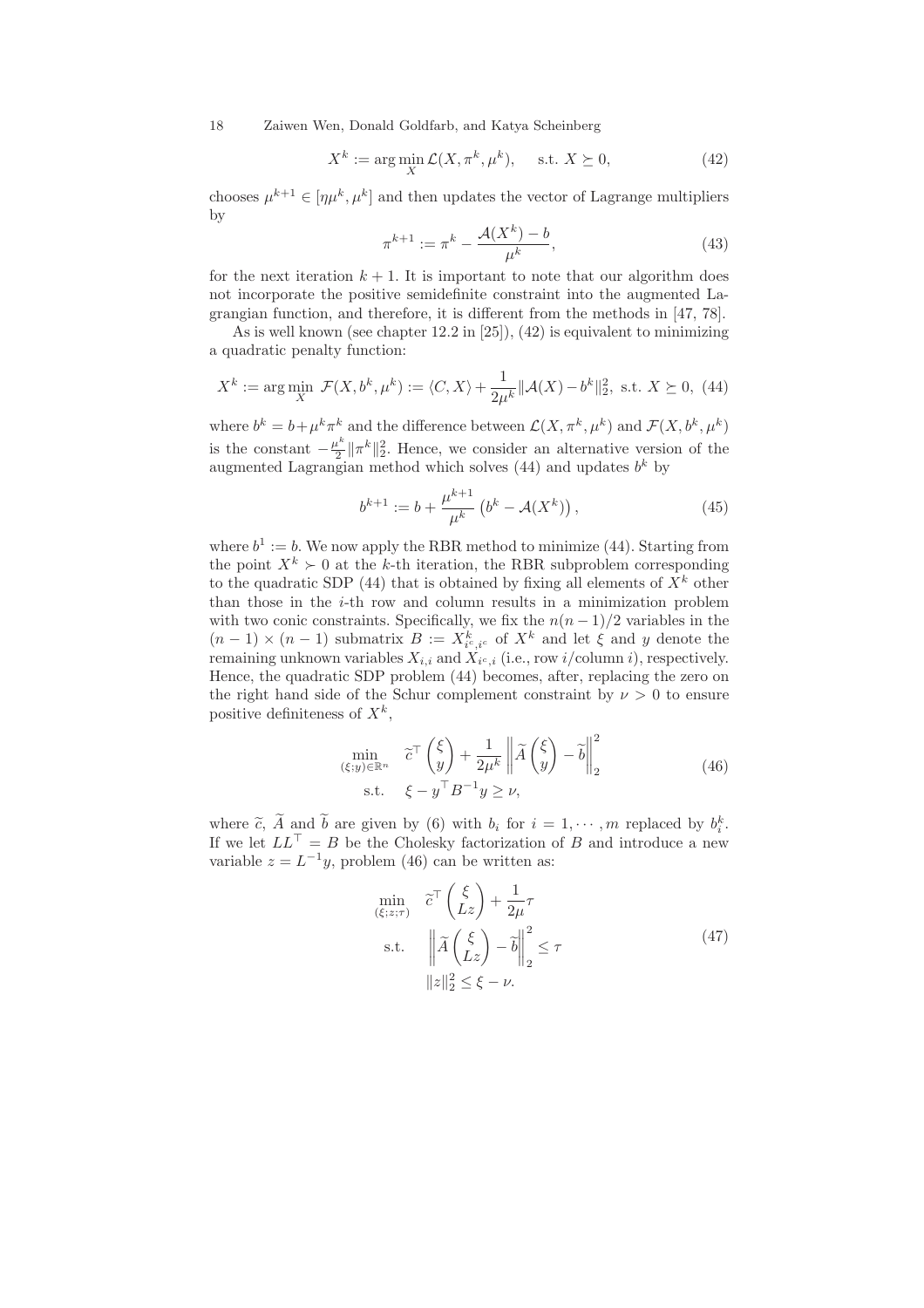Therefore, each step of our RBR augmented Lagrangian method involves solving a SOCP with two rotated second-order cone constraints. We plan to show how advantage can be taken of the particular form of these SOCPs in a future paper. If  $B$  is only positive semidefinite, we can derive a similar SOCP by using the spectral decomposition of B. For references on solving SOCPs, see [1] for example. Our combined RBR augmented Lagrangian method for minimizing (3) is presented in Algorithm 2.

| <b>Algorithm 2:</b> Row-by-row augmented Lagrangian method                                                                            |
|---------------------------------------------------------------------------------------------------------------------------------------|
| Set $X^1 \succ 0$ , $b^1 = b$ , $\eta \in (0, 1)$ , $\nu > 0$ , $\mu^1 > 0$ , $\epsilon, \epsilon_r, \epsilon_f \ge 0$ and $k := 1$ . |
| Set $F^0 := +\infty$ and compute $F^1 := \langle C, X^1 \rangle$ .                                                                    |
| while $\frac{F^{k-1}-F^k}{\max\{ F^{k-1} ,1\}} \geq \epsilon$ or $  \mathcal{A}(X^k)-b  _2 \geq \epsilon_r$ do                        |
| Compute $f^1 := \langle C, X^k \rangle + \frac{1}{2n^k}   \mathcal{A}(X^k) - b^k  _2^2$ and set $f^0 := +\infty$ .                    |
| while $\frac{f^{k-1}-f^k}{\max\{ f^{k-1} ,1\}} \geq \epsilon_f$ do                                                                    |
| for $i = 1, \dots, n$ do                                                                                                              |
| Set $B := X_{i^c, i^c}^k$ and compute $\tilde{c}$ , $\tilde{A}$ and $\tilde{b}$ from (6) with $b = b^k$ .<br>S <sub>1</sub>           |
| Solve the SOCP (46) and denote its solution by $\xi$ and y.<br>S <sub>2</sub>                                                         |
| Set $X_{i,i}^k := \xi$ , $X_{i^c,i}^k := y$ and $X_{i,i^c}^k := y^\top$ .<br>S <sub>3</sub>                                           |
| Compute $F^k := \langle C, X^k \rangle$ and $f^k := F^k + \frac{1}{2u^k}   \mathcal{A}(X^k) - b^k  _2^2$ .                            |
| Update $b^{k+1} := b + \frac{\mu^{k+1}}{\mu^k} (b^k - \mathcal{A}(X^k)).$<br>S <sub>4</sub>                                           |
| Choose $\mu^{k+1} \in [\eta \mu^k, \mu^k]$ and set $X^{k+1} := X^k$ and $k := k + 1$ .                                                |

The RBR method applied to problem (44) converges by Theorem 3 since solving the RBR subproblem (46) essentially corresponds to minimizing the unconstrained function obtained by subtracting  $\sigma \log(\xi - y^{\top} B^{-1} y)$  from the objective function in (46) using an argument analogous to the one made in section 3.4. It is well known that an augmented Lagrangian method applied to minimizing a strictly convex function subject to linear equality constraints, where the minimization of the augmented Lagrangian for each value of the multiplier  $\lambda^k$  ( $b^k$  in Algorithm 2) is either done exactly or is asymptotically exact, converges to an optimal solution [4, 5, 52]. Hence, it is clear that a slightly modified version of Algorithm 2 converges to such a solution. For more details for the exact minimization case, we refer the reader to [66].

# 4.2 Application to Maxcut SDP

Since the constraints in problem (7) are  $X_{i,i} = 1$  for  $i = 1, \dots, n$ , the quadratic term in the objective function of the RBR subproblem simplifies to

$$
\left\| \widetilde{A} \begin{pmatrix} \xi \\ y \end{pmatrix} - \widetilde{b} \right\|^2 = (\xi - b_i^k)^2,
$$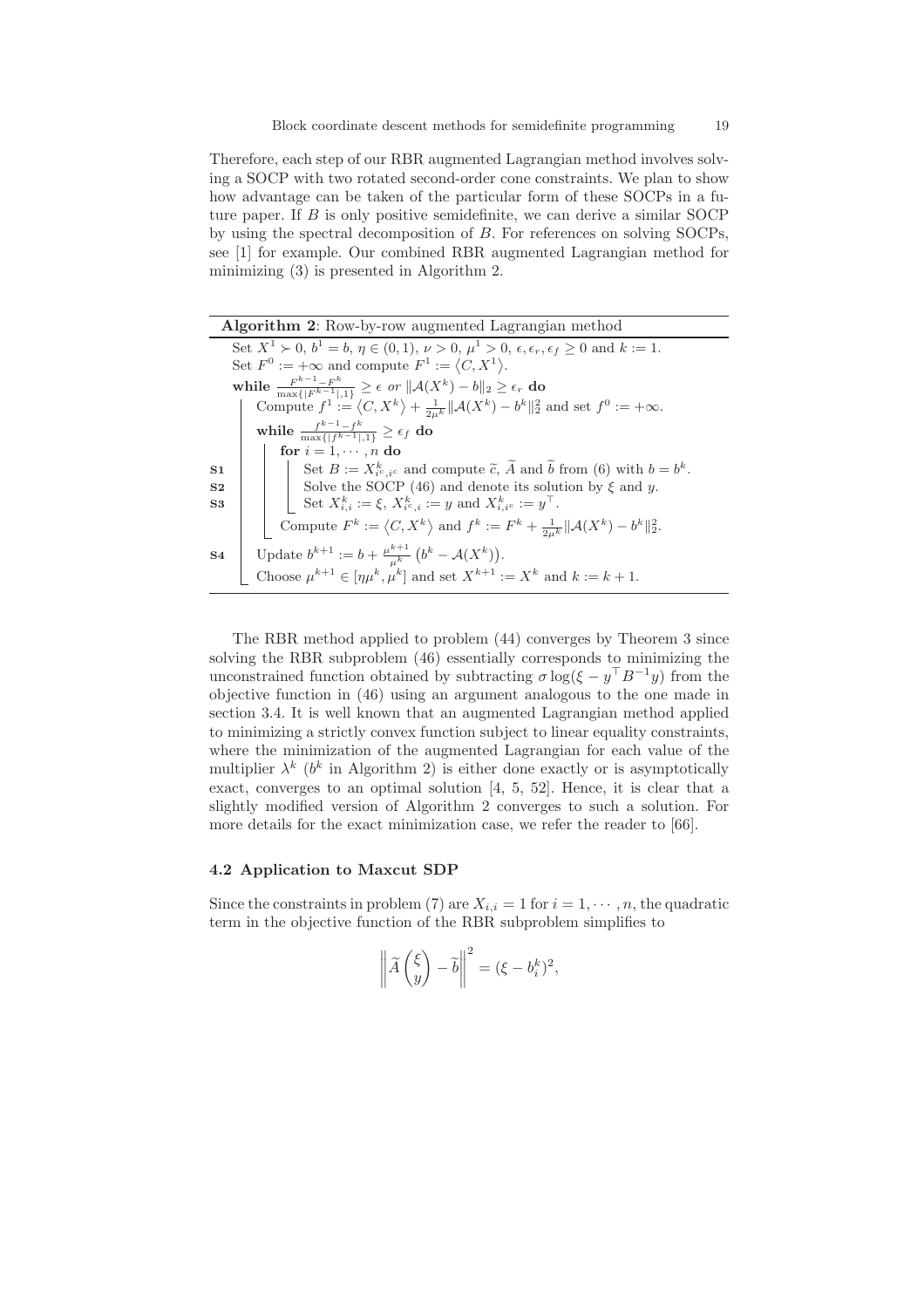and problem (46) reduces to

$$
\min_{\substack{(\xi; y) \in \mathbb{R}^n \\ \text{s.t.} \quad \xi - y^\top B^{-1} y \ge \nu,}} c\xi + \widehat{c}^\top y + \frac{1}{2\mu^k} (\xi - b_i^k)^2
$$
\n
$$
(48)
$$

where  $c := C_{i,i}, \hat{c} := 2C_{i^c,i}$  and  $b_i^1 = 1$ . The first-order optimality conditions for  $(48)$  are

$$
\xi = b_i^k + \mu^k (\lambda - c), \quad y = -\frac{1}{2\lambda} B\hat{c}
$$
  

$$
\xi \ge y^\top B^{-1} y + \nu, \quad \lambda \ge 0 \quad \text{and} \quad (\xi - y^\top B^{-1} y - \nu)\lambda = 0.
$$

If  $\hat{c} = 0$ , then  $y = 0$  and  $\xi = \max{\lbrace \nu, b_i^k - \mu^k c \rbrace}$ . Otherwise,  $\lambda$  is the unique real root of the cubic equation:

$$
\varphi(\lambda) := 4\mu^k \lambda^3 + 4(b_i^k - \mu^k c - \nu)\lambda^2 - \gamma = 0,
$$
\n(49)

which is positive. This follows from the continuity of  $\varphi(\lambda)$  and the facts that  $\varphi(0) = -\widehat{c}^\top B \widehat{c} < 0$ ,  $\lim_{\lambda \to +\infty} \varphi(\lambda) = +\infty$  and

$$
\varphi'(\lambda) = 12\mu^k \lambda^2 + 8(b_i^k - \mu^k c - \nu)\lambda \ge 4\mu^k \lambda^2
$$

since  $\xi = b_i^k - \mu^k c + \mu^k \lambda \ge \nu$ , which implies that  $\varphi'(0) = 0$  and  $\varphi'(\lambda) > 0$  for  $\lambda \neq 0$ . The RBR augmented Lagrangian method for problem (7) is denoted by ALAG-RBR-M.

### 4.3 Application to Matrix Completion SDP

Using the notation from section 3.2, the norm of the constraint residual of each RBR subproblem (46) is  $\|\tilde{A}$  $\sqrt{\xi}$  $\hat{y}$ Í.  $-\,b$  $\left\| = \left\| X_{\alpha,i} - \tilde{b} \right\| =: \|\hat{y} - \tilde{b}\|$ , where

$$
\widetilde{b} := \begin{cases}\n(M_{i,\bar{\alpha}}^k)^\top, & \text{if } i \le p, \\
M_{\alpha,i-p}^k, & \text{if } p < i \le n,\n\end{cases}
$$
\n(50)

and  $M^1 = M$ . Therefore, the SOCP (46) becomes

$$
\min_{\substack{(\xi; y)\in\mathbb{R}^n\\ \text{s.t.} \quad \xi - y^\top B^{-1}y \ge \nu,}} \xi + \frac{1}{2\mu^k} \left\| \widehat{y} - \widetilde{b} \right\|_2^2 \tag{51}
$$

where the matrix  $B =$  $\begin{pmatrix} X^k_{\alpha,\alpha}\ X^k_{\alpha,\beta} \\ X^k_{\beta,\alpha}\ X^k_{\beta,\beta} \end{pmatrix}.$ 

The optimal solution  $[\xi; y] = [\xi; \hat{y}, \tilde{y}]$  of (51) must satisfy  $\xi = y^{\top} B^{-1} y + \nu$ . Hence, (51) is equivalent to an unconstrained quadratic minimization problem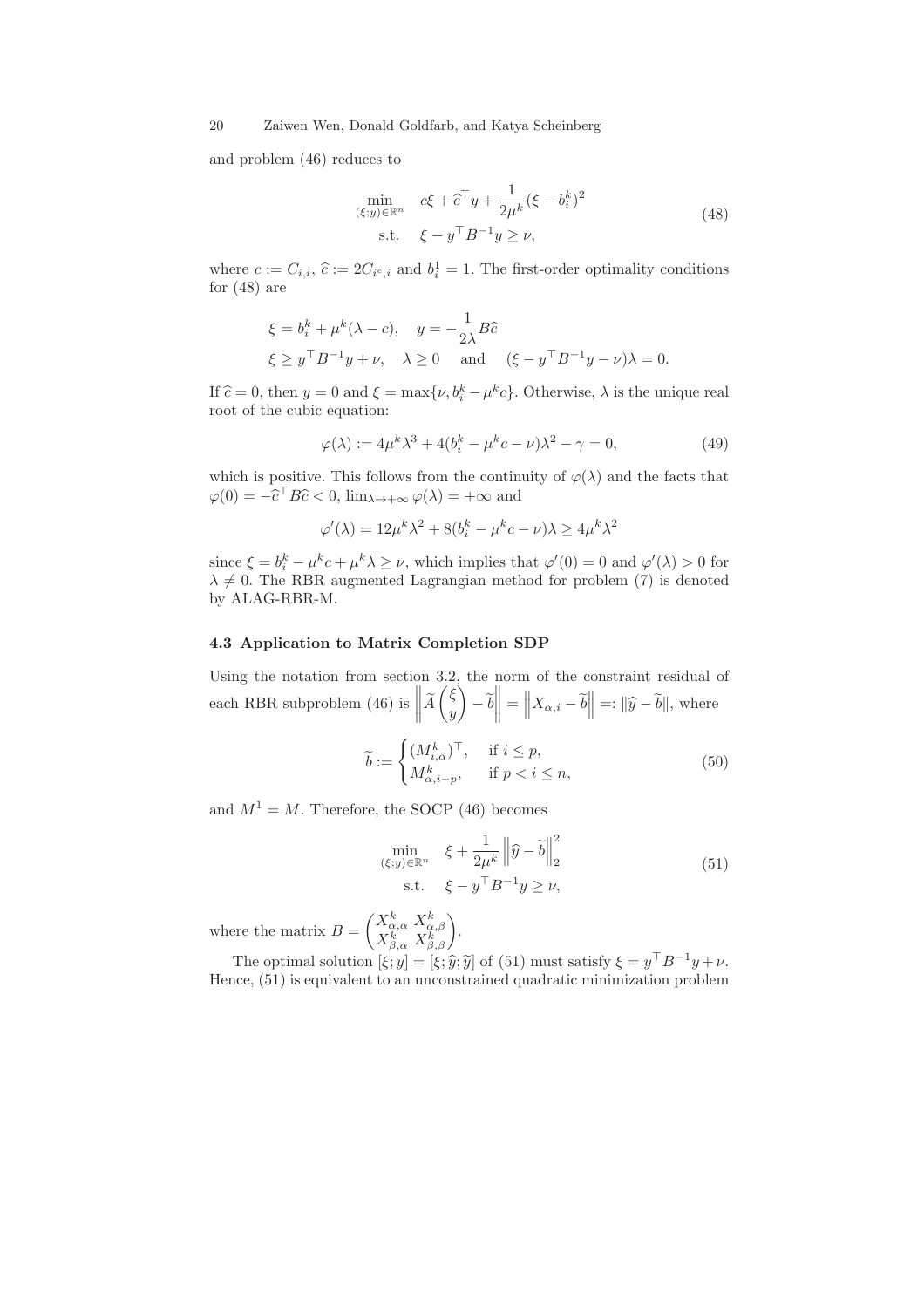Block coordinate descent methods for semidefinite programming 21

$$
\min_{y} y^{\top} B^{-1} y + \frac{1}{2\mu^k} \left\| \widehat{y} - \widetilde{b} \right\|_2^2, \tag{52}
$$

whose optimality conditions are

$$
\begin{pmatrix} X_{\alpha,\alpha}^k & X_{\alpha,\beta}^k \\ X_{\beta,\alpha}^k & X_{\beta,\beta}^k \end{pmatrix}^{-1} \begin{pmatrix} \widehat{y} \\ \widetilde{y} \end{pmatrix} + \frac{1}{2\mu^k} \begin{pmatrix} \widehat{y} - \widetilde{b} \\ \mathbf{0} \end{pmatrix} = 0.
$$
 (53)

which implies that

$$
\begin{pmatrix} \widehat{y} \\ \widetilde{y} \end{pmatrix} + \frac{1}{2\mu^k} \begin{pmatrix} X_{\alpha,\alpha}^k \\ X_{\beta,\alpha}^k \end{pmatrix} \widehat{y} = \frac{1}{2\mu^k} \begin{pmatrix} X_{\alpha,\alpha}^k \\ X_{\beta,\alpha}^k \end{pmatrix} \widetilde{b}.
$$

Solving for  $\hat{y}$  and  $\tilde{y}$  we obtain  $\tilde{y} = \frac{1}{2\mu^k} X^k_{\beta,\alpha}(\tilde{b} - \hat{y})$ , where  $\hat{y}$  can be computed from the system of linear equations  $(2\mu^k I + X_{\alpha,\alpha}^k) \hat{y} = X_{\alpha,\alpha}^k \tilde{b}$ . Then, it follows from  $\xi = y^{\top} B^{-1} y + \nu$  and (53) that  $\xi = \frac{1}{2\mu k} \hat{y}^{\top} (\tilde{b} - \hat{y}) + \nu$ .

The above specialized augmented Lagrangian RBR method for minimizing (20) is denoted by RBR-MC. As in the pure RBR method for the matrix completion problem, we only need to solve a single system of linear equations, whose size is expected to be small for each RBR subproblem (51).

We note that the subproblems that arise when the augmented Lagrangian version of the RBR method is applied to other SDP problems is also solvable in closed form as in the computation of the Lovasz theta function. We did not include a discussion of this or of other SDPs, such as the theta plus problem, that result in subproblems that are rather special quadratic programs, and hence efficiently solvable, to keep the length of this chapter reasonable.

# 5 An extension of RBR using rank-two updates

In this section, we propose a generalization of the RBR scheme that uses rank-two updates besides those that correspond to modifying a single row and column. This results in a method that also requires solving a sequence of SOCPs. Specifically, given a positive definite matrix  $X \succ 0$  and vectors  $u, v \in \mathbb{R}^n$ , we consider the rank-two update:

$$
X_{+} = X + \frac{1}{2}(uv^{\top} + vu^{\top}).
$$
\n(54)

The RBR scheme is a special case of  $(54)$ , corresponding to  $u = e_i$ , where  $e_i$ is the i-th column of the identity matrix.

By allowing the algorithm to consider different vectors  $u$  we significantly increase the flexibility of the BCD scheme to exploit the problem structure. For instance, if  $u = (e_i + e_j)/2$  then the BCD will modify the  $(i, j)$ -th pair of rows and columns simultaneously. This can be useful, for instance, when the linear constraints are of the form  $X_{ii} + X_{jj} - 2X_{ij} = d_{ij}$  as occurs in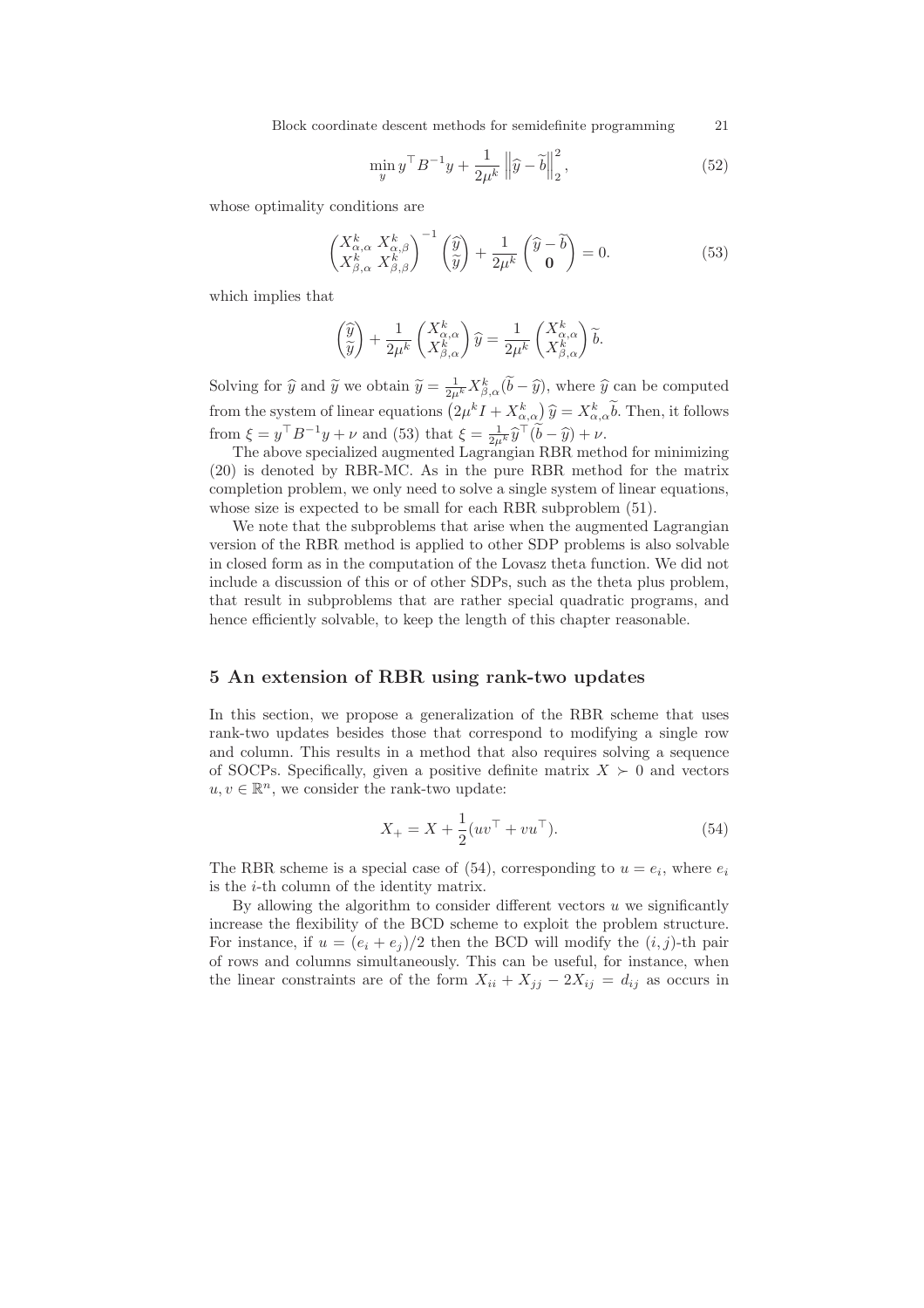SDP relaxations of sensor network localization problems. More generally, one might want to update a whole block of columns and rows at a time because the variables defined in the blocks are closely related to each other via some constraints. For instance, in sparse inverse covariance selection some of the random variables may be known to be directly correlated, hence it makes sense to update the corresponding rows and columns of the covariance matrix in a related manner. In the case of the sensor network localization problem the network may consist of several loosely connected small clusters, for each of which the distance structure is highly constrained. In this case it also makes sense to update the rows and columns related to the whole cluster rather than to individual sensors, while preserving the constraints for the cluster by choosing an appropriate u which keeps the step  $uv^{\top} + vu^{\top}$  in the nullspace of the chosen subset of constraints.

Alternatively, one may choose  $u$  to be the leading eigenvector of the objective function gradient, hence including the steepest descent rank-two direction into the range of possible BCD steps. While a numerically efficient choice of  $u$  is likely to be tailored to the specific SDP problem being solved, here we consider the general case.

The positive definiteness of  $X_+$  in (54) can be expressed as a second-order cone constraint for any fixed vector  $u$ , given that  $X$  is positive definite. To see this, let  $X = LL^{\top}$  be the Cholesky factorization of X, where L is a lower triangular matrix. If we define  $y = L^{-1}u$  and  $x = L^{-1}v$ , then the matrix  $X_+$  can be factorized as  $X_+ = LVL^{\top}$ , where  $V := I + \frac{1}{2}(yx^{\top} + xy^{\top})$ . It can be easily verified that  $z_1 := ||y||_2 x - ||x||_2 y$  and  $z_2 := ||y||_2 x + ||x||_2 y$  are eigenvectors of V corresponding to the eigenvalues

$$
\lambda_1 := 1 + \frac{1}{2}y^{\top}x - \frac{1}{2}||y||_2||x||_2
$$
 and  $\lambda_2 := 1 + \frac{1}{2}y^{\top}x + \frac{1}{2}||y||_2||x||_2$ , (55)

respectively. The eigenvalues other than  $\lambda_1$  and  $\lambda_2$  are equal to 1 since V is a rank-two update of the identity. Hence, the matrix  $V$  is positive definite if

$$
\lambda_1 = 1 + \frac{1}{2} y^\top x - \frac{1}{2} \|y\|_2 \|x\|_2 > 0,
$$
\n(56)

which is equivalent to  $2 + u^{\top} X^{-1} v - \sqrt{(u^{\top} X^{-1} u)(v^{\top} X^{-1} v)} > 0$ . Since  $X_+$ in (54) can be written as  $X_+ = X + \overline{u} \overline{u}^\top - \overline{v} \overline{v}^\top$ , where  $\overline{u} = \frac{1}{2}(u+v)$  and  $\bar{v} = \frac{1}{2}(u - v)$ , the Cholesky factorization of  $X_+$  can be obtained in  $O(n^2)$ operations from two rank-1 updates to the Cholesky factorization of X.

As in the augmented Lagrangian RBR approach for solving (3) described in subsection 4.1, we can incorporate the rank-two update in an augmented Lagrangian framework. Our goal is to solve (44) by iteratively solving subproblems generated by our rank-two updating technique. Given a matrix  $X \succeq 0$ and a vector u, substituting  $X_+$  for X in (44) and using (54) and (56), we obtain the subproblem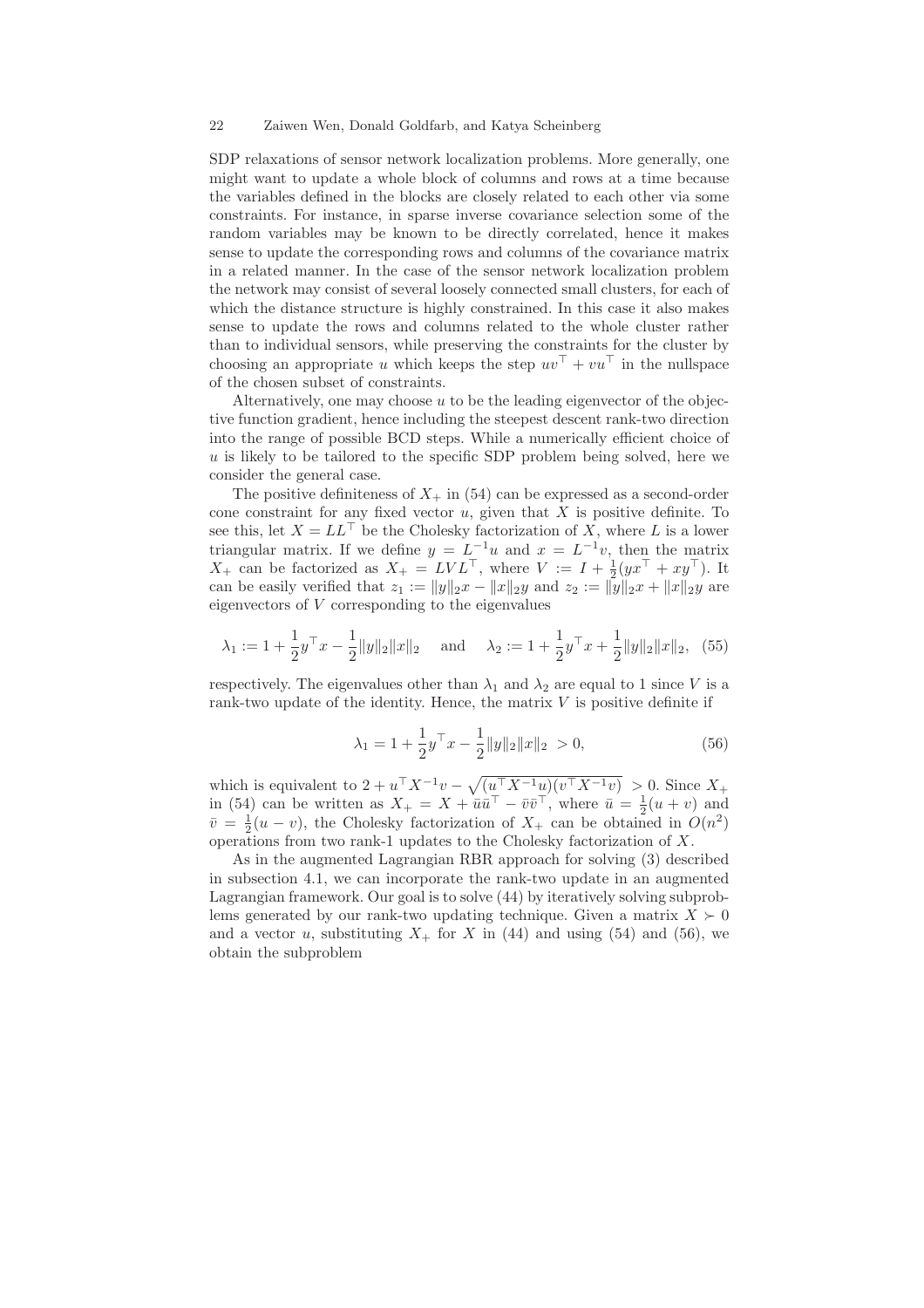Block coordinate descent methods for semidefinite programming 23

$$
\min_{x \in \mathbb{R}^n} \quad \varphi(x) := c^{\top} x + \frac{1}{2\mu^k} \|Bx - d\|_2^2
$$
\n
$$
\text{s.t.} \quad 2 + y^{\top} x - \|y\|_2 \|x\|_2 \ge \sigma,
$$
\n
$$
(57)
$$

where

$$
y = L^{-1}u, \quad c := L^{\top}Cu, \quad B := \begin{pmatrix} u^{\top} A^{(1)} L \\ \cdots \\ u^{\top} A^{(m)} L \end{pmatrix}, \quad d = b^k - \mathcal{A}(X), \tag{58}
$$

for finding  $v = Lx$ . Note that the subproblem (57) can be formulated as an SOCP with two second-order cone constraints.

In general the matrix B has m rows. The l-th row of B is  $u^{\top}A^{(l)}L$  and hence is equal to 0 if  $u^{\top} A^{(l)} = 0$ . As discussed above, u can be chosen to contain only a few nonzeros. For instance, when  $u = e_i + e_j$ , the only rows of B that are nonzero are those corresponding to  $A^{(l)}$  that have nonzero elements in row  $i$  or  $j$ . In particular, in sensor network localization problems the number of rows in  $B$  will equal the number of links that involve nodes  $i$  or  $j$ ; hence, the size of the SOCP cone in the objective function in the subproblem (57) will often be much smaller than the total number of constraints.

We can extend the convergence result stated in Theorem 3 for optimizing the log det analog of Problem (57) to the case of rank-two updates. The theory easily extends if the set of rank-two updates is defined by a finite set of directions  $u_i$ , which span  $R^n$  and through which the algorithm cycles (as in the case of RBR, where  $u_i = e_i$ ). More generally we can allow an infinite set of directions, but only under some additional restrictions. For instance one such restriction is that the set of limit points of the set of directions is finite and spans  $R<sup>n</sup>$ . A suitable choice for the set of possible directions is likely to depend on the particular application and is subject to further study.

### 6 Numerical Results

Although the numerical results that we present in this section are limited to two special classes of SDP problems, they illustrate the effectiveness of our RBR algorithmic framework when it gives rise to easily solved subproblems. Specifically, they show that in these cases, large scale SDPs can be solved in a moderate amount of time using only moderate amount of memory. Moreover, our tests show that the number of cycles taken by our algorithm grows very slowly with the size of the problem.

### 6.1 The maxcut SDP relaxation

In this subsection, we demonstrate the effectiveness of the RBR methods PURE-RBR-M and ALAG-RBR-M on a set of maxcut SDP relaxation problems and compare them with the general solver DSDP (version 5.8) [3] and a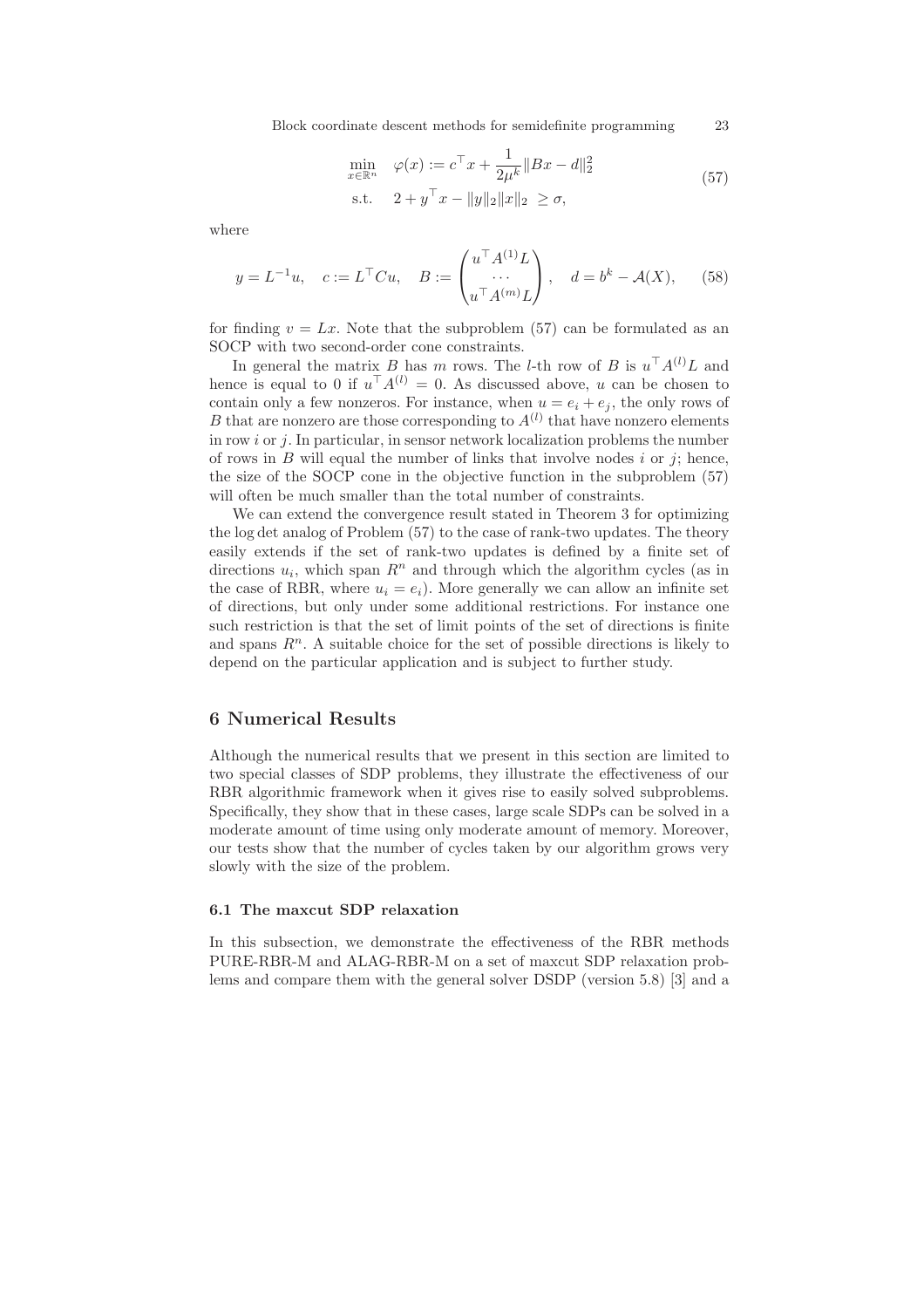routine in SDPLR (version 0.130301) [13] developed especially for the maxcut SDP. The DSDP code implements a dual interior point method that is designed to take advantage of the structure of such problems. The SDPLR code implements a low-rank factorization approach. The main parts of our code were written in C Language MEX-files in MATLAB (Release 7.3.0), and all experiments were performed on a Dell Precision 670 workstation with an Intel Xeon 3.4GHZ CPU and 6GB of RAM.

The test problems are based on graphs generated by "rudy", a machine independent graph generator written by G.Rinaldi. Details of the generation including the arguments of "rudy" are provided in [67]. The parameters of DSDP were set to their default values. The tolerance in the code SDPLR was set to 2e-5 and the parameter file "p.maxcut5" was used. The parameter  $\nu$  in the RBR methods was set to 10−<sup>6</sup> . We ran PURE-RBR-M with two different tolerances, i.e.,  $\epsilon$  was set to 10<sup>-3</sup> (moderately accurate) and 10<sup>-6</sup> (highly accurate), respectively. Similarly, we ran ALAG-RBR-M with two different tolerance settings, that is,  $\epsilon, \epsilon_r, \epsilon_f$  were all set to  $10^{-1}$  and  $10^{-4}$ , respectively. For practical considerations, we terminated minimizing each augmented Lagrangian function if the number of cycles was greater than 5. The initial penalty parameter  $\mu^1$  in ALAG-RBR-M was set to 5 and was updated by  $\mu^{k+1} = \max(0.5\mu^k, 10^{-1}).$ 

A summary of the computational results obtained by DSDP, SDPLR and PURE-RBR-M is presented in Table 1. In the table, "obj" denotes the objective function of the dual problem computed by DSDP, "rel-obj" denotes the relative error between "obj" and the objective function value computed by either the RBR methods or SDPLR, "CPU" denotes CPU time measured in seconds, and "cycle" denotes the total number of RBR cycles. From Table 1, we can see that our RBR code is able to solve the maxcut SDP relaxation very efficiently. The number of cycles required was almost the same for all of the problems, no matter what their size was. The RBR method was also quite competitive with SDPLR in achieving a relative accuracy of roughly  $5 \times 10^{-5}$ in the objective function value.

To illustrate the relationship between the computational cost of the RBR methods and the dimension of the SDP matrices, we plot the average of the CPU time versus the dimension in Figure 1 (a) and the average of the number of cycles versus the dimension in Figure 1 (b). Somewhat surprisingly, these plots show that the augmented Lagrangian RBR algorithm solved the maxcut SDP problems almost as efficiently as the pure RBR algorithm for a given relative error. Consequently we did not include test results for ALAG-RBR-M in Table 1.

### 6.2 Matrix Completion

In this subsection, we evaluate the augmented Lagrangian version of the RBR method (RBR-MC) for the matrix completion problem (20). While the pure RBR method can be directly applied to this problem, preliminary numerical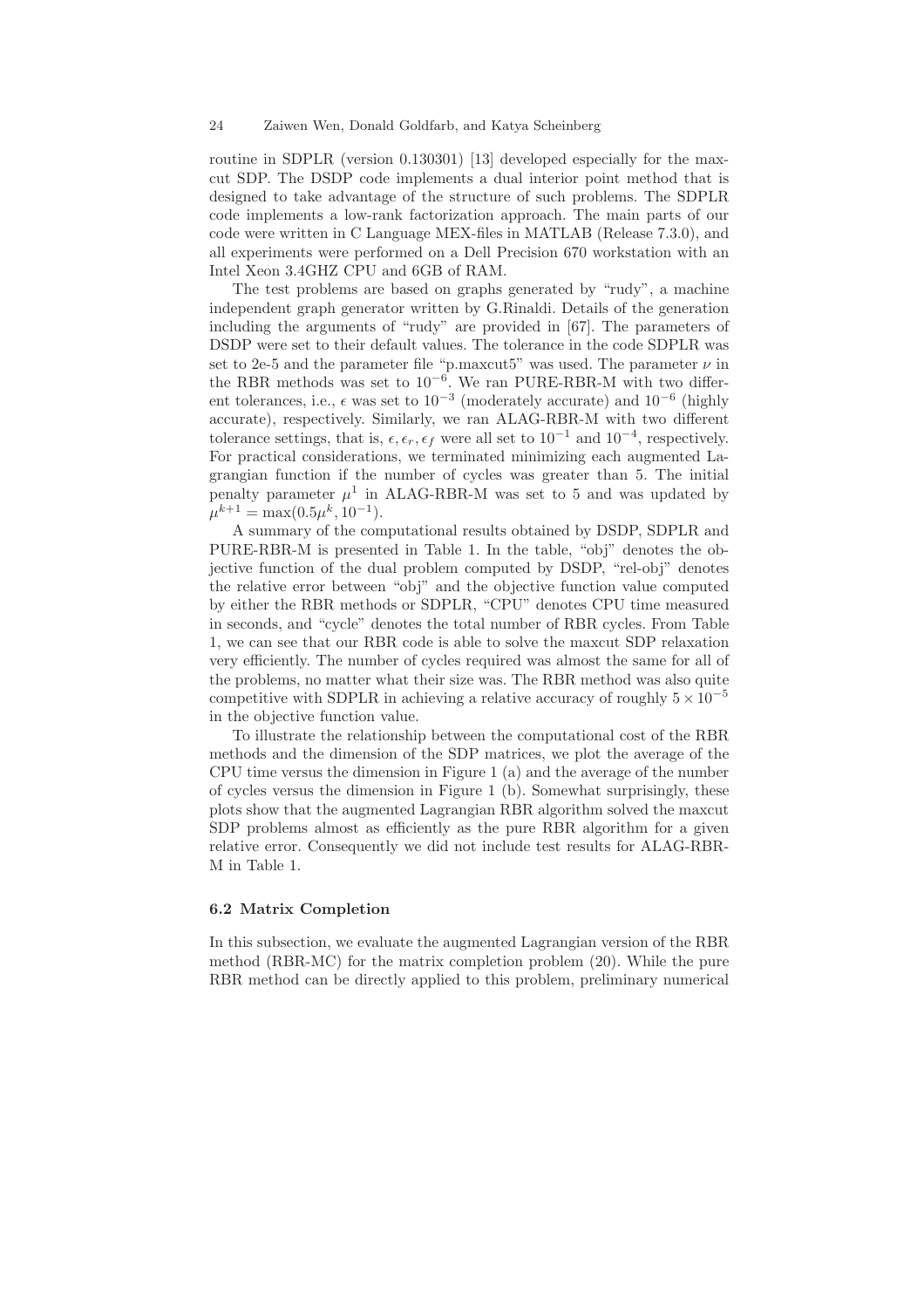|                      | DSDP        |       |            | SDPLR<br>PURE-RBR-M |                      |      |       |                      |       |        |
|----------------------|-------------|-------|------------|---------------------|----------------------|------|-------|----------------------|-------|--------|
|                      |             |       |            |                     | $\epsilon = 10^{-3}$ |      |       | $\epsilon = 10^{-6}$ |       |        |
| Name                 | obi         | CPU   | $rel-obi$  | CPU                 | $rel-obi$            | CPU  | cycle | $rel-obi$            | CPU   | cyclic |
| random graphs        |             |       |            |                     |                      |      |       |                      |       |        |
| R <sub>1000-1</sub>  | $-1.4e+3$   | 52.6  | $1.6e-0.5$ | 4.0                 | $4.9e-3$             | 0.6  | 13    | $3.0e-5$             | 3.9   | 90     |
| R <sub>1000-2</sub>  | $-1.4e+3$   | 57.0  | $6.5e-06$  | 6.0                 | $5.0e-3$             | 0.6  | 13    | $3.6e-5$             | 4.1   | 96     |
| R2000-1              | $-4.1e+3$   | 607.6 | $5.1e-0.5$ | 18.8                | $5.0e-3$             | 3.9  | 14    | $3.7e-5$             | 26.5  | 97     |
| R <sub>2000</sub> -2 | $-4.1e+3$   | 602.3 | $5.8e-0.5$ | 19.4                | $5.2e-3$             | 3.9  | 14    | $3.6e-5$             | 27.5  | 101    |
| R3000-1              | $-7.7e + 3$ | 2576  | $4.2e-0.5$ | 38.2                | $5.0e-3$             | 12.8 | 15    | $4.1e-5$             | 90.0  | 103    |
| R3000-2              | $-7.7e + 3$ | 2606  | $4.3e-0.5$ | 42.2                | $5.2e-3$             | 13.2 | 15    | $3.7e-5$             | 89.4  | 105    |
| R4000-1              | $-1.2e+4$   | 6274  | $6.9e-0.5$ | 64.3                | $5.9e-3$             | 36.5 | 15    | $4.0e-5$             | 261.1 | 108    |
| R <sub>4000</sub> -2 | $-1.2e+4$   | 6310  | $6.6e-0.5$ | 63.4                | 5.7e-3               | 36.3 | 15    | $3.9e-5$             | 265.7 | 108    |
|                      |             |       |            |                     | random planar graphs |      |       |                      |       |        |
| P <sub>1000-1</sub>  | $-1.4e+3$   | 45.1  | $1.5e-05$  | 6.3                 | $5.0e-3$             | 0.6  | 13    | $4.0e-5$             | 4.9   | 102    |
| P <sub>1000-2</sub>  | $-1.4e+3$   | 45.5  | $8.9e-06$  | 4.6                 | $4.4e-3$             | 0.6  | 13    | $2.9e-5$             | 4.2   | 89     |
| P <sub>2000-1</sub>  | $-2.9e + 3$ | 386.1 | $4.4e-06$  | 43.9                | $5.5e-3$             | 3.0  | 14    | $3.7e-5$             | 21.6  | 102    |
| P <sub>2000-2</sub>  | $-2.8e + 3$ | 362.8 | 5.7e-05    | 19.2                | $5.8e-3$             | 2.9  | 14    | $3.9e-5$             | 22.1  | 109    |
| P3000-1              | $-4.3e+3$   | 1400  | $1.1e-05$  | 49.9                | $6.0e-3$             | 7.3  | 15    | $4.0e-5$             | 56.3  | 117    |
| P3000-2              | $-4.3e+3$   | 1394  | $1.4e-05$  | 62.3                | $6.5e-3$             | 7.0  | 14    | $4.7e-5$             | 57.2  | 119    |
| P <sub>4000-1</sub>  | $-5.7e + 3$ | 3688  | $1.5e-05$  | 122.7               | $6.5e-3$             | 14.3 | 15    | $4.3e-5$             | 114.2 | 124    |
| P4000-2              | $-5.9e + 3$ | 3253  | $9.9e-06$  | 123.9               | $6.5e-3$             | 14.4 | 15    | $4.9e-5$             | 116.7 | 126    |

Table 1. Computational results for the maxcut SDP relaxation.



Fig. 1. Relationship between the computational cost and SDP matrix dimension for the maxcut SDP relaxation

testing showed that this approach is much slower (i.e., converges much more slowly) than using RBR-MC, which requires only a small amount of additional work to solve each subproblem than the pure method. It seems that the pure RBR method gets trapped close to the boundary of the semidefinite cone. To overcome this we also tried starting with a very large value of  $\nu$ (say  $\nu = 100$ ), reducing  $\nu$  every 20 cycles by a factor of 4 until it reached a value of 10−<sup>6</sup> . While this improved the performance of the method, the augmented Lagrangian version was still two to four times faster. Hence, we only present results for the latter method. Although we compare RBR-MC with the specialized algorithms, such as SVT [40] and FPCA [46], for the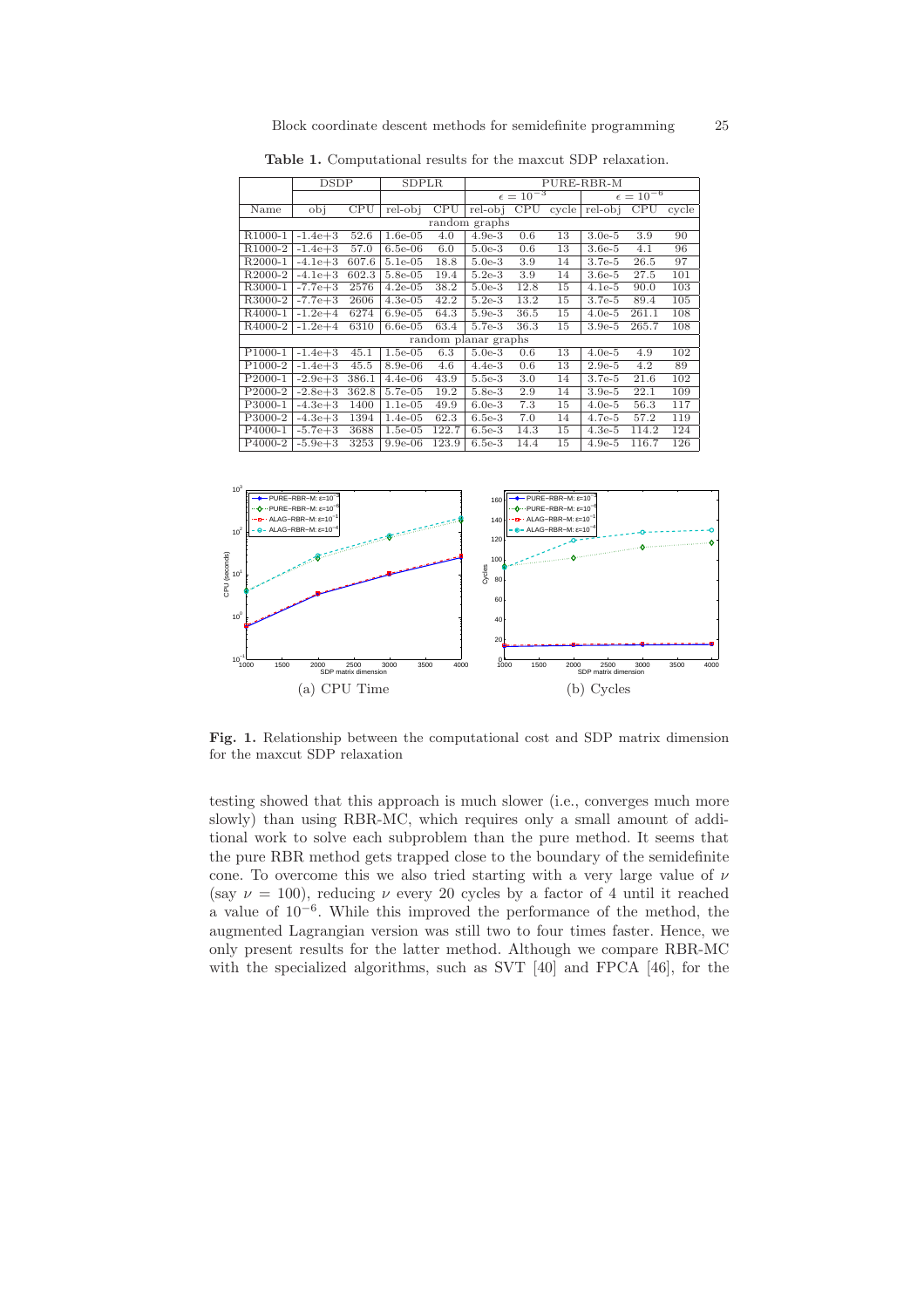matrix completion problem (19), our main purpose here is to demonstrate that the RBR method can efficiently solve the SDP problem (20) rather than to compete with those latter algorithms. In fact, the solver LMaFit [69] was consistently much faster than all the methods mentioned above. DSDP is not included in this comparison because it takes too long to solve all problems.

Random matrices  $M \in \mathbb{R}^{p \times q}$  with rank r were created by the procedure in [46]. The ratio  $m/(pq)$  between the number of measurements and the number of entries in M is denoted by "SR" (sampling ratio). The ratio  $r(p+q-r)/m$ of the dimension of a rank  $r$  matrix to the number of samples is denoted by "FR". In our tests, the rank r and the number of sampling entries  $m$  were taken consistently so that according to the theory in [16] the matrix  $M$  is the optimal solution of problem (20). Specifically, FR was set to 0.2 and 0.3 and r was set to 10. We tested five square matrices M with dimensions  $p =$  $q \in \{200, \dots, 500\}$  and set the number m to  $r(p+q-r)/FR$ . All parameters  $p, q, r, m$  and the random seeds "seed" used by the random number generators "rand" and "randn" in MATLAB are reported in Tables 2 and 3.

We ran RBR-MC with two different tolerance settings, i.e.,  $\epsilon, \epsilon_r, \epsilon_f$  were all set to  $10^{-1}$  and  $10^{-3}$ , respectively. All other parameters of RBR-MC were set to the same values as those used in ALAG-RBR-M. The tolerance parameter "xtol" of FPCA was set to  $10^{-6}$  and all other parameters were set to their default values. We tried many different parameter settings but could not get SVT to work well on all problems. Hence, we only report the results of SVT for the "best" parameter setting that we found, i.e., the parameters "tau" and "delta" and "tol" were set to  $5n$ ,  $\min(\max(1.2n^2/p, 1), 3)$  and  $10^{-5}$ , respectively. Summaries of the computational results for  $FR=0.2$  and  $FR=0.3$  are<br> $\frac{m}{\sqrt{K-M|_{\text{F}}}}$  and  $\frac{m}{2}$  respectively. In these tables rel-X  $\cdot$   $\frac{||X-M||_{\text{F}}}{\sqrt{K}}$ presented in Tables 2 and 3, respectively. In these tables, rel-X :=  $\frac{\|X-M\|_F}{\|M\|_F}$ gives the relative error between the true and the recovered matrices. From these tables, we can see that the RBR method can be faster than FPCA when the SDP matrix dimension is small, although usually FPCA is somewhat to as much as twice as fast. However, there is an exception to this in that FPCA took from 20 to 35 times as much CPU time to solve the examples with  $p = q = 500$  when FR=0.3 as did the RBR method. To illustrate the relationship between the computational cost of the RBR method and the dimension of the matrices, we plot the average of the CPU time versus the dimension of the SDP matrix (i.e.,  $p + q$ ) in Figure 2 (a) and the average of the number of cycles versus this dimension in Figure 2 (b).

# 7 Summary

In this chapter, we have shown that RBR block coordinate descent methods can be very effective for solving certain SDPs. In particular, they work extremely well when the subproblem that needs to be solved for each block of variables can be given in closed form, as in SDPs that arise as relaxations of maxcut, matrix completion and Lovasz theta function problems. The RBR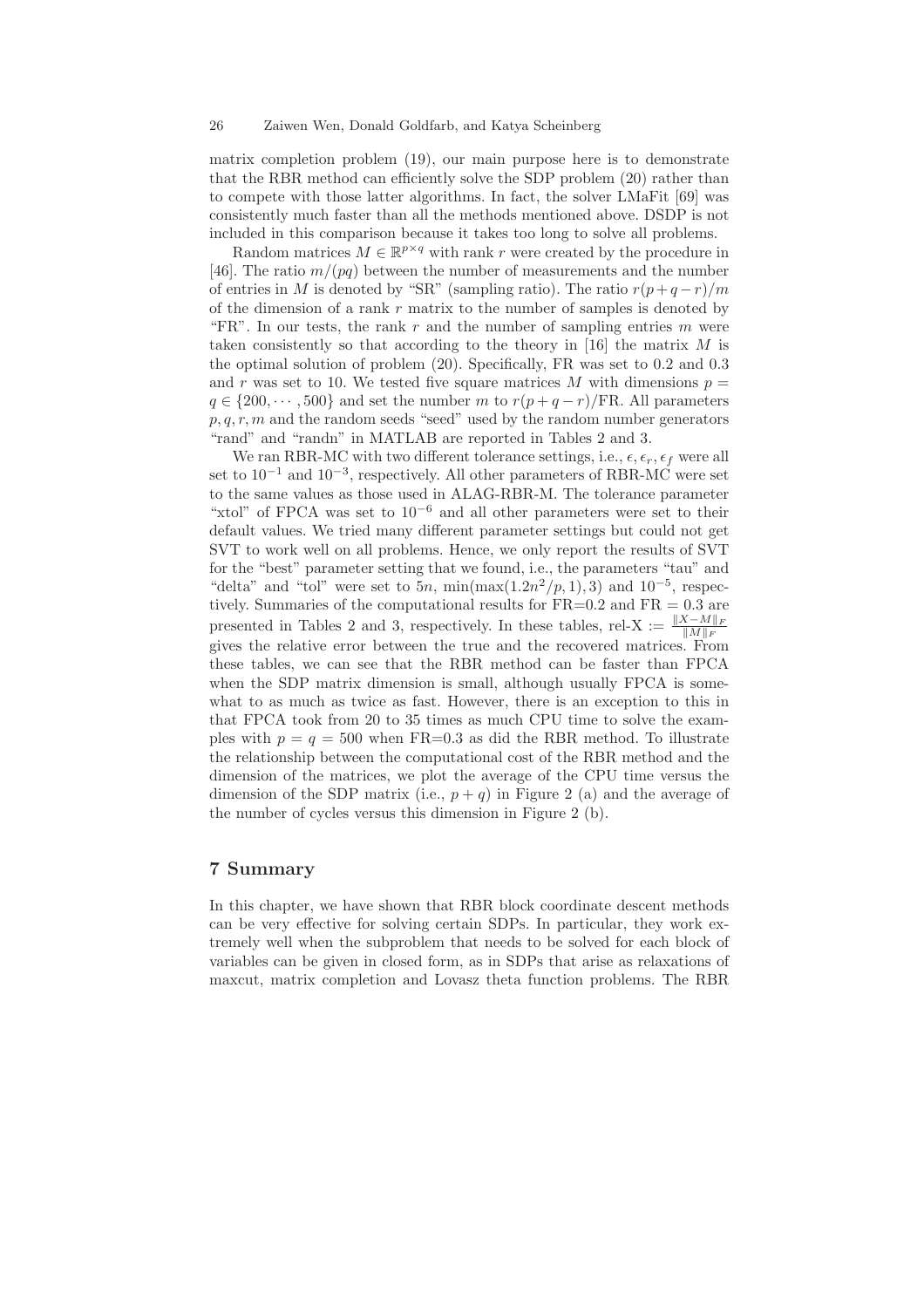Table 2. Computational results for the matrix completion problem with  $FR=0.2$ 

|                                            |            |     |       | RBR-MC $(\epsilon = 10^{-1})$ RBR-MC $(\epsilon = 10^{-3})$ |            |       | <b>FPCA</b> |      | <b>SVT</b> |      |
|--------------------------------------------|------------|-----|-------|-------------------------------------------------------------|------------|-------|-------------|------|------------|------|
| seed                                       | $rel-X$    | CPU | cvcle | $rel-X$                                                     | <b>CPU</b> | cycle | $rel-X$     | CPU  | $rel-X$    | CPU  |
| $p=q=200$ ; $r=10$ ; $m=19500$ ; $SR=0.49$ |            |     |       |                                                             |            |       |             |      |            |      |
| 68521                                      | $7.5e-0.5$ | 1.8 | 9     | $9.4e-07$                                                   | 3.6        | 17    | $1.6e-06$   | 2.7  | $1.6e-0.5$ | 20.4 |
| 56479                                      | $6.0e-0.5$ | 1.9 | 9     | $7.4e-07$                                                   | 3.4        | 17    | $1.5e-06$   | 2.7  | $1.6e-0.5$ | 13.6 |
|                                            |            |     |       | $p=q=300$ ; $r=10$ ; $m=29500$ ; $SR=0.33$                  |            |       |             |      |            |      |
| 68521                                      | $1.0e-04$  | 3.9 | 9     | $1.5e-06$                                                   | 7.2        | 17    | $2.2e-06$   | 4.6  | $1.7e-0.5$ | 28.2 |
| 56479                                      | $1.0e-04$  | 4.0 | 9     | $1.7e-06$                                                   | 7.5        | 17    | $2.1e-06$   | 4.6  | $1.7e-0.5$ | 39.0 |
|                                            |            |     |       | $p=q=400$ ; $r=10$ ; $m=39500$ ; $SR=0.25$                  |            |       |             |      |            |      |
| 68521                                      | $1.0e-04$  | 7.6 | 9     | $2.1e-06$                                                   | 14.3       | 17    | $2.8e-06$   | 6.0  | $1.8e-0.5$ | 28.8 |
| 56479                                      | $9.9e-0.5$ | 5.7 | 9     | $1.9e-06$                                                   | 10.9       | 17    | $2.9e-06$   | 6.0  | $1.7e-0.5$ | 28.1 |
| $p=q=500$ ; $r=10$ ; $m=49500$ ; $SR=0.20$ |            |     |       |                                                             |            |       |             |      |            |      |
| 68521                                      | $2.4e-04$  | 8.8 | 9     | $1.8e-06$                                                   | 18.6       | 19    | $3.6e-06$   | 10.0 | $1.9e-0.5$ | 49.0 |
| 56479                                      | $1.1e-04$  | 9.0 | 9     | $1.5e-06$                                                   | 19.0       | 19    | $3.8e-06$   | 10.0 | $1.8e-0.5$ | 45.9 |

Table 3. Computational results for the matrix completion problem with  $FR=0.3$ 

|                                            | RBR-MC $(\epsilon = 10^{-1})$ |      |       | RBR-MC $(\epsilon = 10^{-3})$              |      |       | <b>FPCA</b> |       | <b>SVT</b> |       |
|--------------------------------------------|-------------------------------|------|-------|--------------------------------------------|------|-------|-------------|-------|------------|-------|
| seed                                       | rel-X                         | CPU  | cycle | $rel-X$                                    | CPU  | cycle | $rel-X$     | CPU   | $rel-X$    | CPU   |
| $p=q=200$ ; $r=10$ ; $m=13000$ ; $SR=0.33$ |                               |      |       |                                            |      |       |             |       |            |       |
| 68521                                      | $1.0e-03$                     | 1.0  | 10    | $4.4e-06$                                  | 2.3  | 24    | $3.3e-06$   | 8.4   | $5.9e-04$  | 96.7  |
| 56479                                      | $1.5e-03$                     | 1.0  | 10    | $6.8e-06$                                  | 2.3  | 24    | $3.0e-06$   | 8.5   | $1.3e-03$  | 88.7  |
| $p=q=300$ ; $r=10$ ; $m=19666$ ; $SR=0.22$ |                               |      |       |                                            |      |       |             |       |            |       |
| 68521                                      | $1.0e-03$                     | 2.4  | 11    | $3.7e-06$                                  | 5.5  | 26    | $3.4e-06$   | 4.9   | $2.7e-03$  | 180.6 |
| 56479                                      | $3.3e-04$                     | 2.6  | 12    | $2.2e-06$                                  | 5.9  | 27    | $3.6e-06$   | 4.5   | $2.5e-03$  | 230.8 |
|                                            |                               |      |       | $p=q=400$ ; $r=10$ ; $m=26333$ ; $SR=0.16$ |      |       |             |       |            |       |
| 68521                                      | $9.8e-0.3$                    | 6.1  | 15    | $9.9e-04$                                  | 16.2 | 40    | $4.8e-06$   | 10.4  | $2.8e-02$  | 418.8 |
| 56479                                      | $3.0e-03$                     | 5.6  | 14    | $4.6e-06$                                  | 11.2 | 28    | $4.0e-06$   | 16.1  | $1.5e-02$  | 374.7 |
| $p=q=500$ ; $r=10$ ; $m=33000$ ; $SR=0.13$ |                               |      |       |                                            |      |       |             |       |            |       |
| 68521                                      | 5.3e-03                       | 11.4 | 16    | $6.9e-06$                                  | 20.1 | 29    | $6.1e-06$   | 223.4 | $2.7e-02$  | 675.0 |
| 56479                                      | $5.4e-03$                     | 11.0 | 16    | $5.9e-06$                                  | 21.3 | 32    | $6.2e-06$   | 212.8 | $2.8e-02$  | 667.4 |



Fig. 2. Relationship between the computational cost and SDP matrix dimension for SDP matrix completion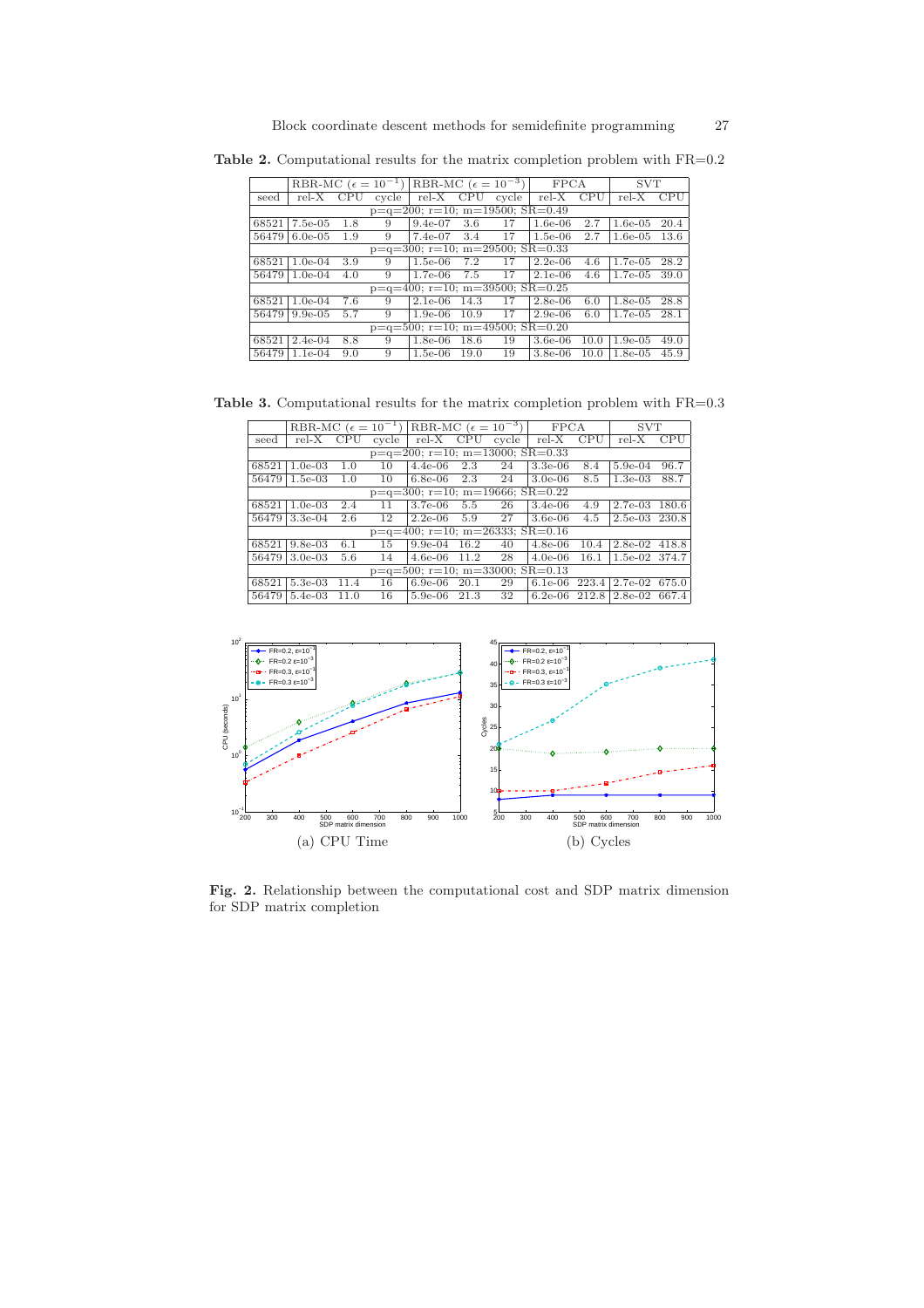method is also effective when the RBR subproblems can be formulated as simple quadratic programming problems, as in sparse inverse covariance estimation, the computation of the Lovasz theta plus function, and relaxations of the maximum k-cut and bisection problems.

Like all first-order methods, they are best suited to situations where highly accurate solutions are not required. As is the case for BCD and coordinate descent methods in general, only constraints that do not couple different variable blocks can be handled directly. For more general linear constraints, the RBR approach has to be incorporated into an augmented Lagrangian framework. Our numerical testing has shown that even problems in which the constraints do not couple variables from different blocks, it still may be advantageous to employ an augmented Lagrangian approach, since this gives the method more freedom of movement. In addition, starting very close to the boundary of the semidefinite cone, especially when combined with linear constraints that very tightly limit the size of steps that the RBR method can take, can result in very slow rates of convergence.

Finally, we have shown that the RBR approach can be generalized to accommodate rank-two updates other than those that correspond to modifying a single row and column.

# Acknowledgement

The work was supported in part by NSF Grants DMS-0439872, DMS 06- 06712, DMS 10-16571, ONR Grant N00014-08-1-1118 and DOE Grant DE-FG02-08ER58562. The authors would like to thank Shiqian Ma for his help in writing and testing the codes, especially for the matrix completion problem, and the editors and an anonymous referee for their valuable comments and suggestions.

# References

- 1. F. Alizadeh and D. Goldfarb. Second-order cone programming. *Math. Programming*, 95(1, Ser. B):3–51, 2003. ISMP 2000, Part 3 (Atlanta, GA).
- 2. Onureena Banerjee, Laurent El Ghaoui, and Alexandre d'Aspremont. Model selection through sparse maximum likelihood estimation for multivariate Gaussian or binary data. *J. Mach. Learn. Res.*, 9:485–516, 2008.
- 3. Steven J. Benson, Yinyu Ye, and Xiong Zhang. Solving large-scale sparse semidefinite programs for combinatorial optimization. *SIAM J. Optim.*, 10(2):443–461, 2000.
- 4. Dimitri P. Bertsekas. Necessary and sufficient condition for a penalty method to be exact. *Math. Programming*, 9(1):87–99, 1975.
- 5. Dimitri P. Bertsekas. *Constrained optimization and Lagrange multiplier methods*. Computer Science and Applied Mathematics. Academic Press Inc., New York, 1982.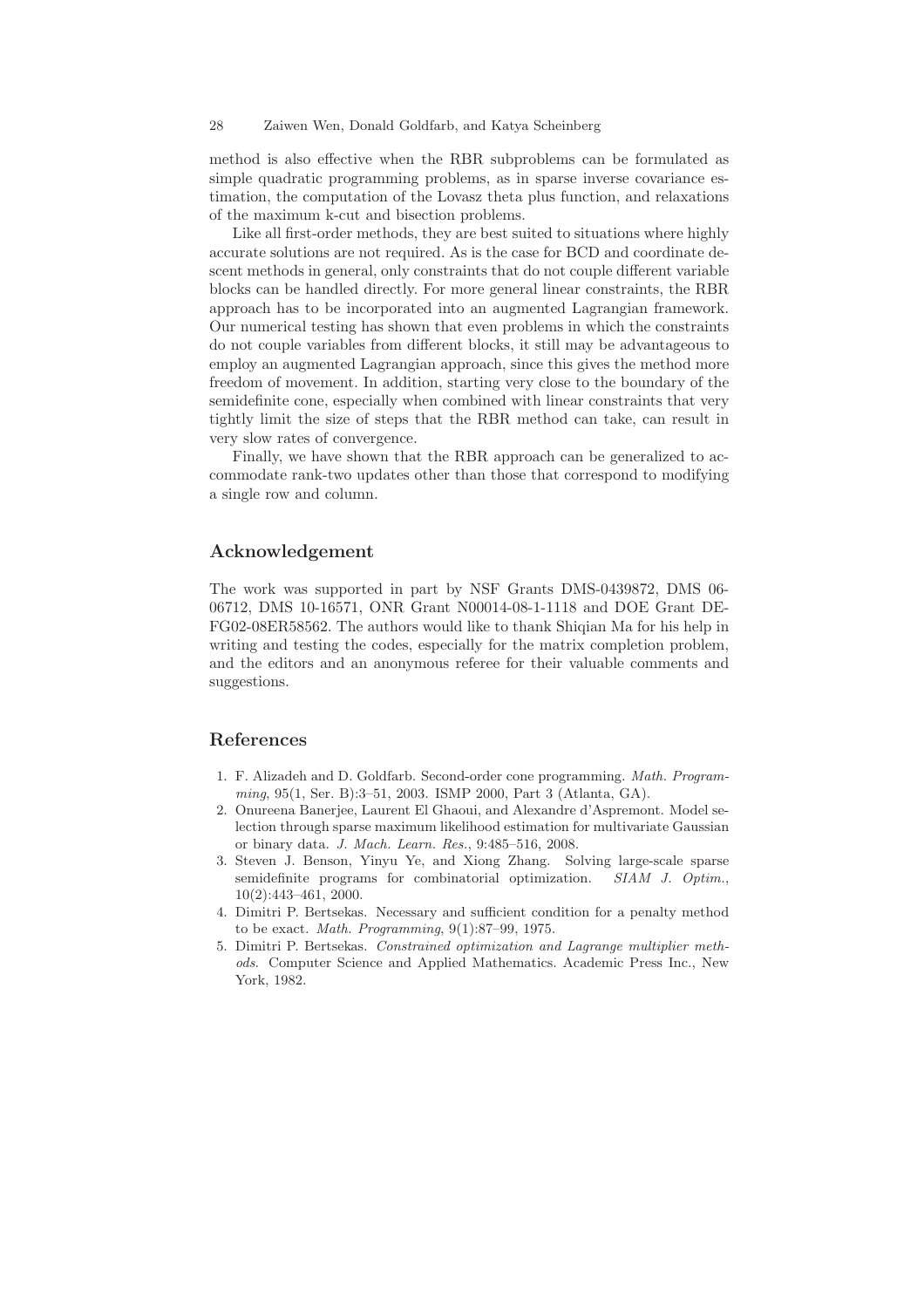Block coordinate descent methods for semidefinite programming 29

- 6. Dimitri P. Bertsekas. *Nonlinear Programming*. Athena Scientific, September 1999.
- 7. Dimitri P. Bertsekas and John N. Tsitsiklis. *Parallel and distributed computation: numerical methods*. Prentice-Hall, Inc., Upper Saddle River, NJ, USA, 1989.
- 8. L. Bo and C. Sminchisescu. Greedy Block Coordinate Descent for Large Scale Gaussian Process Regression. In *Uncertainty in Artificial Intelligence*, 2008.
- 9. Charles A. Bouman and Ken Sauer. A unified approach to statistical tomography using coordinate descent optimization. *IEEE Transactions on Image Processing*, 5:480–492, 1996.
- 10. Stephen Boyd and Lieven Vandenberghe. *Convex optimization*. Cambridge University Press, Cambridge, 2004.
- 11. Samuel Burer. Optimizing a polyhedral-semidefinite relaxation of completely positive programs. Technical report, Department of Management Sciences, University of Iowa, 2008.
- 12. Samuel Burer and Renato D. C. Monteiro. A projected gradient algorithm for solving the maxcut SDP relaxation. *Optim. Methods Softw.*, 15(3-4):175–200, 2001.
- 13. Samuel Burer and Renato D. C. Monteiro. A nonlinear programming algorithm for solving semidefinite programs via low-rank factorization. *Math. Program.*, 95(2, Ser. B):329–357, 2003.
- 14. Samuel Burer and Renato D. C. Monteiro. Local minima and convergence in low-rank semidefinite programming. *Math. Program.*, 103(3, Ser. A):427–444, 2005.
- 15. Samuel Burer and Dieter Vandenbussche. Solving lift-and-project relaxations of binary integer programs. *SIAM J. Optim.*, 16(3):726–750, 2006.
- 16. Emmanuel J. Candes and Benjamin Recht. Exact matrix completion via convex optimization. *Foundations of Computational Mathematics*, May 2009.
- 17. Kai-Wei Chang, Cho-Jui Hsieh, and Chih-Jen Lin. Coordinate descent method for large-scale L2-loss linear support vector machines. *J. Mach. Learn. Res.*, 9:1369–1398, 2008.
- 18. Gong Chen and Marc Teboulle. A proximal-based decomposition method for convex minimization problems. *Math. Programming*, 64(1, Ser. A):81–101, 1994.
- 19. Kenneth L. Clarkson. Coresets, sparse greedy approximation, and the frankwolfe algorithm. In *SODA '08: Proceedings of the nineteenth annual ACM-SIAM symposium on Discrete algorithms*, pages 922–931, 2008.
- 20. L. F. Diachin, P. Knupp, T. Munson, and S. Shontz. A comparison of inexact newton and coordinate descent mesh optimization techniques. In *13th International Meshing Roundtable, Williamsburg, VA, Sandia National Laboratories*, pages 243–254, 2004.
- 21. Jonathan Eckstein and Dimitri P. Bertsekas. An alternating direction method for linear programming. LIDS-P, 1967. Laboratory for Information and Decision Systems, MIT.
- 22. Jonathan Eckstein and Dimitri P. Bertsekas. On the Douglas-Rachford splitting method and the proximal point algorithm for maximal monotone operators. *Math. Programming*, 55(3, Ser. A):293–318, 1992.
- 23. Michael Elad, Boaz Matalon, and Michael Zibulevsky. Coordinate and subspace optimization methods for linear least squares with non-quadratic regularization. *Appl. Comput. Harmon. Anal.*, 23(3):346–367, 2007.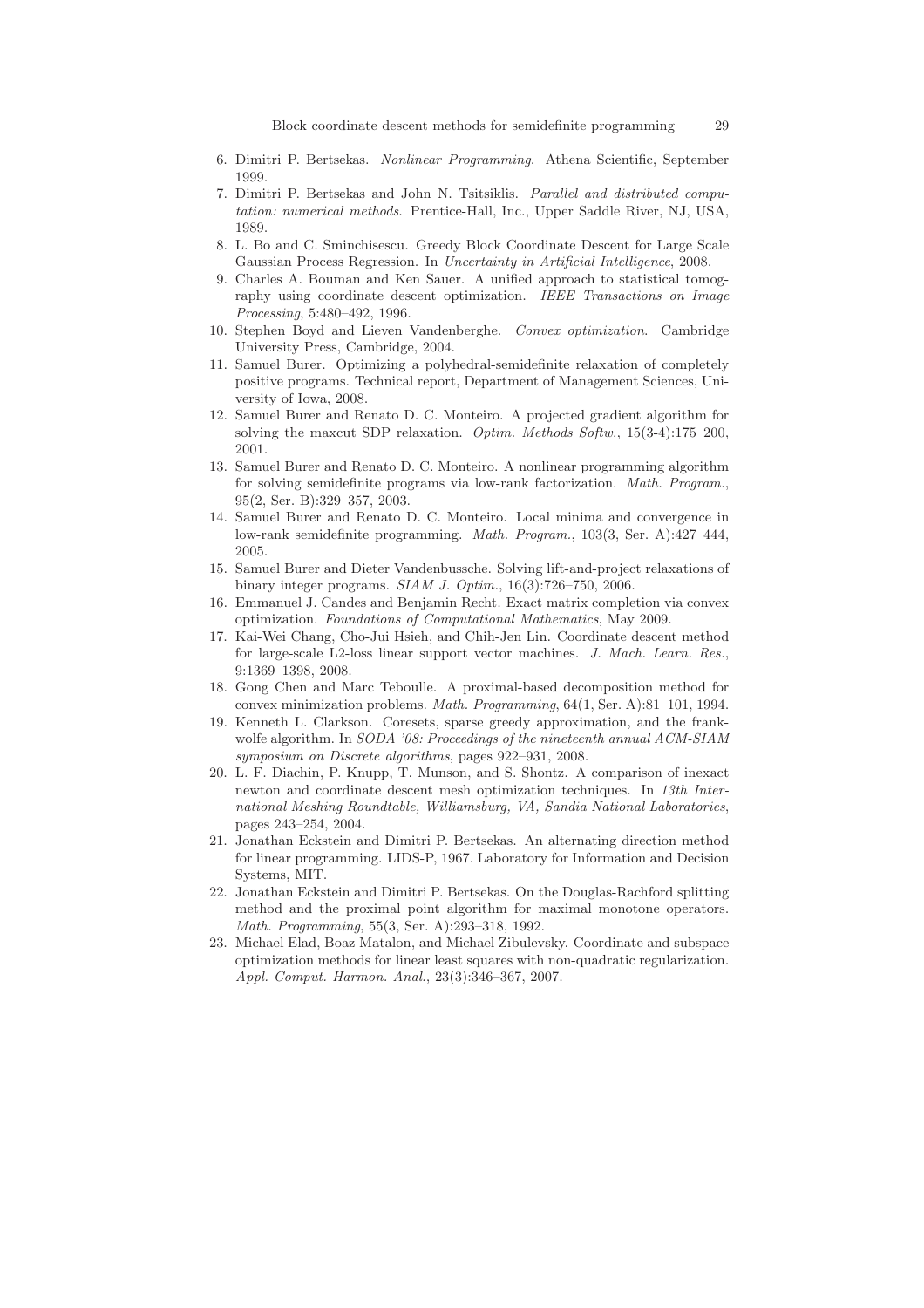- 30 Zaiwen Wen, Donald Goldfarb, and Katya Scheinberg
- 24. Jeffrey A. Fessler. Grouped coordinate descent algorithms for robust edgepreserving image restoration. In *in Proc. SPIE 3071, Im. Recon. and Restor. II*, pages 184–94, 1997.
- 25. R. Fletcher. *Practical methods of optimization*. A Wiley-Interscience Publication. John Wiley & Sons Ltd., Chichester, second edition, 1987.
- 26. Jerome Friedman, Trevor Hastie, and Robert Tibshirani. Sparse inverse covariance estimation with the graphical lasso. *Biostatistics*, 9:432–441, 2008.
- 27. Katsuki Fujisawa, Masakazu Kojima, and Kazuhide Nakata. Exploiting sparsity in primal–dual interior-point methods for semidefinite programming. *Math. Programming*, 79(1-3, Ser. B):235–253, 1997.
- 28. Michel X. Goemans and David P. Williamson. Improved approximation algorithms for maximum cut and satisfiability problems using semidefinite programming. *J. Assoc. Comput. Mach.*, 42(6):1115–1145, 1995.
- 29. D. Goldfarb and G. Iyengar. Robust convex quadratically constrained programs. *Math. Program.*, 97(3, Ser. B):495–515, 2003. New trends in optimization and computational algorithms (NTOC 2001) (Kyoto).
- 30. D. Goldfarb and G. Iyengar. Robust portfolio selection problems. *Math. Oper. Res.*, 28(1):1–38, 2003.
- 31. Donald Goldfarb and Shiqian Ma. Fast alternating linearization methods for minimizing the sum of two convex functions. Technical report, IEOR, Columbia University, 2009.
- 32. Donald Goldfarb and Shiqian Ma. Fast multiple splitting algorithms for convex optimization. Technical report, IEOR, Columbia University, 2009.
- 33. L. Grippo and M. Sciandrone. On the convergence of the block nonlinear Gauss-Seidel method under convex constraints. *Oper. Res. Lett.*, 26(3):127–136, 2000.
- 34. Luigi Grippo and Marco Sciandrone. Globally convergent block-coordinate techniques for unconstrained optimization. *Optim. Methods Softw.*, 10(4):587–637, 1999.
- 35. Wolfgang Hackbusch. *Multigrid methods and applications*, volume 4 of *Springer Series in Computational Mathematics*. Springer-Verlag, Berlin, 1985.
- 36. B. S. He, H. Yang, and S. L. Wang. Alternating direction method with selfadaptive penalty parameters for monotone variational inequalities. *J. Optim. Theory Appl.*, 106(2):337–356, 2000.
- 37. Bingsheng He, Li-Zhi Liao, Deren Han, and Hai Yang. A new inexact alternating directions method for monotone variational inequalities. *Math. Program.*, 92(1, Ser. A):103–118, 2002.
- 38. C. Helmberg and F. Rendl. A spectral bundle method for semidefinite programming. *SIAM J. Optim.*, 10(3):673–696, 2000.
- 39. Fang-Lan Huang, Cho-Jui Hsieh, Kai-Wei Chang, and Chih-Jen Lin. Iterative scaling and coordinate descent methods for maximum entropy. In *ACL-IJCNLP '09: Proceedings of the ACL-IJCNLP 2009 Conference Short Papers*, pages 285– 288, Morristown, NJ, USA, 2009. Association for Computational Linguistics.
- 40. Cai Jian-Feng, Emmanuel J. Candes, and Shen Zuowei. A singular value thresholding algorithm for matrix completion export. *SIAM J. Optim.*, 20:1956–1982, 2010.
- 41. Krzysztof C. Kiwiel, Charles H. Rosa, and Andrzej Ruszczyński. Proximal decomposition via alternating linearization. *SIAM J. Optim.*, 9(3):668–689, 1999.
- 42. Tamara G. Kolda, Robert Michael Lewis, and Virginia Torczon. Optimization by direct search: new perspectives on some classical and modern methods. *SIAM Rev.*, 45(3):385–482, 2003.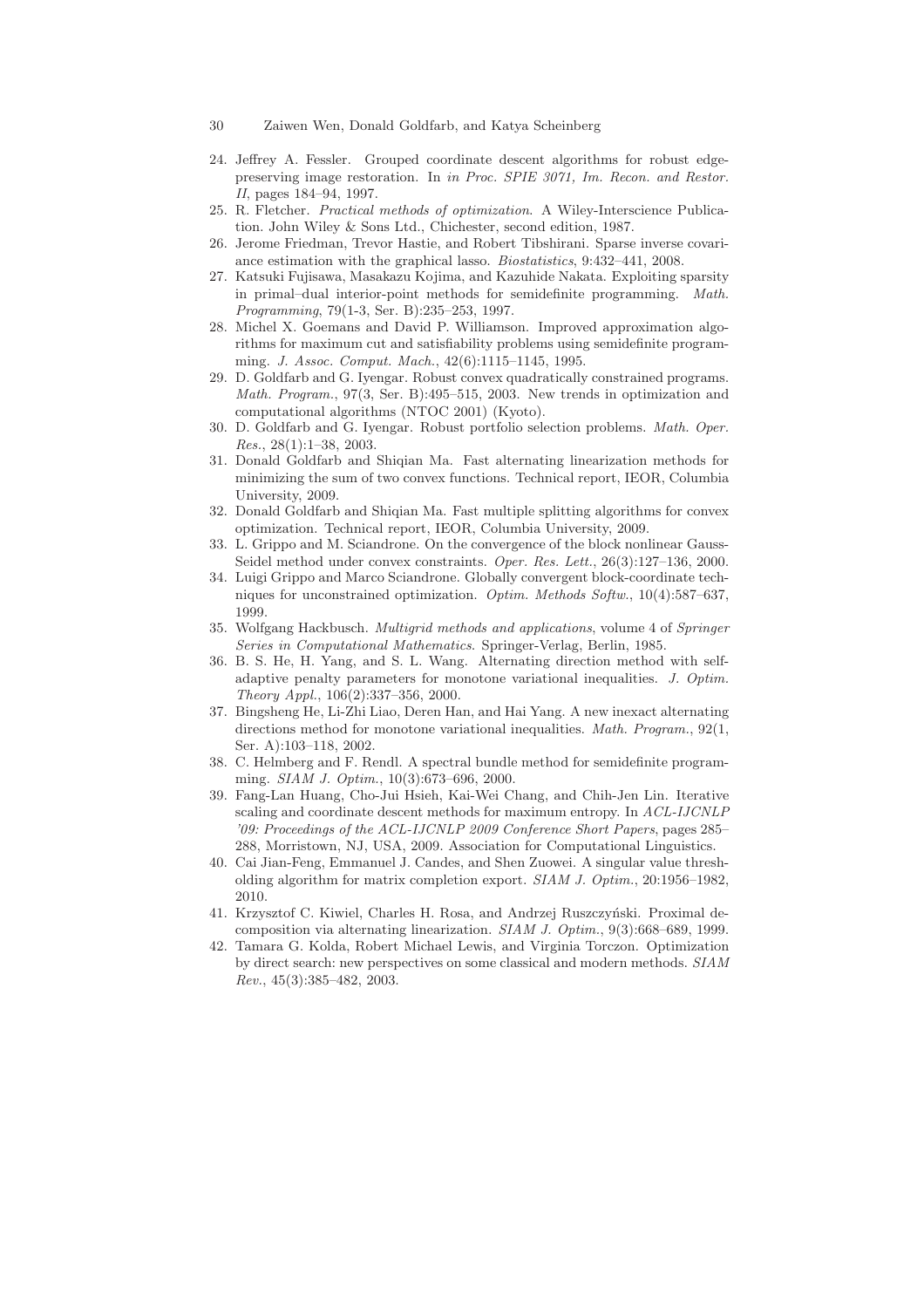- 43. Spyridon Kontogiorgis and Robert R. Meyer. A variable-penalty alternating directions method for convex optimization. *Math. Programming*, 83(1, Ser. A):29– 53, 1998.
- 44. Yingying Li and Stanley Osher. Coordinate descent optimization for  $\ell^1$  minimization with application to compressed sensing; a greedy algorithm. *Inverse Probl. Imaging*, 3(3):487–503, 2009.
- 45. Z. Q. Luo and P. Tseng. On the convergence of the coordinate descent method for convex differentiable minimization. *J. Optim. Theory Appl.*, 72(1):7–35, 1992.
- 46. S. Ma, D. Goldfarb, and L. Chen. Fixed point and Bregman iterative methods for matrix rank minimization. *Mathematical Programming*.
- 47. Jerome Malick, Janez Povh, Franz Rendl, and Angelika Wiegele. Regularization methods for semidefinite programming. *SIAM Journal on Optimization*, 20(1):336–356, 2009.
- 48. Rahul Mazumder, Jerome Friedman, and Trevor Hastie. Sparsenet: Coordinate descent with non-convex penalties. Technical report, Stanford University, 2009.
- 49. Yurii Nesterov. Efficiency of coordinate descent methods on huge-scale optimization problems. Technical report, CORE Discussion Paper, 2010.
- 50. J. Povh, F. Rendl, and A. Wiegele. A boundary point method to solve semidefinite programs. *Computing*, 78(3):277–286, 2006.
- 51. M. J. D. Powell. On search directions for minimization algorithms. *Math. Programming*, 4:193–201, 1973.
- 52. R. T. Rockafellar. Augmented Lagrangians and applications of the proximal point algorithm in convex programming. *Math. Oper. Res.*, 1(2):97–116, 1976.
- 53. Yousef Saad. *Iterative methods for sparse linear systems*. Society for Industrial and Applied Mathematics, Philadelphia, PA, second edition, 2003.
- 54. Ankan Saha and Ambuj Tewari. On the finite time convergence of cyclic coordinate descent methods. Technical report, University of Chicago, 2010.
- 55. Shai Shalev-Shwartz and Ambuj Tewari. Stochastic methods for l1 regularized loss minimization. In *ICML '09: Proceedings of the 26th Annual International Conference on Machine Learning*, pages 929–936. ACM, 2009.
- 56. Xue-Cheng Tai and Jinchao Xu. Global and uniform convergence of subspace correction methods for some convex optimization problems. *Math. Comp.*, 71(237):105–124, 2002.
- 57. M. J. Todd. Semidefinite optimization. *Acta Numer.*, 10:515–560, 2001.
- 58. P. Tseng. Convergence of a block coordinate descent method for nondifferentiable minimization. *J. Optim. Theory Appl.*, 109(3):475–494, 2001.
- 59. P. Tseng and S. Yun. Block-coordinate gradient descent method for linearly constrained nonsmooth separable optimization. *J. Optim. Theory Appl.*, 140(3):513–535, 2009.
- 60. Paul Tseng. Dual coordinate ascent methods for non-strictly convex minimization. *Math. Programming*, 59(2, Ser. A):231–247, 1993.
- 61. Paul Tseng. Alternating projection-proximal methods for convex programming and variational inequalities. *SIAM J. Optim.*, 7(4):951–965, 1997.
- 62. Paul Tseng and Sangwoon Yun. A coordinate gradient descent method for linearly constrained smooth optimization and support vector machines training. *Comput. Optim. Appl.*, 2007.
- 63. Paul Tseng and Sangwoon Yun. A coordinate gradient descent method for nonsmooth separable minimization. *Math. Program.*, 117(1-2, Ser. B):387–423, 2009.